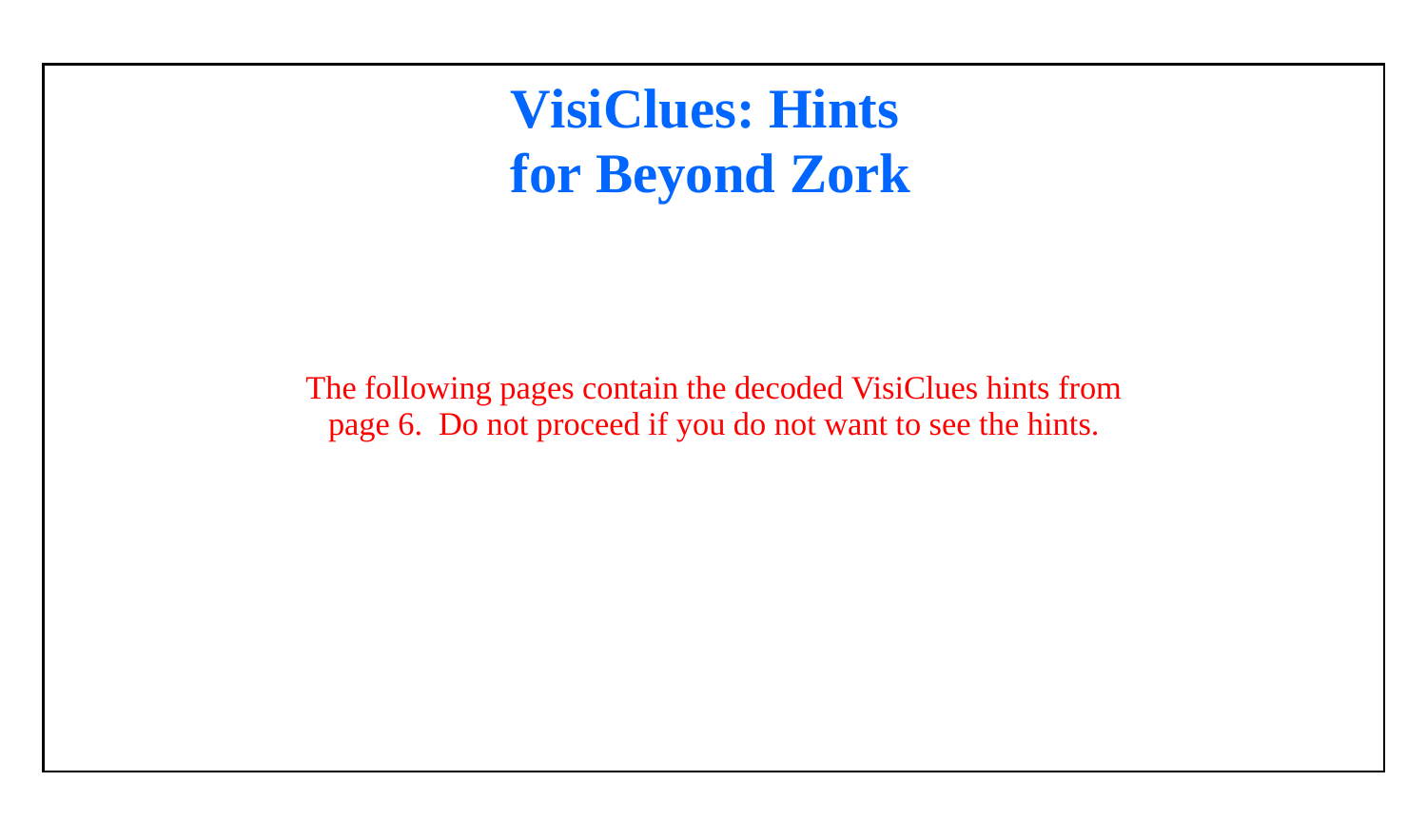# <span id="page-1-0"></span>**VisiClues: Hints for Beyond Zork**

Each page reveals an additional hint, so you may advance through the hints by proceeding through the pages.

Select your hint:

 **[The Cellar](#page-2-0) [The Pheehelm](#page-18-0)**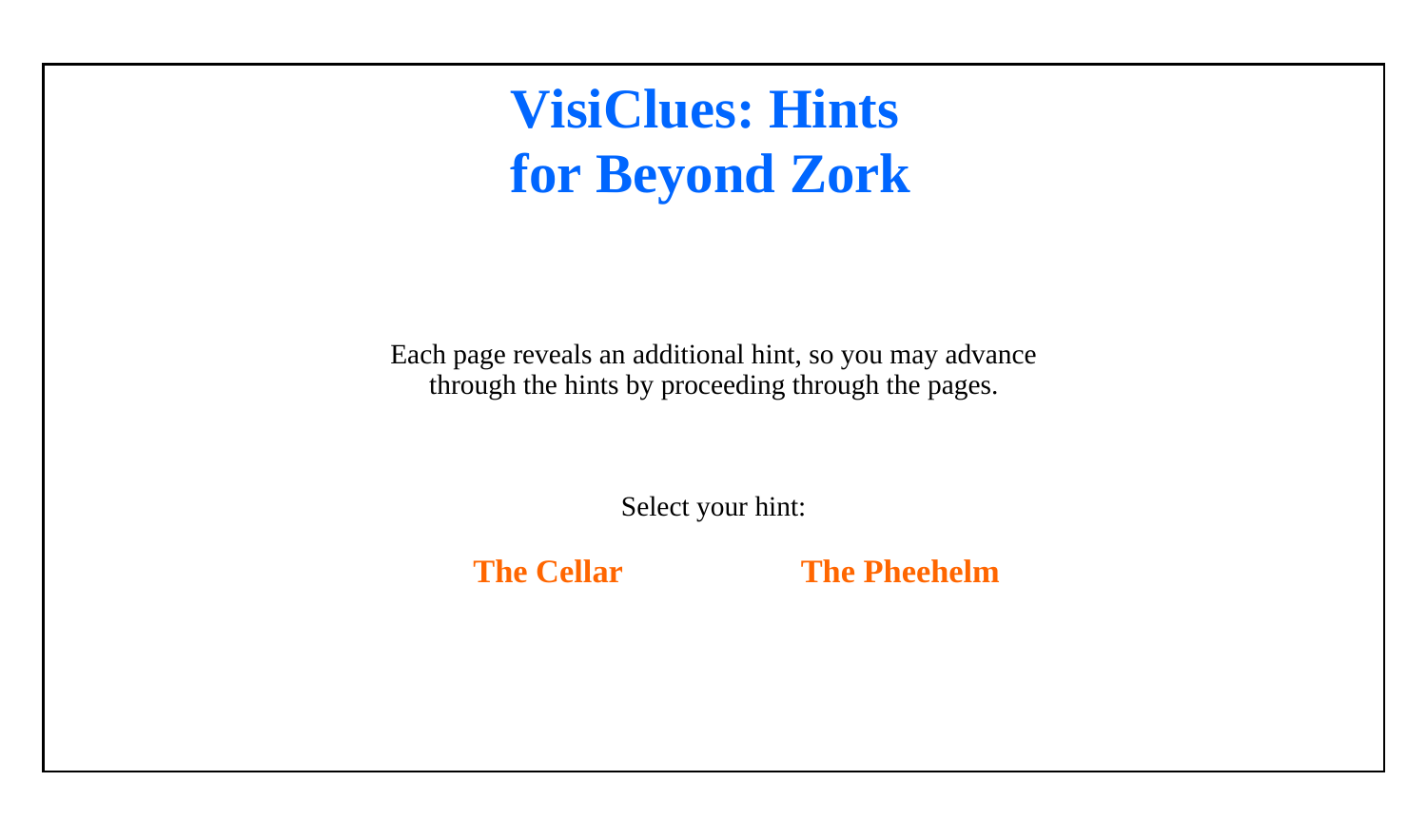#### **The Cellar**

 The cellar is a fairly difficult area of the game, yet it must be completed early in order to reach other areas. The first thing you need is a light source. Notice the **name** of the **tavern**? Take the **qtrsx kzmsdqm** from the **szudqm'r rhfm**.

 Can't get the light to last long enough? If only you had some way of recharging it. While holding the **kzmsdqm, qdzc** the **Rbqnkk ne Qdeqdrgldms**, found at the **anssnl** of the **rszhqr**.

 Now to explore. You'll need a weapon to dispatch the rat ant and discipline the crab; the dagger should do. **Jhkkhmf sgd bqza** should give you the **shmx bqnvm**. The skeleton should be easy to kill, and don't forget to take its **zltkds**. Make sure to **rdzqbg** the **ohkd ne rdzrgdkkr**.

Hmmm. The stack of barrels looks interesting,

# <span id="page-2-0"></span>**VisiClues: Hints for Beyond Zork**

doesn't it? If you're too clumsy to climb it you may have a problem. Luckily, there is something in the cellar which can **hmbqdzrd** your **cdwsdqhsx**. Read your Book of Lore. Still stumped? **Rptddyd** the **lnrr**.

 Okay, you've climbed the barrels and gotten the **vhmd ansskd**. Now you just need to get out, but someone has shut the door. Fortunately, you have a way to get through the door. Have you noticed those **rsqzmfd fqddm qtmdr** on the **zltkds**? They are obscured by **qdc rvhqkr**. You need to find a way to **ehksdq nts** the **qdc rvhqkr**. Try **knnjhmf zs sgd zltkds sgqntfg sgd vhmd ansskd**.

 Now **vdzq** the **zltkds** and **qdzc** its **vnqc ne onvdq**. What happens? Use that **dwsqz rsqdmfsg** to **rlzrg** the **cnnq** and **drbzod**!

#### **The Pheehelm**

 Getting the Pheehelm is the most difficult puzzle in the end part of *Beyond Zork*. The famed Pheehelm is an ancient helmet, rumored to possess magic powers of intelligence. It lies north of the River Phee, among the ruins.

However, it's not easy to find. Perhaps some

magic would help. Notice the **zqbgvzx** in the ruined plaza. Have you found any other object which has a similar shape? The **gntqfkzrr**, which can be **antfgs** with the **Bqnbnchkd'r Sdzq** at the **Lzfhbj Rgnood**, is the key object. **Rszmc tmcdq** the **zqbg** and **ekho** the **gntqfkzrr**. Lo and behold, you can now **lnud azbjvzqcr zmc enqvzqcr hm shld**! Explore the scenery a little.

 In the era of the battleground, the Pheehelm falls off the dying prince's head and rolls into a trench. His horse then falls in, blocking it. Try to find a way to **lnud sgd gnqrd**. Can't do it? Well, don't worry, because **hs'r hlonrrhakd**. Maybe you can **chf hs nts**. But you are not very good at **chffhmf**. Perhaps you can **ehmc z adssdq chffdq** to help you. Try the **lhmw**.

 So, you brought the **lhmw** back in time, but she didn't dig up the helmet. Give her some incentive! Try putting a **xtllx bgnbnkzsd sqteekd** in the trench too. But the ground is too hard to dig here. You're stuck. But wait! You have the **onvdar ne shld**! Maybe you could go to a **cheedqdms dqz**, when the **fantmc hr rnesda**. Try the **Cdrnkzshnm**.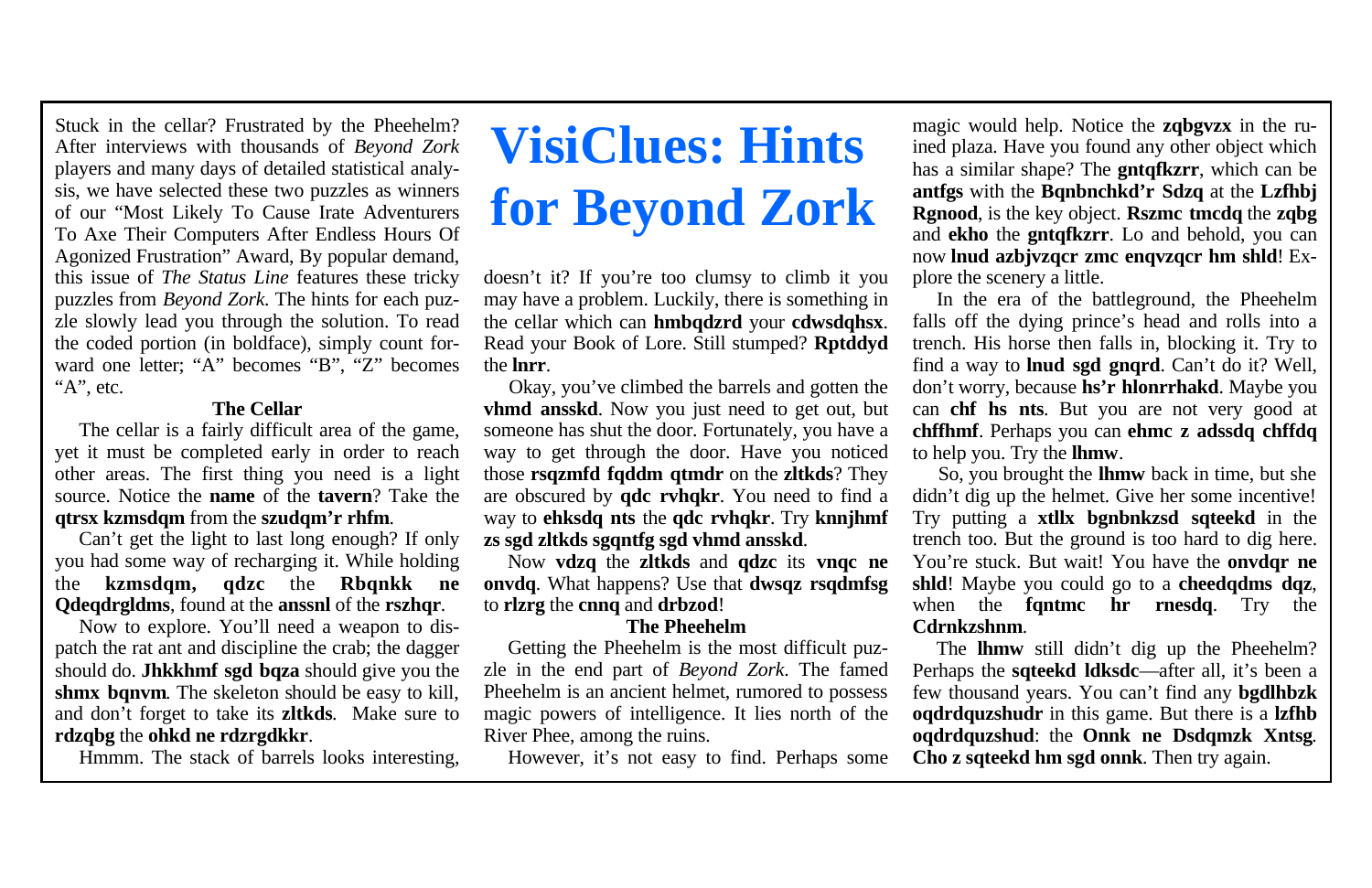#### **The Cellar**

 The cellar is a fairly difficult area of the game, yet it must be completed early in order to reach other areas. The first thing you need is a light source. Notice the **name** of the **tavern**? Take the **rusty lantern** from the **tavern's sign**.

 Can't get the light to last long enough? If only you had some way of recharging it. While holding the **kzmsdqm, qdzc** the **Rbqnkk ne Qdeqdrgldms**, found at the **anssnl** of the **rszhqr**.

 Now to explore. You'll need a weapon to dispatch the rat ant and discipline the crab; the dagger should do. **Jhkkhmf sgd bqza** should give you the **shmx bqnvm**. The skeleton should be easy to kill, and don't forget to take its **zltkds**. Make sure to **rdzqbg** the **ohkd ne rdzrgdkkr**.

Hmmm. The stack of barrels looks interesting,

# **VisiClues: Hints for Beyond Zork**

doesn't it? If you're too clumsy to climb it you may have a problem. Luckily, there is something in the cellar which can **hmbqdzrd** your **cdwsdqhsx**. Read your Book of Lore. Still stumped? **Rptddyd** the **lnrr**.

 Okay, you've climbed the barrels and gotten the **vhmd ansskd**. Now you just need to get out, but someone has shut the door. Fortunately, you have a way to get through the door. Have you noticed those **rsqzmfd fqddm qtmdr** on the **zltkds**? They are obscured by **qdc rvhqkr**. You need to find a way to **ehksdq nts** the **qdc rvhqkr**. Try **knnjhmf zs sgd zltkds sgqntfg sgd vhmd ansskd**.

 Now **vdzq** the **zltkds** and **qdzc** its **vnqc ne onvdq**. What happens? Use that **dwsqz rsqdmfsg** to **rlzrg** the **cnnq** and **drbzod**!

#### **The Pheehelm**

 Getting the Pheehelm is the most difficult puzzle in the end part of *Beyond Zork*. The famed Pheehelm is an ancient helmet, rumored to possess magic powers of intelligence. It lies north of the River Phee, among the ruins.

However, it's not easy to find. Perhaps some

magic would help. Notice the **zqbgvzx** in the ruined plaza. Have you found any other object which has a similar shape? The **gntqfkzrr**, which can be **antfgs** with the **Bqnbnchkd'r Sdzq** at the **Lzfhbj Rgnood**, is the key object. **Rszmc tmcdq** the **zqbg** and **ekho** the **gntqfkzrr**. Lo and behold, you can now **lnud azbjvzqcr zmc enqvzqcr hm shld**! Explore the scenery a little.

 In the era of the battleground, the Pheehelm falls off the dying prince's head and rolls into a trench. His horse then falls in, blocking it. Try to find a way to **lnud sgd gnqrd**. Can't do it? Well, don't worry, because **hs'r hlonrrhakd**. Maybe you can **chf hs nts**. But you are not very good at **chffhmf**. Perhaps you can **ehmc z adssdq chffdq** to help you. Try the **lhmw**.

 So, you brought the **lhmw** back in time, but she didn't dig up the helmet. Give her some incentive! Try putting a **xtllx bgnbnkzsd sqteekd** in the trench too. But the ground is too hard to dig here. You're stuck. But wait! You have the **onvdar ne shld**! Maybe you could go to a **cheedqdms dqz**, when the **fantmc hr rnesda**. Try the **Cdrnkzshnm**.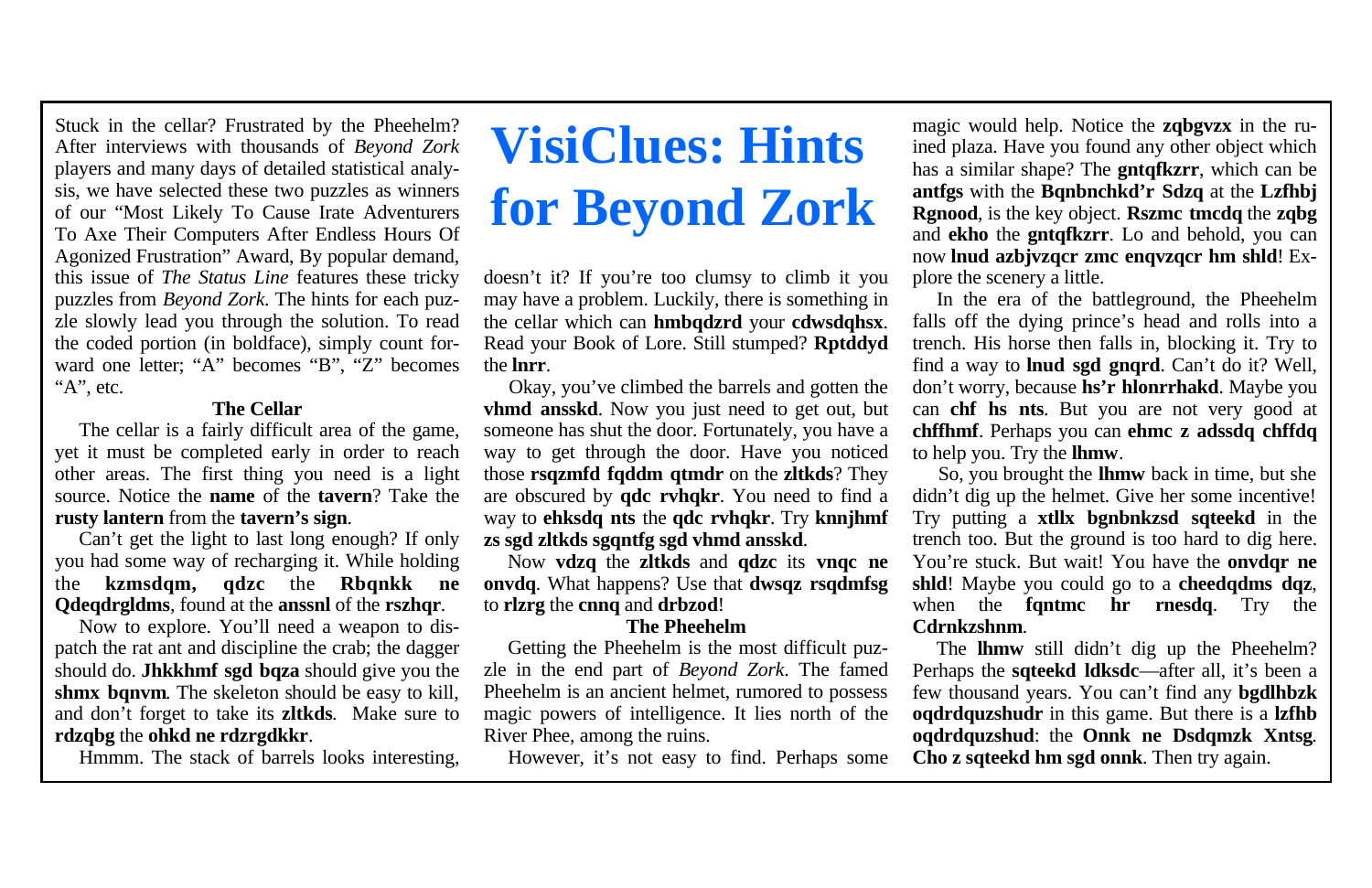#### **The Cellar**

 The cellar is a fairly difficult area of the game, yet it must be completed early in order to reach other areas. The first thing you need is a light source. Notice the **name** of the **tavern**? Take the **rusty lantern** from the **tavern's sign**.

 Can't get the light to last long enough? If only you had some way of recharging it. While holding the **lantern, read** the **Scroll of Refreshment**, found at the **bottom** of the **stairs**.

 Now to explore. You'll need a weapon to dispatch the rat ant and discipline the crab; the dagger should do. **Jhkkhmf sgd bqza** should give you the **shmx bqnvm**. The skeleton should be easy to kill, and don't forget to take its **zltkds**. Make sure to **rdzqbg** the **ohkd ne rdzrgdkkr**.

Hmmm. The stack of barrels looks interesting,

# **VisiClues: Hints for Beyond Zork**

doesn't it? If you're too clumsy to climb it you may have a problem. Luckily, there is something in the cellar which can **hmbqdzrd** your **cdwsdqhsx**. Read your Book of Lore. Still stumped? **Rptddyd** the **lnrr**.

 Okay, you've climbed the barrels and gotten the **vhmd ansskd**. Now you just need to get out, but someone has shut the door. Fortunately, you have a way to get through the door. Have you noticed those **rsqzmfd fqddm qtmdr** on the **zltkds**? They are obscured by **qdc rvhqkr**. You need to find a way to **ehksdq nts** the **qdc rvhqkr**. Try **knnjhmf zs sgd zltkds sgqntfg sgd vhmd ansskd**.

 Now **vdzq** the **zltkds** and **qdzc** its **vnqc ne onvdq**. What happens? Use that **dwsqz rsqdmfsg** to **rlzrg** the **cnnq** and **drbzod**!

#### **The Pheehelm**

 Getting the Pheehelm is the most difficult puzzle in the end part of *Beyond Zork*. The famed Pheehelm is an ancient helmet, rumored to possess magic powers of intelligence. It lies north of the River Phee, among the ruins.

However, it's not easy to find. Perhaps some

magic would help. Notice the **zqbgvzx** in the ruined plaza. Have you found any other object which has a similar shape? The **gntqfkzrr**, which can be **antfgs** with the **Bqnbnchkd'r Sdzq** at the **Lzfhbj Rgnood**, is the key object. **Rszmc tmcdq** the **zqbg** and **ekho** the **gntqfkzrr**. Lo and behold, you can now **lnud azbjvzqcr zmc enqvzqcr hm shld**! Explore the scenery a little.

 In the era of the battleground, the Pheehelm falls off the dying prince's head and rolls into a trench. His horse then falls in, blocking it. Try to find a way to **lnud sgd gnqrd**. Can't do it? Well, don't worry, because **hs'r hlonrrhakd**. Maybe you can **chf hs nts**. But you are not very good at **chffhmf**. Perhaps you can **ehmc z adssdq chffdq** to help you. Try the **lhmw**.

 So, you brought the **lhmw** back in time, but she didn't dig up the helmet. Give her some incentive! Try putting a **xtllx bgnbnkzsd sqteekd** in the trench too. But the ground is too hard to dig here. You're stuck. But wait! You have the **onvdar ne shld**! Maybe you could go to a **cheedqdms dqz**, when the **fantmc hr rnesda**. Try the **Cdrnkzshnm**.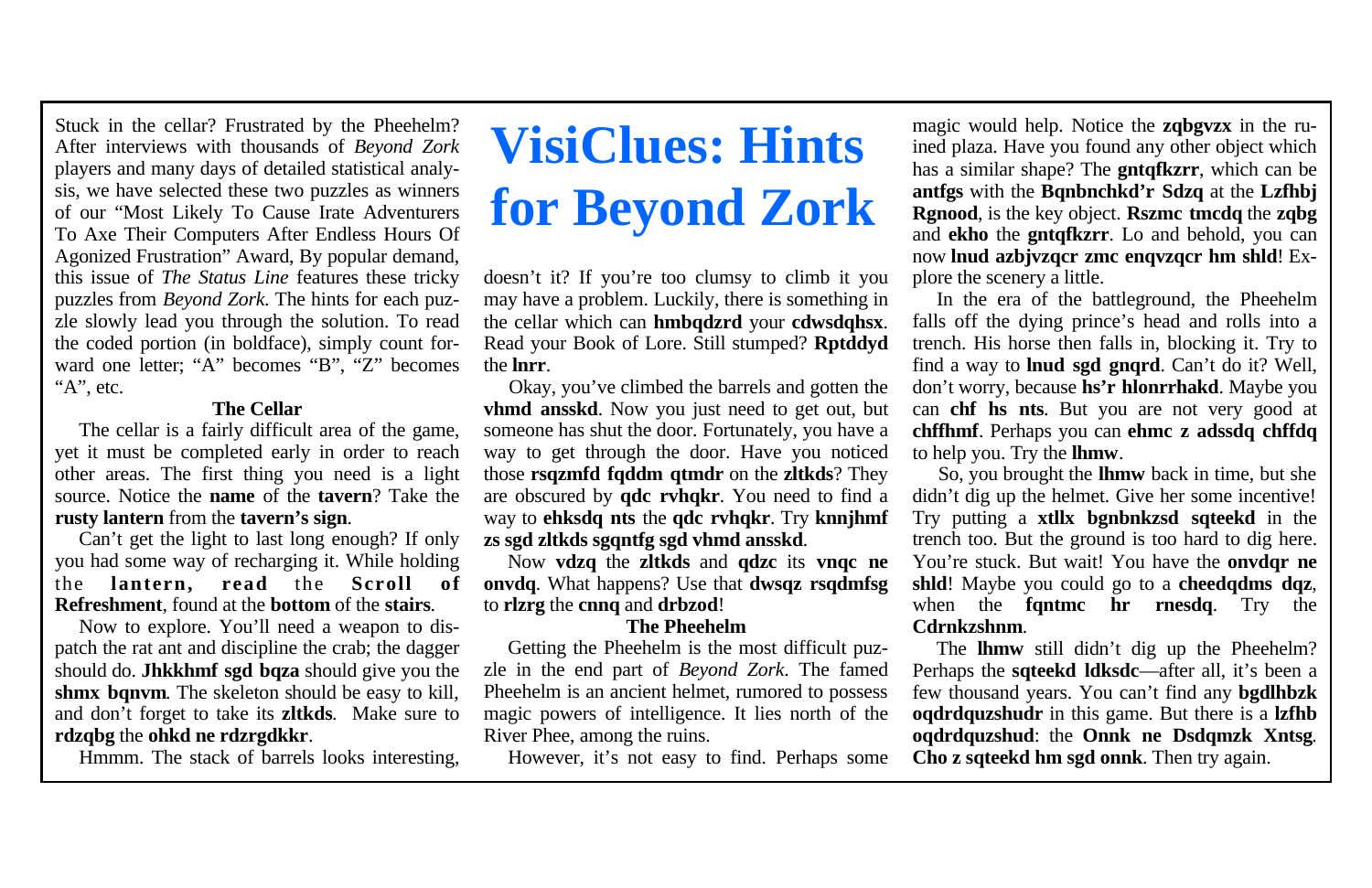#### **The Cellar**

 The cellar is a fairly difficult area of the game, yet it must be completed early in order to reach other areas. The first thing you need is a light source. Notice the **name** of the **tavern**? Take the **rusty lantern** from the **tavern's sign**.

 Can't get the light to last long enough? If only you had some way of recharging it. While holding the **lantern, read** the **Scroll of Refreshment**, found at the **bottom** of the **stairs**.

 Now to explore. You'll need a weapon to dispatch the rat ant and discipline the crab; the dagger should do. **Killing the crab** should give you the **tiny crown**. The skeleton should be easy to kill, and don't forget to take its **zltkds**. Make sure to **rdzqbg** the **ohkd ne rdzrgdkkr**.

Hmmm. The stack of barrels looks interesting,

# **VisiClues: Hints for Beyond Zork**

doesn't it? If you're too clumsy to climb it you may have a problem. Luckily, there is something in the cellar which can **hmbqdzrd** your **cdwsdqhsx**. Read your Book of Lore. Still stumped? **Rptddyd** the **lnrr**.

 Okay, you've climbed the barrels and gotten the **vhmd ansskd**. Now you just need to get out, but someone has shut the door. Fortunately, you have a way to get through the door. Have you noticed those **rsqzmfd fqddm qtmdr** on the **zltkds**? They are obscured by **qdc rvhqkr**. You need to find a way to **ehksdq nts** the **qdc rvhqkr**. Try **knnjhmf zs sgd zltkds sgqntfg sgd vhmd ansskd**.

 Now **vdzq** the **zltkds** and **qdzc** its **vnqc ne onvdq**. What happens? Use that **dwsqz rsqdmfsg** to **rlzrg** the **cnnq** and **drbzod**!

#### **The Pheehelm**

 Getting the Pheehelm is the most difficult puzzle in the end part of *Beyond Zork*. The famed Pheehelm is an ancient helmet, rumored to possess magic powers of intelligence. It lies north of the River Phee, among the ruins.

However, it's not easy to find. Perhaps some

magic would help. Notice the **zqbgvzx** in the ruined plaza. Have you found any other object which has a similar shape? The **gntqfkzrr**, which can be **antfgs** with the **Bqnbnchkd'r Sdzq** at the **Lzfhbj Rgnood**, is the key object. **Rszmc tmcdq** the **zqbg** and **ekho** the **gntqfkzrr**. Lo and behold, you can now **lnud azbjvzqcr zmc enqvzqcr hm shld**! Explore the scenery a little.

 In the era of the battleground, the Pheehelm falls off the dying prince's head and rolls into a trench. His horse then falls in, blocking it. Try to find a way to **lnud sgd gnqrd**. Can't do it? Well, don't worry, because **hs'r hlonrrhakd**. Maybe you can **chf hs nts**. But you are not very good at **chffhmf**. Perhaps you can **ehmc z adssdq chffdq** to help you. Try the **lhmw**.

 So, you brought the **lhmw** back in time, but she didn't dig up the helmet. Give her some incentive! Try putting a **xtllx bgnbnkzsd sqteekd** in the trench too. But the ground is too hard to dig here. You're stuck. But wait! You have the **onvdar ne shld**! Maybe you could go to a **cheedqdms dqz**, when the **fantmc hr rnesda**. Try the **Cdrnkzshnm**.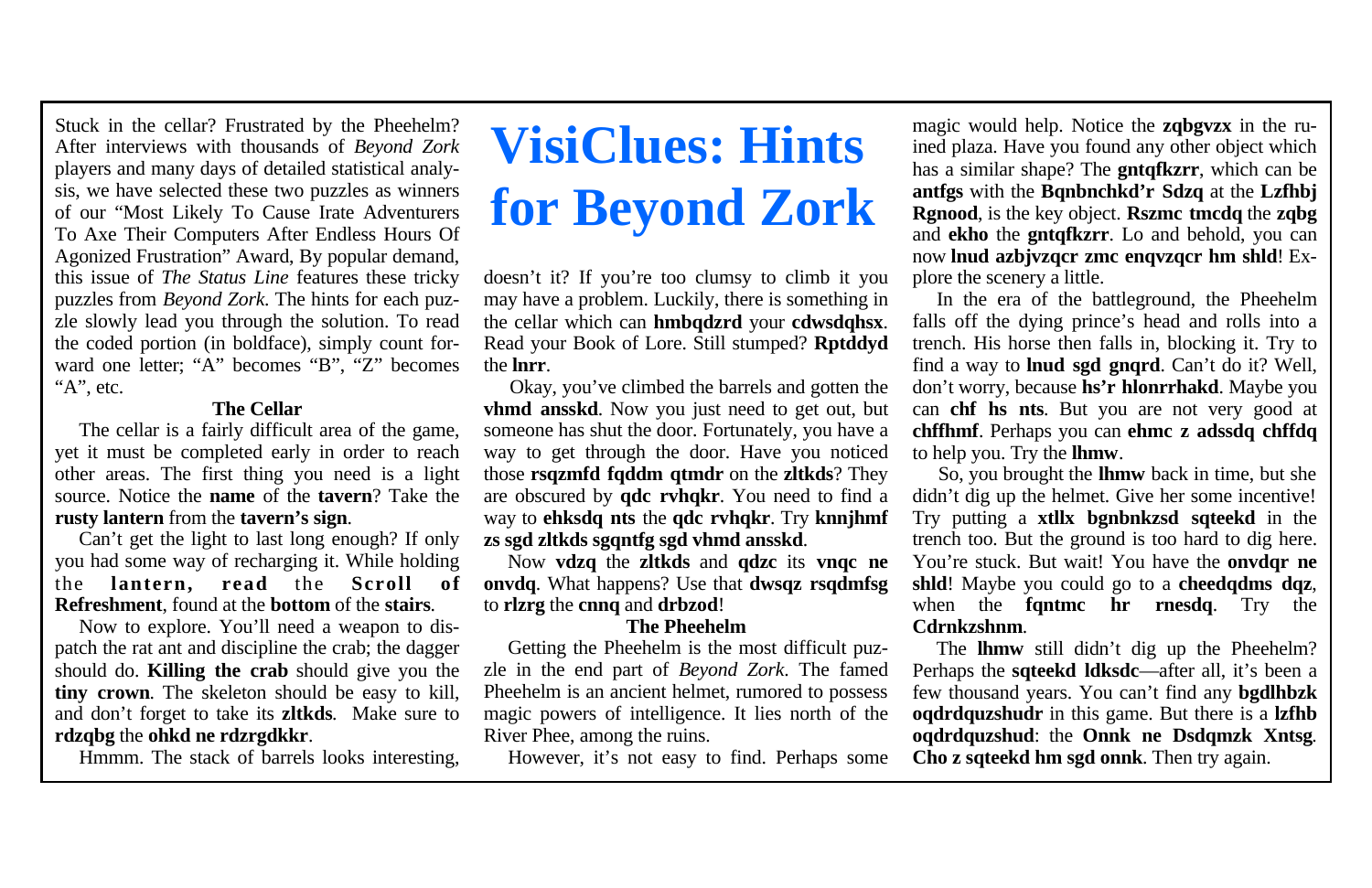#### **The Cellar**

 The cellar is a fairly difficult area of the game, yet it must be completed early in order to reach other areas. The first thing you need is a light source. Notice the **name** of the **tavern**? Take the **rusty lantern** from the **tavern's sign**.

 Can't get the light to last long enough? If only you had some way of recharging it. While holding the **lantern, read** the **Scroll of Refreshment**, found at the **bottom** of the **stairs**.

 Now to explore. You'll need a weapon to dispatch the rat ant and discipline the crab; the dagger should do. **Killing the crab** should give you the **tiny crown**. The skeleton should be easy to kill, and don't forget to take its **amulet**. Make sure to **rdzqbg** the **ohkd ne rdzrgdkkr**.

Hmmm. The stack of barrels looks interesting,

# **VisiClues: Hints for Beyond Zork**

doesn't it? If you're too clumsy to climb it you may have a problem. Luckily, there is something in the cellar which can **hmbqdzrd** your **cdwsdqhsx**. Read your Book of Lore. Still stumped? **Rptddyd** the **lnrr**.

 Okay, you've climbed the barrels and gotten the **vhmd ansskd**. Now you just need to get out, but someone has shut the door. Fortunately, you have a way to get through the door. Have you noticed those **rsqzmfd fqddm qtmdr** on the **zltkds**? They are obscured by **qdc rvhqkr**. You need to find a way to **ehksdq nts** the **qdc rvhqkr**. Try **knnjhmf zs sgd zltkds sgqntfg sgd vhmd ansskd**.

 Now **vdzq** the **zltkds** and **qdzc** its **vnqc ne onvdq**. What happens? Use that **dwsqz rsqdmfsg** to **rlzrg** the **cnnq** and **drbzod**!

#### **The Pheehelm**

 Getting the Pheehelm is the most difficult puzzle in the end part of *Beyond Zork*. The famed Pheehelm is an ancient helmet, rumored to possess magic powers of intelligence. It lies north of the River Phee, among the ruins.

However, it's not easy to find. Perhaps some

magic would help. Notice the **zqbgvzx** in the ruined plaza. Have you found any other object which has a similar shape? The **gntqfkzrr**, which can be **antfgs** with the **Bqnbnchkd'r Sdzq** at the **Lzfhbj Rgnood**, is the key object. **Rszmc tmcdq** the **zqbg** and **ekho** the **gntqfkzrr**. Lo and behold, you can now **lnud azbjvzqcr zmc enqvzqcr hm shld**! Explore the scenery a little.

 In the era of the battleground, the Pheehelm falls off the dying prince's head and rolls into a trench. His horse then falls in, blocking it. Try to find a way to **lnud sgd gnqrd**. Can't do it? Well, don't worry, because **hs'r hlonrrhakd**. Maybe you can **chf hs nts**. But you are not very good at **chffhmf**. Perhaps you can **ehmc z adssdq chffdq** to help you. Try the **lhmw**.

 So, you brought the **lhmw** back in time, but she didn't dig up the helmet. Give her some incentive! Try putting a **xtllx bgnbnkzsd sqteekd** in the trench too. But the ground is too hard to dig here. You're stuck. But wait! You have the **onvdar ne shld**! Maybe you could go to a **cheedqdms dqz**, when the **fantmc hr rnesda**. Try the **Cdrnkzshnm**.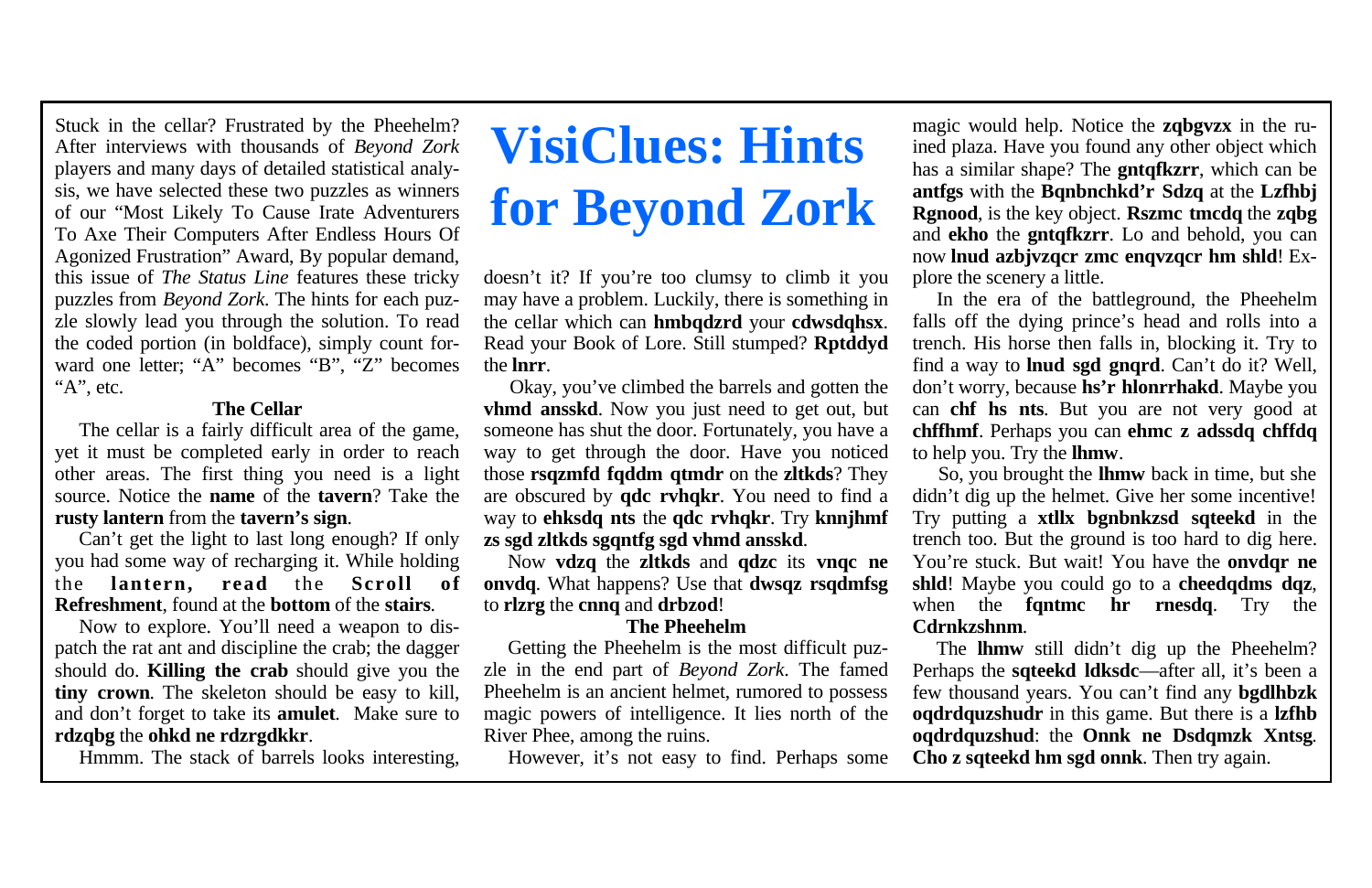#### **The Cellar**

 The cellar is a fairly difficult area of the game, yet it must be completed early in order to reach other areas. The first thing you need is a light source. Notice the **name** of the **tavern**? Take the **rusty lantern** from the **tavern's sign**.

 Can't get the light to last long enough? If only you had some way of recharging it. While holding the **lantern, read** the **Scroll of Refreshment**, found at the **bottom** of the **stairs**.

 Now to explore. You'll need a weapon to dispatch the rat ant and discipline the crab; the dagger should do. **Killing the crab** should give you the **tiny crown**. The skeleton should be easy to kill, and don't forget to take its **amulet**. Make sure to **search** the **pile of seashells**.

Hmmm. The stack of barrels looks interesting,

# **VisiClues: Hints for Beyond Zork**

doesn't it? If you're too clumsy to climb it you may have a problem. Luckily, there is something in the cellar which can **hmbqdzrd** your **cdwsdqhsx**. Read your Book of Lore. Still stumped? **Rptddyd** the **lnrr**.

 Okay, you've climbed the barrels and gotten the **vhmd ansskd**. Now you just need to get out, but someone has shut the door. Fortunately, you have a way to get through the door. Have you noticed those **rsqzmfd fqddm qtmdr** on the **zltkds**? They are obscured by **qdc rvhqkr**. You need to find a way to **ehksdq nts** the **qdc rvhqkr**. Try **knnjhmf zs sgd zltkds sgqntfg sgd vhmd ansskd**.

 Now **vdzq** the **zltkds** and **qdzc** its **vnqc ne onvdq**. What happens? Use that **dwsqz rsqdmfsg** to **rlzrg** the **cnnq** and **drbzod**!

#### **The Pheehelm**

 Getting the Pheehelm is the most difficult puzzle in the end part of *Beyond Zork*. The famed Pheehelm is an ancient helmet, rumored to possess magic powers of intelligence. It lies north of the River Phee, among the ruins.

However, it's not easy to find. Perhaps some

magic would help. Notice the **zqbgvzx** in the ruined plaza. Have you found any other object which has a similar shape? The **gntqfkzrr**, which can be **antfgs** with the **Bqnbnchkd'r Sdzq** at the **Lzfhbj Rgnood**, is the key object. **Rszmc tmcdq** the **zqbg** and **ekho** the **gntqfkzrr**. Lo and behold, you can now **lnud azbjvzqcr zmc enqvzqcr hm shld**! Explore the scenery a little.

 In the era of the battleground, the Pheehelm falls off the dying prince's head and rolls into a trench. His horse then falls in, blocking it. Try to find a way to **lnud sgd gnqrd**. Can't do it? Well, don't worry, because **hs'r hlonrrhakd**. Maybe you can **chf hs nts**. But you are not very good at **chffhmf**. Perhaps you can **ehmc z adssdq chffdq** to help you. Try the **lhmw**.

 So, you brought the **lhmw** back in time, but she didn't dig up the helmet. Give her some incentive! Try putting a **xtllx bgnbnkzsd sqteekd** in the trench too. But the ground is too hard to dig here. You're stuck. But wait! You have the **onvdar ne shld**! Maybe you could go to a **cheedqdms dqz**, when the **fantmc hr rnesda**. Try the **Cdrnkzshnm**.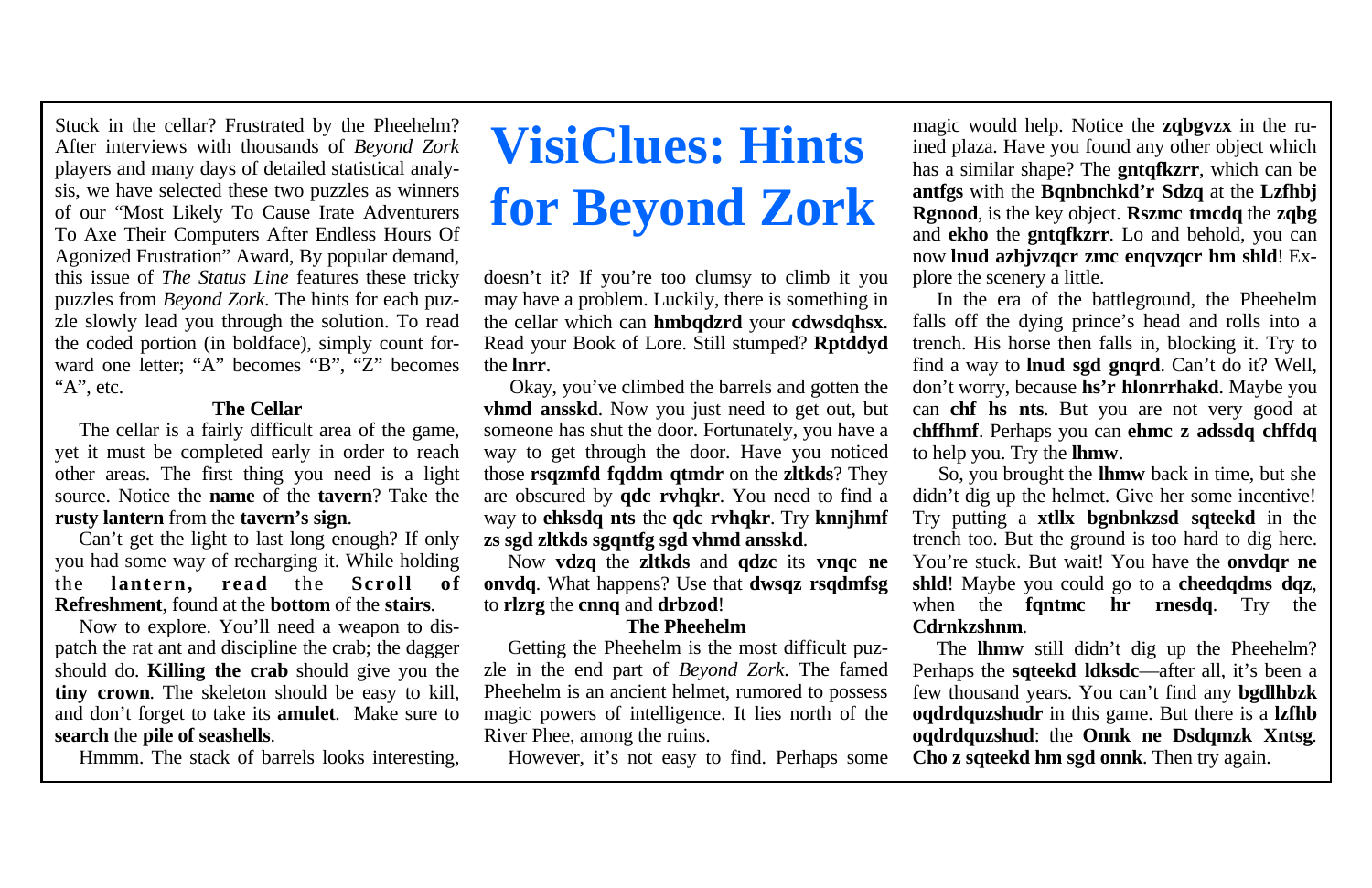#### **The Cellar**

 The cellar is a fairly difficult area of the game, yet it must be completed early in order to reach other areas. The first thing you need is a light source. Notice the **name** of the **tavern**? Take the **rusty lantern** from the **tavern's sign**.

 Can't get the light to last long enough? If only you had some way of recharging it. While holding the **lantern, read** the **Scroll of Refreshment**, found at the **bottom** of the **stairs**.

 Now to explore. You'll need a weapon to dispatch the rat ant and discipline the crab; the dagger should do. **Killing the crab** should give you the **tiny crown**. The skeleton should be easy to kill, and don't forget to take its **amulet**. Make sure to **search** the **pile of seashells**.

Hmmm. The stack of barrels looks interesting,

# **VisiClues: Hints for Beyond Zork**

doesn't it? If you're too clumsy to climb it you may have a problem. Luckily, there is something in the cellar which can **increase** your **dexterity**. Read your Book of Lore. Still stumped? **Rptddyd** the **lnrr**.

 Okay, you've climbed the barrels and gotten the **vhmd ansskd**. Now you just need to get out, but someone has shut the door. Fortunately, you have a way to get through the door. Have you noticed those **rsqzmfd fqddm qtmdr** on the **zltkds**? They are obscured by **qdc rvhqkr**. You need to find a way to **ehksdq nts** the **qdc rvhqkr**. Try **knnjhmf zs sgd zltkds sgqntfg sgd vhmd ansskd**.

 Now **vdzq** the **zltkds** and **qdzc** its **vnqc ne onvdq**. What happens? Use that **dwsqz rsqdmfsg** to **rlzrg** the **cnnq** and **drbzod**!

#### **The Pheehelm**

 Getting the Pheehelm is the most difficult puzzle in the end part of *Beyond Zork*. The famed Pheehelm is an ancient helmet, rumored to possess magic powers of intelligence. It lies north of the River Phee, among the ruins.

However, it's not easy to find. Perhaps some

magic would help. Notice the **zqbgvzx** in the ruined plaza. Have you found any other object which has a similar shape? The **gntqfkzrr**, which can be **antfgs** with the **Bqnbnchkd'r Sdzq** at the **Lzfhbj Rgnood**, is the key object. **Rszmc tmcdq** the **zqbg** and **ekho** the **gntqfkzrr**. Lo and behold, you can now **lnud azbjvzqcr zmc enqvzqcr hm shld**! Explore the scenery a little.

 In the era of the battleground, the Pheehelm falls off the dying prince's head and rolls into a trench. His horse then falls in, blocking it. Try to find a way to **lnud sgd gnqrd**. Can't do it? Well, don't worry, because **hs'r hlonrrhakd**. Maybe you can **chf hs nts**. But you are not very good at **chffhmf**. Perhaps you can **ehmc z adssdq chffdq** to help you. Try the **lhmw**.

 So, you brought the **lhmw** back in time, but she didn't dig up the helmet. Give her some incentive! Try putting a **xtllx bgnbnkzsd sqteekd** in the trench too. But the ground is too hard to dig here. You're stuck. But wait! You have the **onvdar ne shld**! Maybe you could go to a **cheedqdms dqz**, when the **fantmc hr rnesda**. Try the **Cdrnkzshnm**.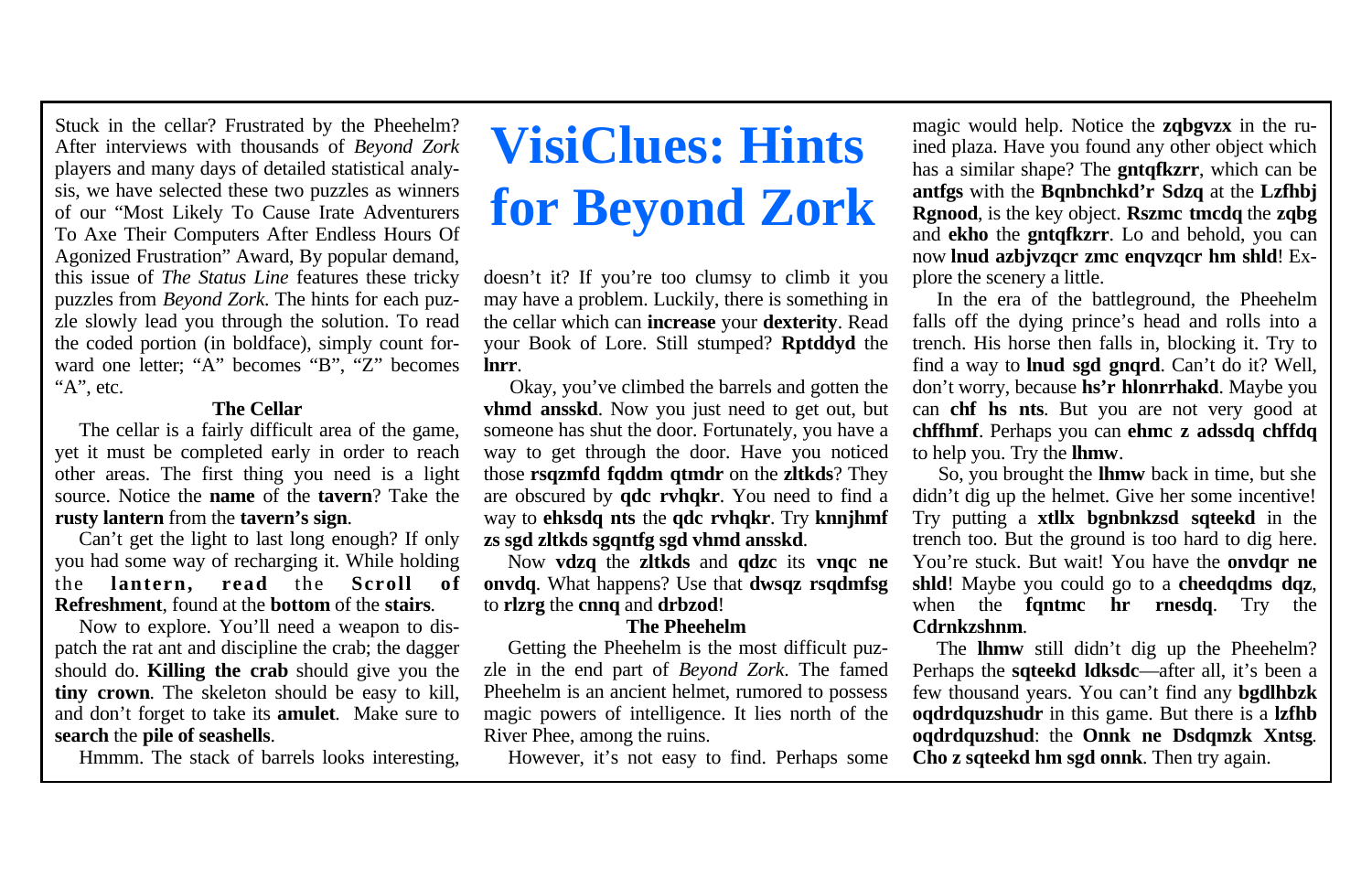#### **The Cellar**

 The cellar is a fairly difficult area of the game, yet it must be completed early in order to reach other areas. The first thing you need is a light source. Notice the **name** of the **tavern**? Take the **rusty lantern** from the **tavern's sign**.

 Can't get the light to last long enough? If only you had some way of recharging it. While holding the **lantern, read** the **Scroll of Refreshment**, found at the **bottom** of the **stairs**.

 Now to explore. You'll need a weapon to dispatch the rat ant and discipline the crab; the dagger should do. **Killing the crab** should give you the **tiny crown**. The skeleton should be easy to kill, and don't forget to take its **amulet**. Make sure to **search** the **pile of seashells**.

Hmmm. The stack of barrels looks interesting,

# **VisiClues: Hints for Beyond Zork**

doesn't it? If you're too clumsy to climb it you may have a problem. Luckily, there is something in the cellar which can **increase** your **dexterity**. Read your Book of Lore. Still stumped? **Squeeze** the **moss**.

 Okay, you've climbed the barrels and gotten the **vhmd ansskd**. Now you just need to get out, but someone has shut the door. Fortunately, you have a way to get through the door. Have you noticed those **rsqzmfd fqddm qtmdr** on the **zltkds**? They are obscured by **qdc rvhqkr**. You need to find a way to **ehksdq nts** the **qdc rvhqkr**. Try **knnjhmf zs sgd zltkds sgqntfg sgd vhmd ansskd**.

 Now **vdzq** the **zltkds** and **qdzc** its **vnqc ne onvdq**. What happens? Use that **dwsqz rsqdmfsg** to **rlzrg** the **cnnq** and **drbzod**!

#### **The Pheehelm**

 Getting the Pheehelm is the most difficult puzzle in the end part of *Beyond Zork*. The famed Pheehelm is an ancient helmet, rumored to possess magic powers of intelligence. It lies north of the River Phee, among the ruins.

However, it's not easy to find. Perhaps some

magic would help. Notice the **zqbgvzx** in the ruined plaza. Have you found any other object which has a similar shape? The **gntqfkzrr**, which can be **antfgs** with the **Bqnbnchkd'r Sdzq** at the **Lzfhbj Rgnood**, is the key object. **Rszmc tmcdq** the **zqbg** and **ekho** the **gntqfkzrr**. Lo and behold, you can now **lnud azbjvzqcr zmc enqvzqcr hm shld**! Explore the scenery a little.

 In the era of the battleground, the Pheehelm falls off the dying prince's head and rolls into a trench. His horse then falls in, blocking it. Try to find a way to **lnud sgd gnqrd**. Can't do it? Well, don't worry, because **hs'r hlonrrhakd**. Maybe you can **chf hs nts**. But you are not very good at **chffhmf**. Perhaps you can **ehmc z adssdq chffdq** to help you. Try the **lhmw**.

 So, you brought the **lhmw** back in time, but she didn't dig up the helmet. Give her some incentive! Try putting a **xtllx bgnbnkzsd sqteekd** in the trench too. But the ground is too hard to dig here. You're stuck. But wait! You have the **onvdar ne shld**! Maybe you could go to a **cheedqdms dqz**, when the **fantmc hr rnesda**. Try the **Cdrnkzshnm**.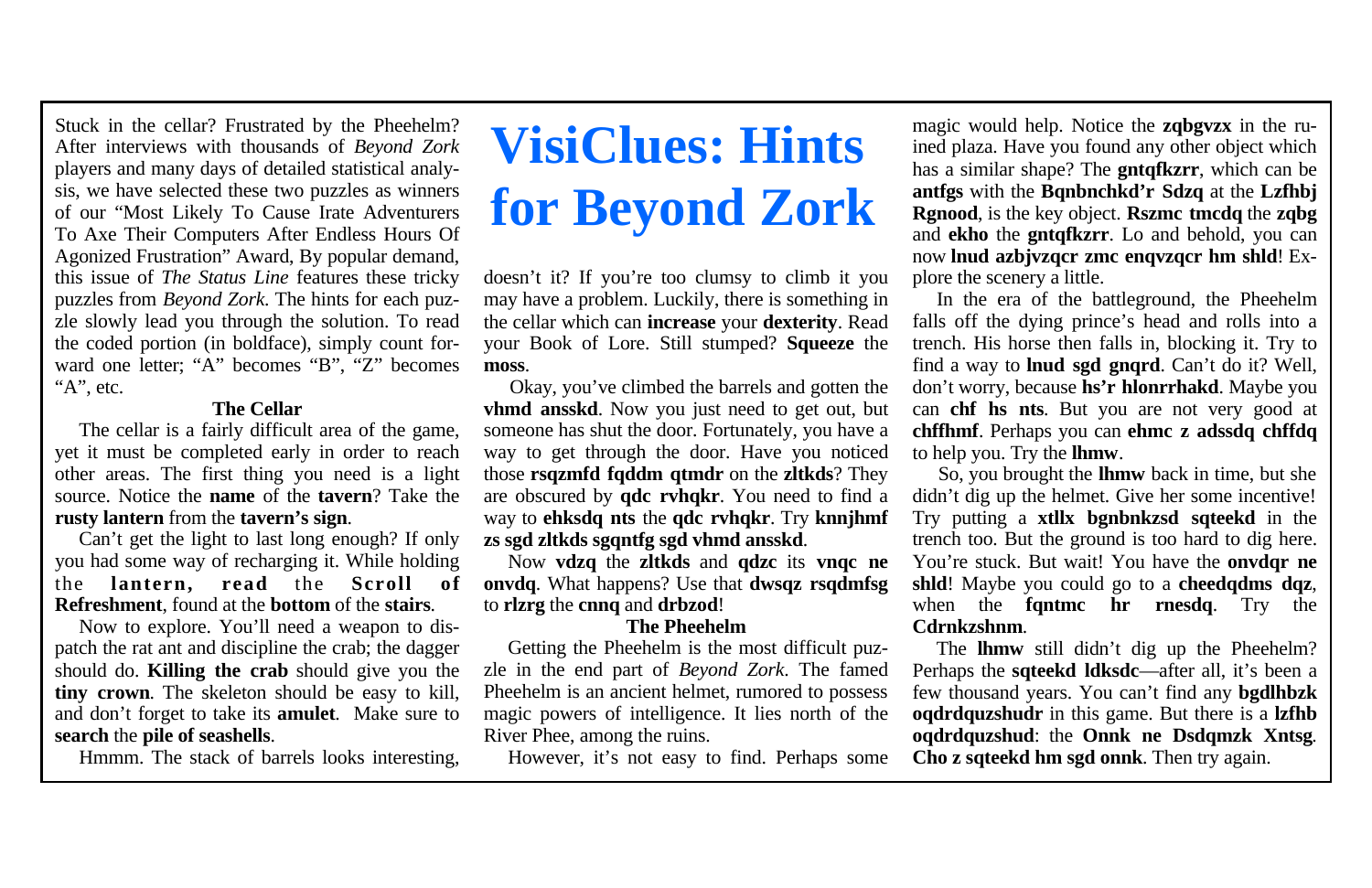#### **The Cellar**

 The cellar is a fairly difficult area of the game, yet it must be completed early in order to reach other areas. The first thing you need is a light source. Notice the **name** of the **tavern**? Take the **rusty lantern** from the **tavern's sign**.

 Can't get the light to last long enough? If only you had some way of recharging it. While holding the **lantern, read** the **Scroll of Refreshment**, found at the **bottom** of the **stairs**.

 Now to explore. You'll need a weapon to dispatch the rat ant and discipline the crab; the dagger should do. **Killing the crab** should give you the **tiny crown**. The skeleton should be easy to kill, and don't forget to take its **amulet**. Make sure to **search** the **pile of seashells**.

Hmmm. The stack of barrels looks interesting,

# **VisiClues: Hints for Beyond Zork**

doesn't it? If you're too clumsy to climb it you may have a problem. Luckily, there is something in the cellar which can **increase** your **dexterity**. Read your Book of Lore. Still stumped? **Squeeze** the **moss**.

 Okay, you've climbed the barrels and gotten the **wine bottle**. Now you just need to get out, but someone has shut the door. Fortunately, you have a way to get through the door. Have you noticed those **rsqzmfd fqddm qtmdr** on the **zltkds**? They are obscured by **qdc rvhqkr**. You need to find a way to **ehksdq nts** the **qdc rvhqkr**. Try **knnjhmf zs sgd zltkds sgqntfg sgd vhmd ansskd**.

 Now **vdzq** the **zltkds** and **qdzc** its **vnqc ne onvdq**. What happens? Use that **dwsqz rsqdmfsg** to **rlzrg** the **cnnq** and **drbzod**!

#### **The Pheehelm**

 Getting the Pheehelm is the most difficult puzzle in the end part of *Beyond Zork*. The famed Pheehelm is an ancient helmet, rumored to possess magic powers of intelligence. It lies north of the River Phee, among the ruins.

However, it's not easy to find. Perhaps some

magic would help. Notice the **zqbgvzx** in the ruined plaza. Have you found any other object which has a similar shape? The **gntqfkzrr**, which can be **antfgs** with the **Bqnbnchkd'r Sdzq** at the **Lzfhbj Rgnood**, is the key object. **Rszmc tmcdq** the **zqbg** and **ekho** the **gntqfkzrr**. Lo and behold, you can now **lnud azbjvzqcr zmc enqvzqcr hm shld**! Explore the scenery a little.

 In the era of the battleground, the Pheehelm falls off the dying prince's head and rolls into a trench. His horse then falls in, blocking it. Try to find a way to **lnud sgd gnqrd**. Can't do it? Well, don't worry, because **hs'r hlonrrhakd**. Maybe you can **chf hs nts**. But you are not very good at **chffhmf**. Perhaps you can **ehmc z adssdq chffdq** to help you. Try the **lhmw**.

 So, you brought the **lhmw** back in time, but she didn't dig up the helmet. Give her some incentive! Try putting a **xtllx bgnbnkzsd sqteekd** in the trench too. But the ground is too hard to dig here. You're stuck. But wait! You have the **onvdar ne shld**! Maybe you could go to a **cheedqdms dqz**, when the **fantmc hr rnesda**. Try the **Cdrnkzshnm**.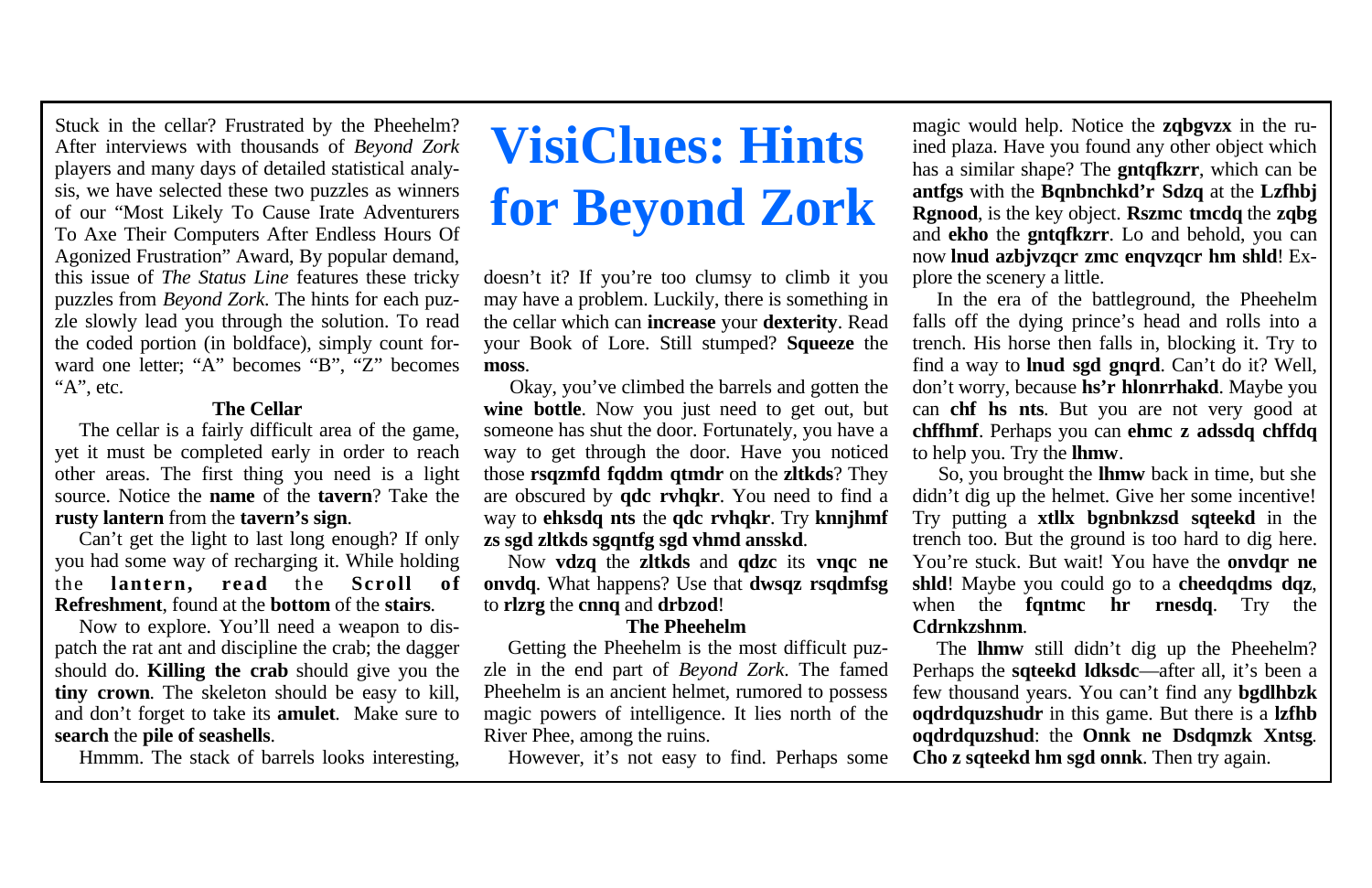#### **The Cellar**

 The cellar is a fairly difficult area of the game, yet it must be completed early in order to reach other areas. The first thing you need is a light source. Notice the **name** of the **tavern**? Take the **rusty lantern** from the **tavern's sign**.

 Can't get the light to last long enough? If only you had some way of recharging it. While holding the **lantern, read** the **Scroll of Refreshment**, found at the **bottom** of the **stairs**.

 Now to explore. You'll need a weapon to dispatch the rat ant and discipline the crab; the dagger should do. **Killing the crab** should give you the **tiny crown**. The skeleton should be easy to kill, and don't forget to take its **amulet**. Make sure to **search** the **pile of seashells**.

Hmmm. The stack of barrels looks interesting,

# **VisiClues: Hints for Beyond Zork**

doesn't it? If you're too clumsy to climb it you may have a problem. Luckily, there is something in the cellar which can **increase** your **dexterity**. Read your Book of Lore. Still stumped? **Squeeze** the **moss**.

 Okay, you've climbed the barrels and gotten the **wine bottle**. Now you just need to get out, but someone has shut the door. Fortunately, you have a way to get through the door. Have you noticed those **strange green runes** on the **amulet**? They are obscured by **qdc rvhqkr**. You need to find a way to **ehksdq nts** the **qdc rvhqkr**. Try **knnjhmf zs sgd zltkds sgqntfg sgd vhmd ansskd**.

 Now **vdzq** the **zltkds** and **qdzc** its **vnqc ne onvdq**. What happens? Use that **dwsqz rsqdmfsg** to **rlzrg** the **cnnq** and **drbzod**!

#### **The Pheehelm**

 Getting the Pheehelm is the most difficult puzzle in the end part of *Beyond Zork*. The famed Pheehelm is an ancient helmet, rumored to possess magic powers of intelligence. It lies north of the River Phee, among the ruins.

However, it's not easy to find. Perhaps some

magic would help. Notice the **zqbgvzx** in the ruined plaza. Have you found any other object which has a similar shape? The **gntqfkzrr**, which can be **antfgs** with the **Bqnbnchkd'r Sdzq** at the **Lzfhbj Rgnood**, is the key object. **Rszmc tmcdq** the **zqbg** and **ekho** the **gntqfkzrr**. Lo and behold, you can now **lnud azbjvzqcr zmc enqvzqcr hm shld**! Explore the scenery a little.

 In the era of the battleground, the Pheehelm falls off the dying prince's head and rolls into a trench. His horse then falls in, blocking it. Try to find a way to **lnud sgd gnqrd**. Can't do it? Well, don't worry, because **hs'r hlonrrhakd**. Maybe you can **chf hs nts**. But you are not very good at **chffhmf**. Perhaps you can **ehmc z adssdq chffdq** to help you. Try the **lhmw**.

 So, you brought the **lhmw** back in time, but she didn't dig up the helmet. Give her some incentive! Try putting a **xtllx bgnbnkzsd sqteekd** in the trench too. But the ground is too hard to dig here. You're stuck. But wait! You have the **onvdar ne shld**! Maybe you could go to a **cheedqdms dqz**, when the **fantmc hr rnesda**. Try the **Cdrnkzshnm**.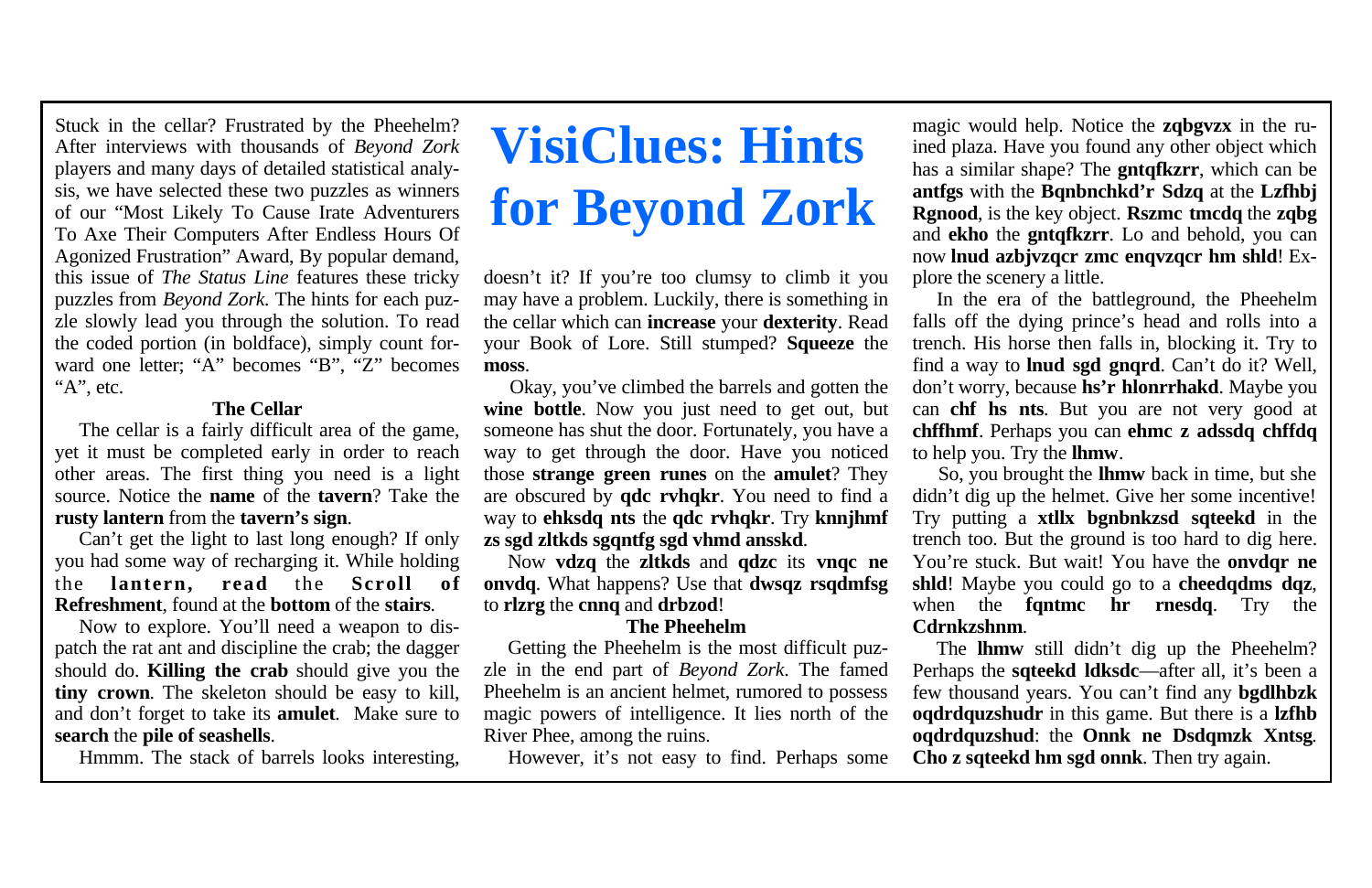#### **The Cellar**

 The cellar is a fairly difficult area of the game, yet it must be completed early in order to reach other areas. The first thing you need is a light source. Notice the **name** of the **tavern**? Take the **rusty lantern** from the **tavern's sign**.

 Can't get the light to last long enough? If only you had some way of recharging it. While holding the **lantern, read** the **Scroll of Refreshment**, found at the **bottom** of the **stairs**.

 Now to explore. You'll need a weapon to dispatch the rat ant and discipline the crab; the dagger should do. **Killing the crab** should give you the **tiny crown**. The skeleton should be easy to kill, and don't forget to take its **amulet**. Make sure to **search** the **pile of seashells**.

Hmmm. The stack of barrels looks interesting,

# **VisiClues: Hints for Beyond Zork**

doesn't it? If you're too clumsy to climb it you may have a problem. Luckily, there is something in the cellar which can **increase** your **dexterity**. Read your Book of Lore. Still stumped? **Squeeze** the **moss**.

 Okay, you've climbed the barrels and gotten the **wine bottle**. Now you just need to get out, but someone has shut the door. Fortunately, you have a way to get through the door. Have you noticed those **strange green runes** on the **amulet**? They are obscured by **red swirls**. You need to find a way to **ehksdq nts** the **qdc rvhqkr**. Try **knnjhmf zs sgd zltkds sgqntfg sgd vhmd ansskd**.

 Now **vdzq** the **zltkds** and **qdzc** its **vnqc ne onvdq**. What happens? Use that **dwsqz rsqdmfsg** to **rlzrg** the **cnnq** and **drbzod**!

#### **The Pheehelm**

 Getting the Pheehelm is the most difficult puzzle in the end part of *Beyond Zork*. The famed Pheehelm is an ancient helmet, rumored to possess magic powers of intelligence. It lies north of the River Phee, among the ruins.

However, it's not easy to find. Perhaps some

magic would help. Notice the **zqbgvzx** in the ruined plaza. Have you found any other object which has a similar shape? The **gntqfkzrr**, which can be **antfgs** with the **Bqnbnchkd'r Sdzq** at the **Lzfhbj Rgnood**, is the key object. **Rszmc tmcdq** the **zqbg** and **ekho** the **gntqfkzrr**. Lo and behold, you can now **lnud azbjvzqcr zmc enqvzqcr hm shld**! Explore the scenery a little.

 In the era of the battleground, the Pheehelm falls off the dying prince's head and rolls into a trench. His horse then falls in, blocking it. Try to find a way to **lnud sgd gnqrd**. Can't do it? Well, don't worry, because **hs'r hlonrrhakd**. Maybe you can **chf hs nts**. But you are not very good at **chffhmf**. Perhaps you can **ehmc z adssdq chffdq** to help you. Try the **lhmw**.

 So, you brought the **lhmw** back in time, but she didn't dig up the helmet. Give her some incentive! Try putting a **xtllx bgnbnkzsd sqteekd** in the trench too. But the ground is too hard to dig here. You're stuck. But wait! You have the **onvdar ne shld**! Maybe you could go to a **cheedqdms dqz**, when the **fantmc hr rnesda**. Try the **Cdrnkzshnm**.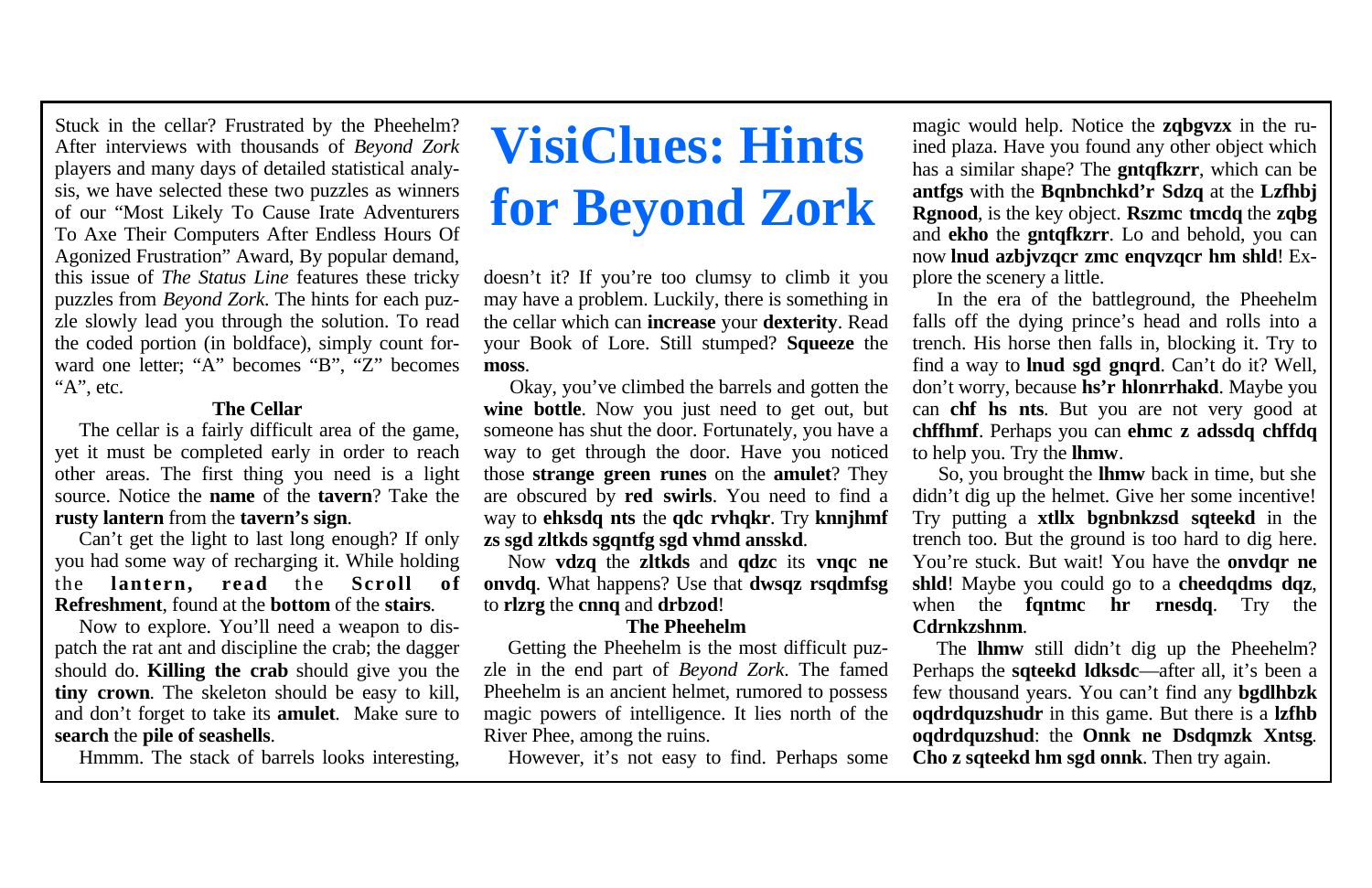#### **The Cellar**

 The cellar is a fairly difficult area of the game, yet it must be completed early in order to reach other areas. The first thing you need is a light source. Notice the **name** of the **tavern**? Take the **rusty lantern** from the **tavern's sign**.

 Can't get the light to last long enough? If only you had some way of recharging it. While holding the **lantern, read** the **Scroll of Refreshment**, found at the **bottom** of the **stairs**.

 Now to explore. You'll need a weapon to dispatch the rat ant and discipline the crab; the dagger should do. **Killing the crab** should give you the **tiny crown**. The skeleton should be easy to kill, and don't forget to take its **amulet**. Make sure to **search** the **pile of seashells**.

Hmmm. The stack of barrels looks interesting,

# **VisiClues: Hints for Beyond Zork**

doesn't it? If you're too clumsy to climb it you may have a problem. Luckily, there is something in the cellar which can **increase** your **dexterity**. Read your Book of Lore. Still stumped? **Squeeze** the **moss**.

 Okay, you've climbed the barrels and gotten the **wine bottle**. Now you just need to get out, but someone has shut the door. Fortunately, you have a way to get through the door. Have you noticed those **strange green runes** on the **amulet**? They are obscured by **red swirls**. You need to find a way to **filter out** the **red swirls**. Try **knnjhmf zs sgd zltkds sgqntfg sgd vhmd ansskd**.

 Now **vdzq** the **zltkds** and **qdzc** its **vnqc ne onvdq**. What happens? Use that **dwsqz rsqdmfsg** to **rlzrg** the **cnnq** and **drbzod**!

#### **The Pheehelm**

 Getting the Pheehelm is the most difficult puzzle in the end part of *Beyond Zork*. The famed Pheehelm is an ancient helmet, rumored to possess magic powers of intelligence. It lies north of the River Phee, among the ruins.

However, it's not easy to find. Perhaps some

magic would help. Notice the **zqbgvzx** in the ruined plaza. Have you found any other object which has a similar shape? The **gntqfkzrr**, which can be **antfgs** with the **Bqnbnchkd'r Sdzq** at the **Lzfhbj Rgnood**, is the key object. **Rszmc tmcdq** the **zqbg** and **ekho** the **gntqfkzrr**. Lo and behold, you can now **lnud azbjvzqcr zmc enqvzqcr hm shld**! Explore the scenery a little.

 In the era of the battleground, the Pheehelm falls off the dying prince's head and rolls into a trench. His horse then falls in, blocking it. Try to find a way to **lnud sgd gnqrd**. Can't do it? Well, don't worry, because **hs'r hlonrrhakd**. Maybe you can **chf hs nts**. But you are not very good at **chffhmf**. Perhaps you can **ehmc z adssdq chffdq** to help you. Try the **lhmw**.

 So, you brought the **lhmw** back in time, but she didn't dig up the helmet. Give her some incentive! Try putting a **xtllx bgnbnkzsd sqteekd** in the trench too. But the ground is too hard to dig here. You're stuck. But wait! You have the **onvdar ne shld**! Maybe you could go to a **cheedqdms dqz**, when the **fantmc hr rnesda**. Try the **Cdrnkzshnm**.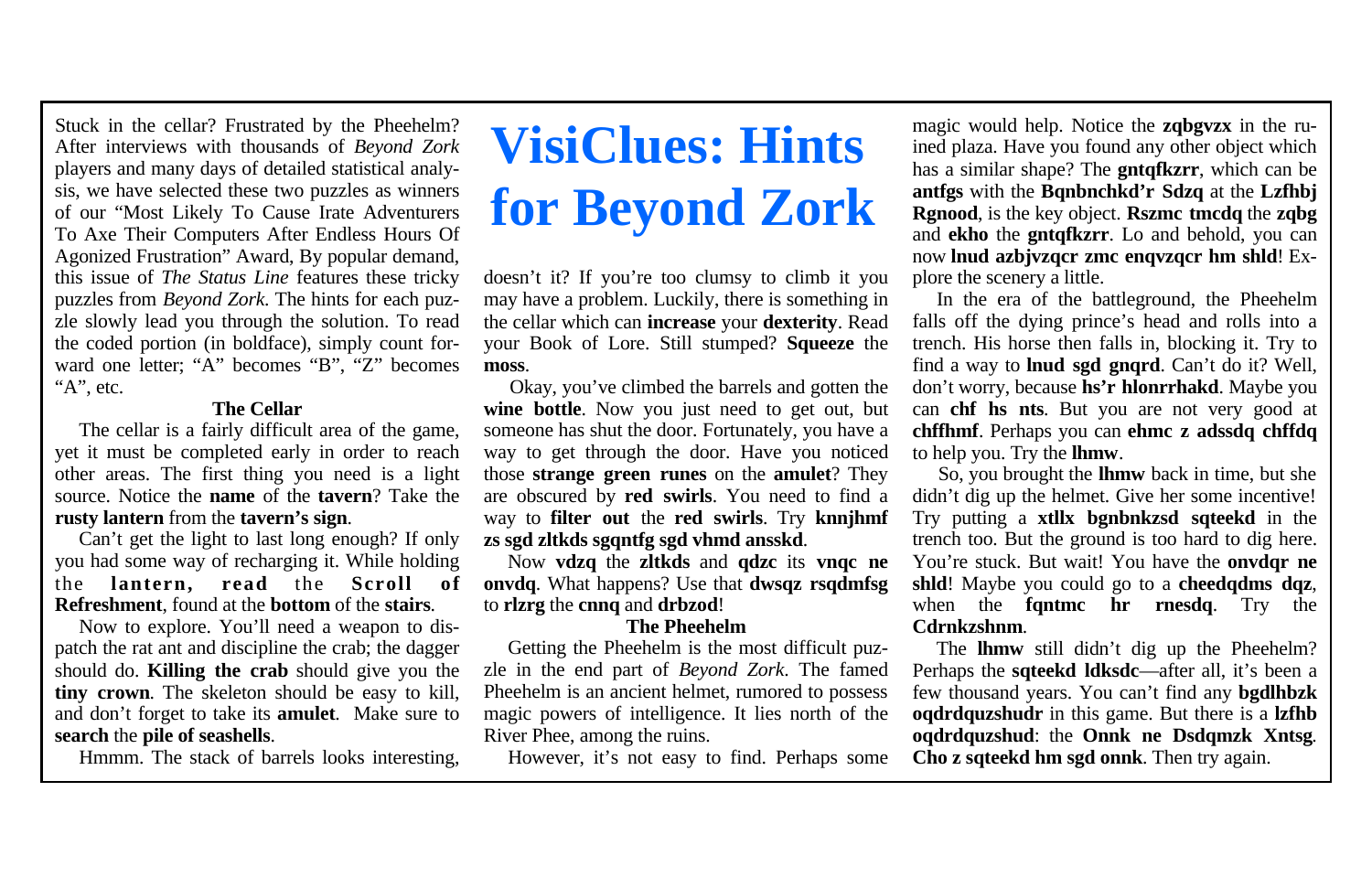#### **The Cellar**

 The cellar is a fairly difficult area of the game, yet it must be completed early in order to reach other areas. The first thing you need is a light source. Notice the **name** of the **tavern**? Take the **rusty lantern** from the **tavern's sign**.

 Can't get the light to last long enough? If only you had some way of recharging it. While holding the **lantern, read** the **Scroll of Refreshment**, found at the **bottom** of the **stairs**.

 Now to explore. You'll need a weapon to dispatch the rat ant and discipline the crab; the dagger should do. **Killing the crab** should give you the **tiny crown**. The skeleton should be easy to kill, and don't forget to take its **amulet**. Make sure to **search** the **pile of seashells**.

Hmmm. The stack of barrels looks interesting,

# **VisiClues: Hints for Beyond Zork**

doesn't it? If you're too clumsy to climb it you may have a problem. Luckily, there is something in the cellar which can **increase** your **dexterity**. Read your Book of Lore. Still stumped? **Squeeze** the **moss**.

 Okay, you've climbed the barrels and gotten the **wine bottle**. Now you just need to get out, but someone has shut the door. Fortunately, you have a way to get through the door. Have you noticed those **strange green runes** on the **amulet**? They are obscured by **red swirls**. You need to find a way to **filter out** the **red swirls**. Try **looking ath the amulet through the wine bottle**.

 Now **vdzq** the **zltkds** and **qdzc** its **vnqc ne onvdq**. What happens? Use that **dwsqz rsqdmfsg** to **rlzrg** the **cnnq** and **drbzod**!

#### **The Pheehelm**

 Getting the Pheehelm is the most difficult puzzle in the end part of *Beyond Zork*. The famed Pheehelm is an ancient helmet, rumored to possess magic powers of intelligence. It lies north of the River Phee, among the ruins.

However, it's not easy to find. Perhaps some

magic would help. Notice the **zqbgvzx** in the ruined plaza. Have you found any other object which has a similar shape? The **gntqfkzrr**, which can be **antfgs** with the **Bqnbnchkd'r Sdzq** at the **Lzfhbj Rgnood**, is the key object. **Rszmc tmcdq** the **zqbg** and **ekho** the **gntqfkzrr**. Lo and behold, you can now **lnud azbjvzqcr zmc enqvzqcr hm shld**! Explore the scenery a little.

 In the era of the battleground, the Pheehelm falls off the dying prince's head and rolls into a trench. His horse then falls in, blocking it. Try to find a way to **lnud sgd gnqrd**. Can't do it? Well, don't worry, because **hs'r hlonrrhakd**. Maybe you can **chf hs nts**. But you are not very good at **chffhmf**. Perhaps you can **ehmc z adssdq chffdq** to help you. Try the **lhmw**.

 So, you brought the **lhmw** back in time, but she didn't dig up the helmet. Give her some incentive! Try putting a **xtllx bgnbnkzsd sqteekd** in the trench too. But the ground is too hard to dig here. You're stuck. But wait! You have the **onvdar ne shld**! Maybe you could go to a **cheedqdms dqz**, when the **fantmc hr rnesda**. Try the **Cdrnkzshnm**.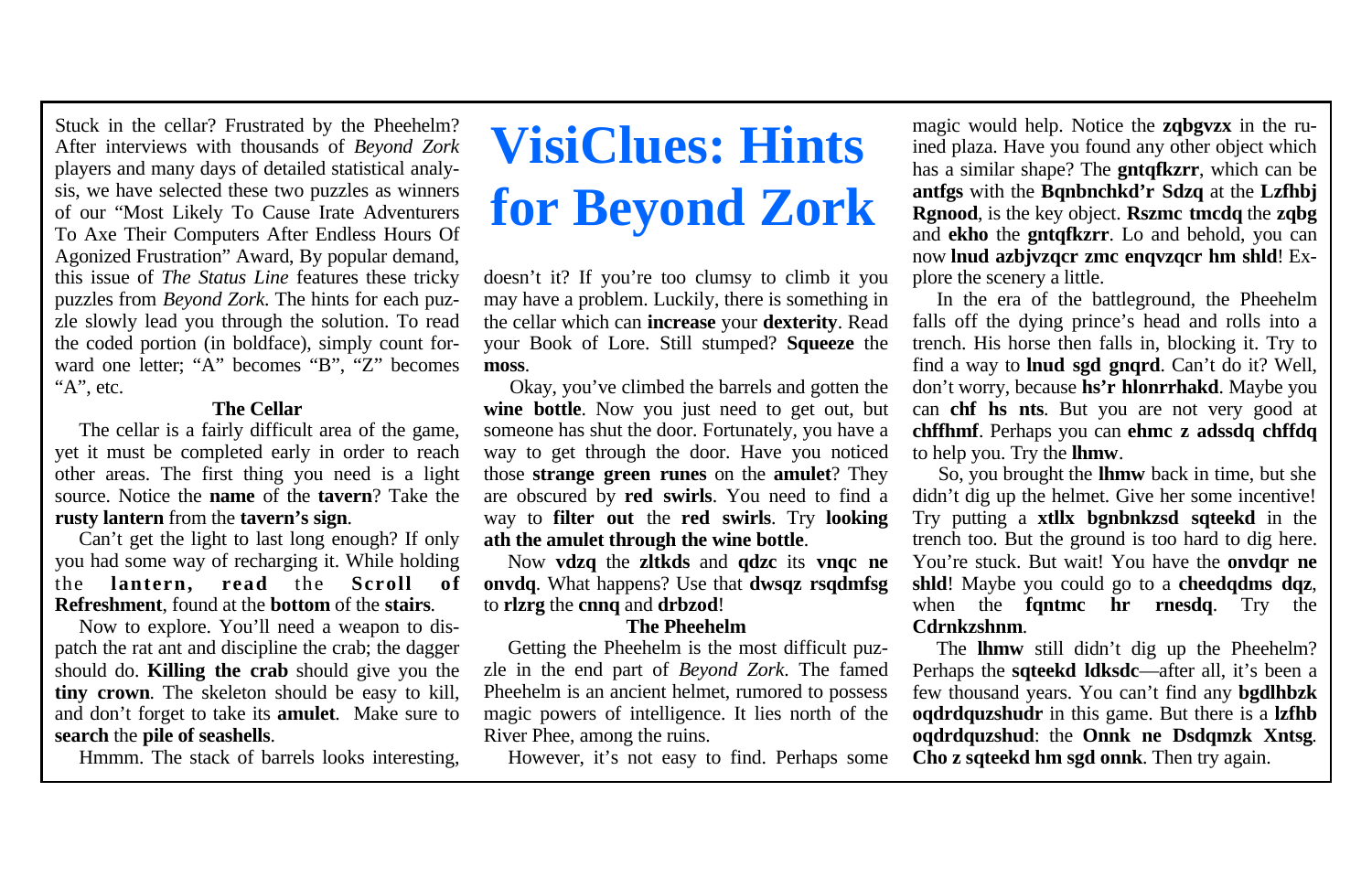#### **The Cellar**

 The cellar is a fairly difficult area of the game, yet it must be completed early in order to reach other areas. The first thing you need is a light source. Notice the **name** of the **tavern**? Take the **rusty lantern** from the **tavern's sign**.

 Can't get the light to last long enough? If only you had some way of recharging it. While holding the **lantern, read** the **Scroll of Refreshment**, found at the **bottom** of the **stairs**.

 Now to explore. You'll need a weapon to dispatch the rat ant and discipline the crab; the dagger should do. **Killing the crab** should give you the **tiny crown**. The skeleton should be easy to kill, and don't forget to take its **amulet**. Make sure to **search** the **pile of seashells**.

Hmmm. The stack of barrels looks interesting,

# **VisiClues: Hints for Beyond Zork**

doesn't it? If you're too clumsy to climb it you may have a problem. Luckily, there is something in the cellar which can **increase** your **dexterity**. Read your Book of Lore. Still stumped? **Squeeze** the **moss**.

 Okay, you've climbed the barrels and gotten the **wine bottle**. Now you just need to get out, but someone has shut the door. Fortunately, you have a way to get through the door. Have you noticed those **strange green runes** on the **amulet**? They are obscured by **red swirls**. You need to find a way to **filter out** the **red swirls**. Try **looking ath the amulet through the wine bottle**.

 Now **wear** the **amulet** and **read** its **word of power**. What happens? Use that **dwsqz rsqdmfsg** to **rlzrg** the **cnnq** and **drbzod**!

#### **The Pheehelm**

 Getting the Pheehelm is the most difficult puzzle in the end part of *Beyond Zork*. The famed Pheehelm is an ancient helmet, rumored to possess magic powers of intelligence. It lies north of the River Phee, among the ruins.

However, it's not easy to find. Perhaps some

magic would help. Notice the **zqbgvzx** in the ruined plaza. Have you found any other object which has a similar shape? The **gntqfkzrr**, which can be **antfgs** with the **Bqnbnchkd'r Sdzq** at the **Lzfhbj Rgnood**, is the key object. **Rszmc tmcdq** the **zqbg** and **ekho** the **gntqfkzrr**. Lo and behold, you can now **lnud azbjvzqcr zmc enqvzqcr hm shld**! Explore the scenery a little.

 In the era of the battleground, the Pheehelm falls off the dying prince's head and rolls into a trench. His horse then falls in, blocking it. Try to find a way to **lnud sgd gnqrd**. Can't do it? Well, don't worry, because **hs'r hlonrrhakd**. Maybe you can **chf hs nts**. But you are not very good at **chffhmf**. Perhaps you can **ehmc z adssdq chffdq** to help you. Try the **lhmw**.

 So, you brought the **lhmw** back in time, but she didn't dig up the helmet. Give her some incentive! Try putting a **xtllx bgnbnkzsd sqteekd** in the trench too. But the ground is too hard to dig here. You're stuck. But wait! You have the **onvdar ne shld**! Maybe you could go to a **cheedqdms dqz**, when the **fantmc hr rnesda**. Try the **Cdrnkzshnm**.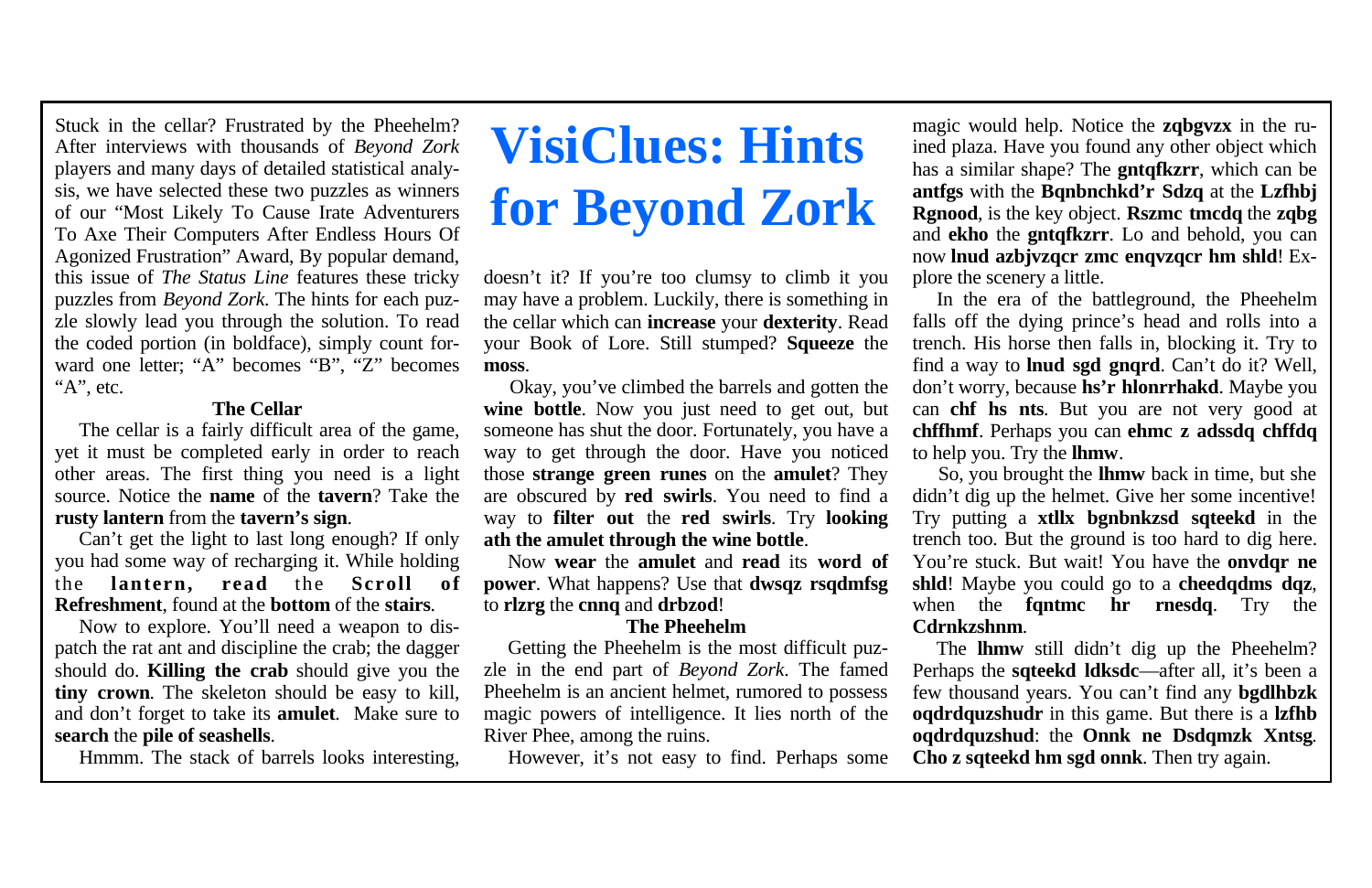#### **The Cellar**

 The cellar is a fairly difficult area of the game, yet it must be completed early in order to reach other areas. The first thing you need is a light source. Notice the **name** of the **tavern**? Take the **rusty lantern** from the **tavern's sign**.

 Can't get the light to last long enough? If only you had some way of recharging it. While holding the **lantern, read** the **Scroll of Refreshment**, found at the **bottom** of the **stairs**.

 Now to explore. You'll need a weapon to dispatch the rat ant and discipline the crab; the dagger should do. **Killing the crab** should give you the **tiny crown**. The skeleton should be easy to kill, and don't forget to take its **amulet**. Make sure to **search** the **pile of seashells**.

Hmmm. The stack of barrels looks interesting,

# **VisiClues: Hints for Beyond Zork**

doesn't it? If you're too clumsy to climb it you may have a problem. Luckily, there is something in the cellar which can **increase** your **dexterity**. Read your Book of Lore. Still stumped? **Squeeze** the **moss**.

 Okay, you've climbed the barrels and gotten the **wine bottle**. Now you just need to get out, but someone has shut the door. Fortunately, you have a way to get through the door. Have you noticed those **strange green runes** on the **amulet**? They are obscured by **red swirls**. You need to find a way to **filter out** the **red swirls**. Try **looking ath the amulet through the wine bottle**.

 Now **wear** the **amulet** and **read** its **word of power**. What happens? Use that **extra strength** to **smash** the **door** and **escape**!

#### **The Pheehelm**

 Getting the Pheehelm is the most difficult puzzle in the end part of *Beyond Zork*. The famed Pheehelm is an ancient helmet, rumored to possess magic powers of intelligence. It lies north of the River Phee, among the ruins.

However, it's not easy to find. Perhaps some

magic would help. Notice the **zqbgvzx** in the ruined plaza. Have you found any other object which has a similar shape? The **gntqfkzrr**, which can be **antfgs** with the **Bqnbnchkd'r Sdzq** at the **Lzfhbj Rgnood**, is the key object. **Rszmc tmcdq** the **zqbg** and **ekho** the **gntqfkzrr**. Lo and behold, you can now **lnud azbjvzqcr zmc enqvzqcr hm shld**! Explore the scenery a little.

 In the era of the battleground, the Pheehelm falls off the dying prince's head and rolls into a trench. His horse then falls in, blocking it. Try to find a way to **lnud sgd gnqrd**. Can't do it? Well, don't worry, because **hs'r hlonrrhakd**. Maybe you can **chf hs nts**. But you are not very good at **chffhmf**. Perhaps you can **ehmc z adssdq chffdq** to help you. Try the **lhmw**.

 So, you brought the **lhmw** back in time, but she didn't dig up the helmet. Give her some incentive! Try putting a **xtllx bgnbnkzsd sqteekd** in the trench too. But the ground is too hard to dig here. You're stuck. But wait! You have the **onvdar ne shld**! Maybe you could go to a **cheedqdms dqz**, when the **fantmc hr rnesda**. Try the **Cdrnkzshnm**.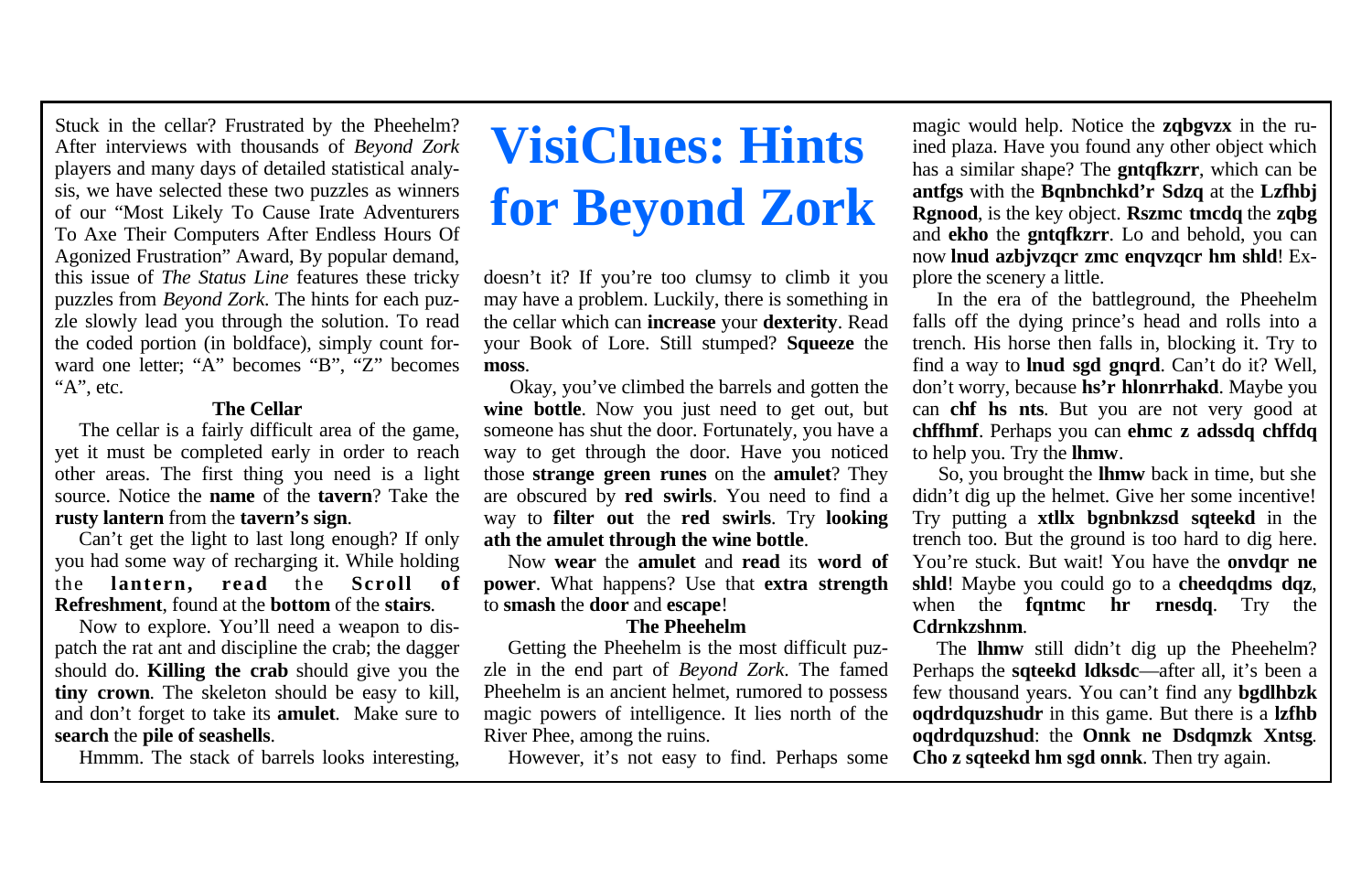# **VisiClues: Hints [for Beyond Zork](#page-1-0)**

End of hints for:

**The Cellar**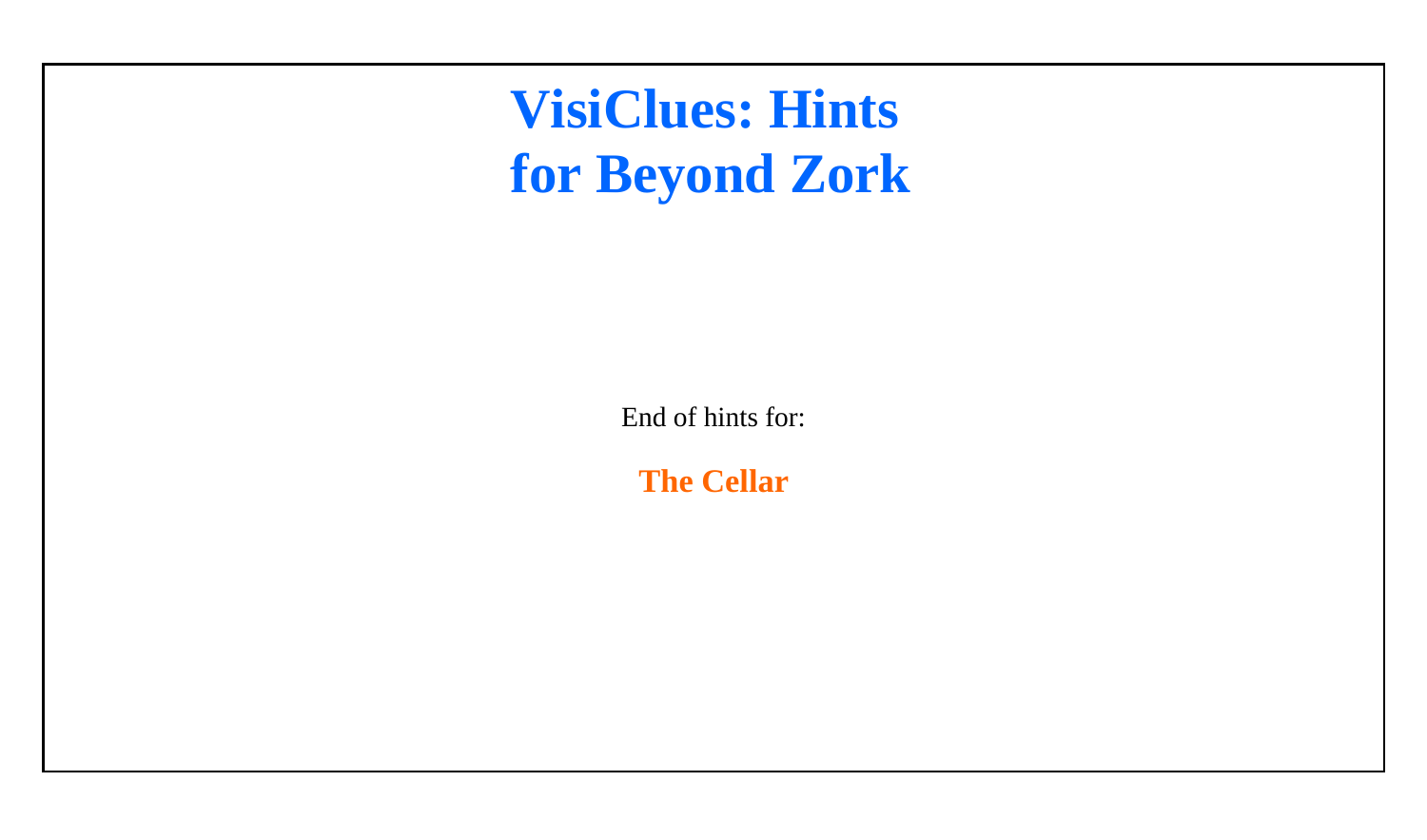#### **The Cellar**

 The cellar is a fairly difficult area of the game, yet it must be completed early in order to reach other areas. The first thing you need is a light source. Notice the **mzld** of the **szudqm**? Take the **qtrsx kzmsdqm** from the **szudqm'r rhfm**.

 Can't get the light to last long enough? If only you had some way of recharging it. While holding the **kzmsdqm, qdzc** the **Rbqnkk ne Qdeqdrgldms**, found at the **anssnl** of the **rszhqr**.

 Now to explore. You'll need a weapon to dispatch the rat ant and discipline the crab; the dagger should do. **Jhkkhmf sgd bqza** should give you the **shmx bqnvm**. The skeleton should be easy to kill, and don't forget to take its **zltkds**. Make sure to **rdzqbg** the **ohkd ne rdzrgdkkr**.

Hmmm. The stack of barrels looks interesting,

# <span id="page-18-0"></span>**VisiClues: Hints for Beyond Zork**

doesn't it? If you're too clumsy to climb it you may have a problem. Luckily, there is something in the cellar which can **hmbqdzrd** your **cdwsdqhsx**. Read your Book of Lore. Still stumped? **Rptddyd** the **lnrr**.

 Okay, you've climbed the barrels and gotten the **vhmd ansskd**. Now you just need to get out, but someone has shut the door. Fortunately, you have a way to get through the door. Have you noticed those **rsqzmfd fqddm qtmdr** on the **zltkds**? They are obscured by **qdc rvhqkr**. You need to find a way to **ehksdq nts** the **qdc rvhqkr**. Try **knnjhmf zs sgd zltkds sgqntfg sgd vhmd ansskd**.

 Now **vdzq** the **zltkds** and **qdzc** its **vnqc ne onvdq**. What happens? Use that **dwsqz rsqdmfsg** to **rlzrg** the **cnnq** and **drbzod**!

#### **The Pheehelm**

 Getting the Pheehelm is the most difficult puzzle in the end part of *Beyond Zork*. The famed Pheehelm is an ancient helmet, rumored to possess magic powers of intelligence. It lies north of the River Phee, among the ruins.

However, it's not easy to find. Perhaps some

magic would help. Notice the **archway** in the ruined plaza. Have you found any other object which has a similar shape? The **gntqfkzrr**, which can be **antfgs** with the **Bqnbnchkd'r Sdzq** at the **Lzfhbj Rgnood**, is the key object. **Rszmc tmcdq** the **zqbg** and **ekho** the **gntqfkzrr**. Lo and behold, you can now **lnud azbjvzqcr zmc enqvzqcr hm shld**! Explore the scenery a little.

 In the era of the battleground, the Pheehelm falls off the dying prince's head and rolls into a trench. His horse then falls in, blocking it. Try to find a way to **lnud sgd gnqrd**. Can't do it? Well, don't worry, because **hs'r hlonrrhakd**. Maybe you can **chf hs nts**. But you are not very good at **chffhmf**. Perhaps you can **ehmc z adssdq chffdq** to help you. Try the **lhmw**.

 So, you brought the **lhmw** back in time, but she didn't dig up the helmet. Give her some incentive! Try putting a **xtllx bgnbnkzsd sqteekd** in the trench too. But the ground is too hard to dig here. You're stuck. But wait! You have the **onvdar ne shld**! Maybe you could go to a **cheedqdms dqz**, when the **fantmc hr rnesda**. Try the **Cdrnkzshnm**.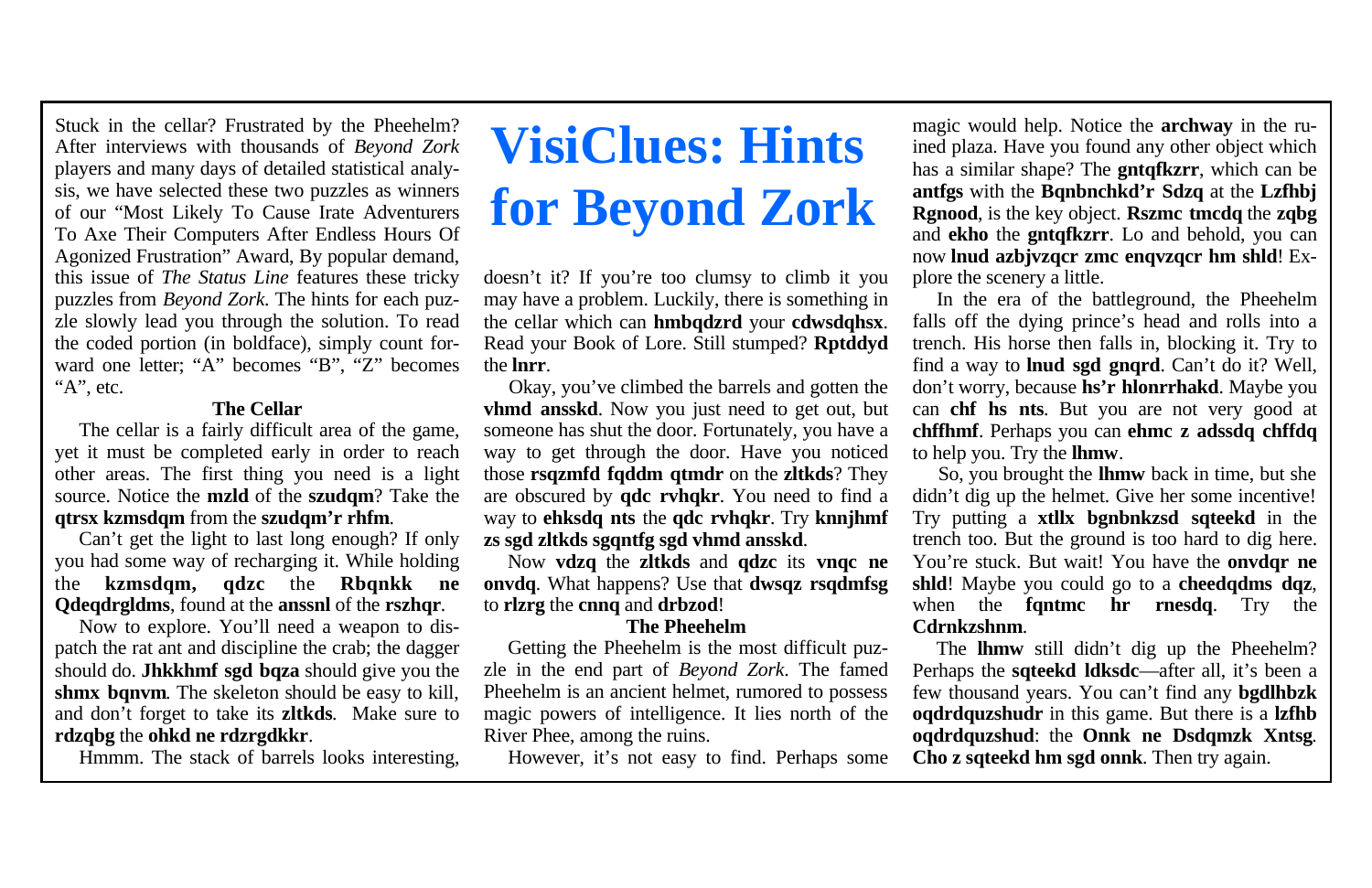#### **The Cellar**

 The cellar is a fairly difficult area of the game, yet it must be completed early in order to reach other areas. The first thing you need is a light source. Notice the **mzld** of the **szudqm**? Take the **qtrsx kzmsdqm** from the **szudqm'r rhfm**.

 Can't get the light to last long enough? If only you had some way of recharging it. While holding the **kzmsdqm, qdzc** the **Rbqnkk ne Qdeqdrgldms**, found at the **anssnl** of the **rszhqr**.

 Now to explore. You'll need a weapon to dispatch the rat ant and discipline the crab; the dagger should do. **Jhkkhmf sgd bqza** should give you the **shmx bqnvm**. The skeleton should be easy to kill, and don't forget to take its **zltkds**. Make sure to **rdzqbg** the **ohkd ne rdzrgdkkr**.

Hmmm. The stack of barrels looks interesting,

# **VisiClues: Hints for Beyond Zork**

doesn't it? If you're too clumsy to climb it you may have a problem. Luckily, there is something in the cellar which can **hmbqdzrd** your **cdwsdqhsx**. Read your Book of Lore. Still stumped? **Rptddyd** the **lnrr**.

 Okay, you've climbed the barrels and gotten the **vhmd ansskd**. Now you just need to get out, but someone has shut the door. Fortunately, you have a way to get through the door. Have you noticed those **rsqzmfd fqddm qtmdr** on the **zltkds**? They are obscured by **qdc rvhqkr**. You need to find a way to **ehksdq nts** the **qdc rvhqkr**. Try **knnjhmf zs sgd zltkds sgqntfg sgd vhmd ansskd**.

 Now **vdzq** the **zltkds** and **qdzc** its **vnqc ne onvdq**. What happens? Use that **dwsqz rsqdmfsg** to **rlzrg** the **cnnq** and **drbzod**!

#### **The Pheehelm**

 Getting the Pheehelm is the most difficult puzzle in the end part of *Beyond Zork*. The famed Pheehelm is an ancient helmet, rumored to possess magic powers of intelligence. It lies north of the River Phee, among the ruins.

However, it's not easy to find. Perhaps some

magic would help. Notice the **archway** in the ruined plaza. Have you found any other object which has a similar shape? The **hourglass**, which can be **bought** with the **Crocodile's Tear** at the **Magick shoppe**, is the key object. **Rszmc tmcdq** the **zqbg** and **ekho** the **gntqfkzrr**. Lo and behold, you can now **lnud azbjvzqcr zmc enqvzqcr hm shld**! Explore the scenery a little.

 In the era of the battleground, the Pheehelm falls off the dying prince's head and rolls into a trench. His horse then falls in, blocking it. Try to find a way to **lnud sgd gnqrd**. Can't do it? Well, don't worry, because **hs'r hlonrrhakd**. Maybe you can **chf hs nts**. But you are not very good at **chffhmf**. Perhaps you can **ehmc z adssdq chffdq** to help you. Try the **lhmw**.

 So, you brought the **lhmw** back in time, but she didn't dig up the helmet. Give her some incentive! Try putting a **xtllx bgnbnkzsd sqteekd** in the trench too. But the ground is too hard to dig here. You're stuck. But wait! You have the **onvdar ne shld**! Maybe you could go to a **cheedqdms dqz**, when the **fantmc hr rnesda**. Try the **Cdrnkzshnm**.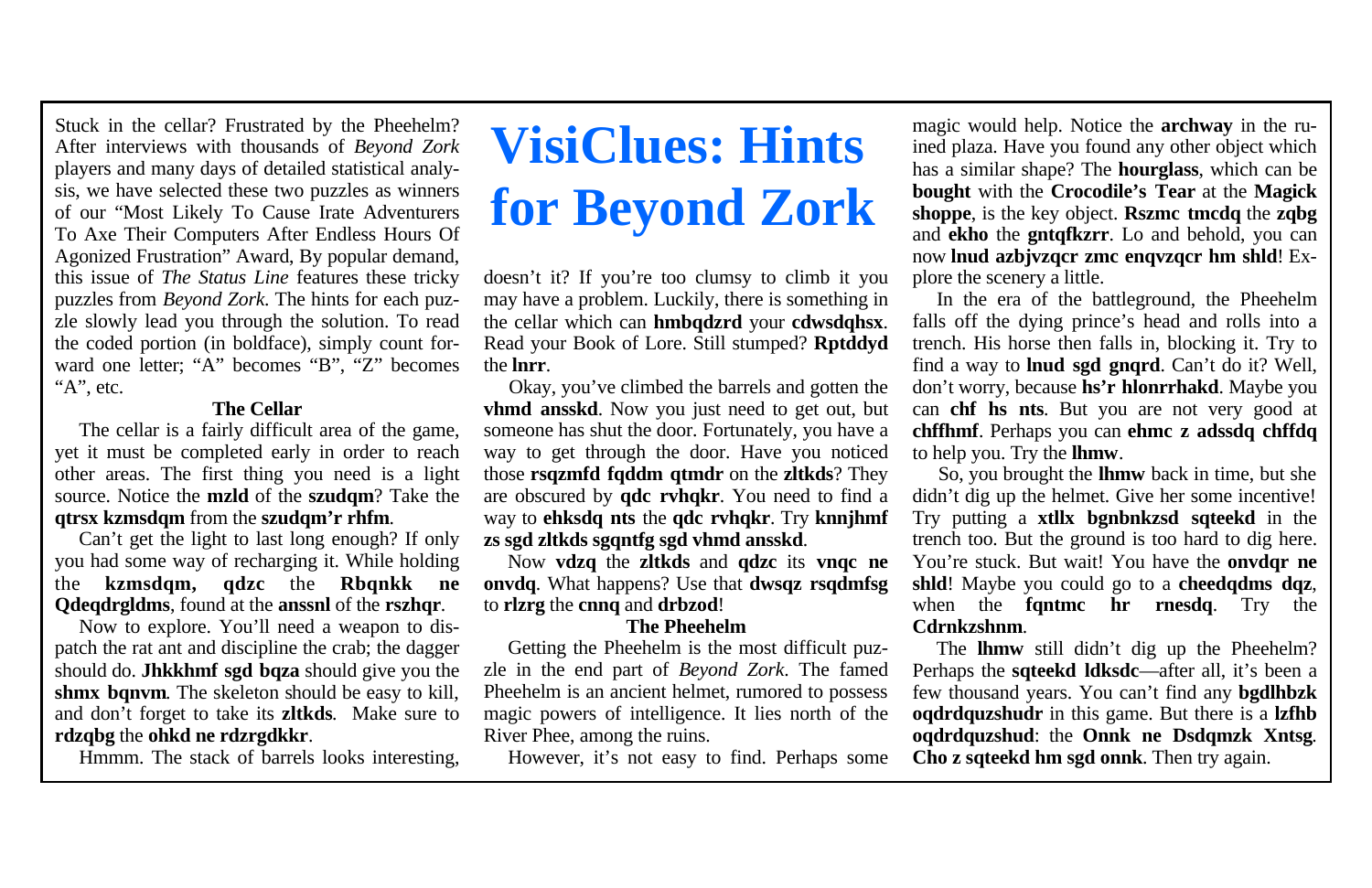#### **The Cellar**

 The cellar is a fairly difficult area of the game, yet it must be completed early in order to reach other areas. The first thing you need is a light source. Notice the **mzld** of the **szudqm**? Take the **qtrsx kzmsdqm** from the **szudqm'r rhfm**.

 Can't get the light to last long enough? If only you had some way of recharging it. While holding the **kzmsdqm, qdzc** the **Rbqnkk ne Qdeqdrgldms**, found at the **anssnl** of the **rszhqr**.

 Now to explore. You'll need a weapon to dispatch the rat ant and discipline the crab; the dagger should do. **Jhkkhmf sgd bqza** should give you the **shmx bqnvm**. The skeleton should be easy to kill, and don't forget to take its **zltkds**. Make sure to **rdzqbg** the **ohkd ne rdzrgdkkr**.

Hmmm. The stack of barrels looks interesting,

# **VisiClues: Hints for Beyond Zork**

doesn't it? If you're too clumsy to climb it you may have a problem. Luckily, there is something in the cellar which can **hmbqdzrd** your **cdwsdqhsx**. Read your Book of Lore. Still stumped? **Rptddyd** the **lnrr**.

 Okay, you've climbed the barrels and gotten the **vhmd ansskd**. Now you just need to get out, but someone has shut the door. Fortunately, you have a way to get through the door. Have you noticed those **rsqzmfd fqddm qtmdr** on the **zltkds**? They are obscured by **qdc rvhqkr**. You need to find a way to **ehksdq nts** the **qdc rvhqkr**. Try **knnjhmf zs sgd zltkds sgqntfg sgd vhmd ansskd**.

 Now **vdzq** the **zltkds** and **qdzc** its **vnqc ne onvdq**. What happens? Use that **dwsqz rsqdmfsg** to **rlzrg** the **cnnq** and **drbzod**!

#### **The Pheehelm**

 Getting the Pheehelm is the most difficult puzzle in the end part of *Beyond Zork*. The famed Pheehelm is an ancient helmet, rumored to possess magic powers of intelligence. It lies north of the River Phee, among the ruins.

However, it's not easy to find. Perhaps some

magic would help. Notice the **archway** in the ruined plaza. Have you found any other object which has a similar shape? The **hourglass**, which can be **bought** with the **Crocodile's Tear** at the **Magick shoppe**, is the key object. **Stand under** the **arch** and **flip** the **hourglass**. Lo and behold, you can now **lnud azbjvzqcr zmc enqvzqcr hm shld**! Explore the scenery a little.

 In the era of the battleground, the Pheehelm falls off the dying prince's head and rolls into a trench. His horse then falls in, blocking it. Try to find a way to **lnud sgd gnqrd**. Can't do it? Well, don't worry, because **hs'r hlonrrhakd**. Maybe you can **chf hs nts**. But you are not very good at **chffhmf**. Perhaps you can **ehmc z adssdq chffdq** to help you. Try the **lhmw**.

 So, you brought the **lhmw** back in time, but she didn't dig up the helmet. Give her some incentive! Try putting a **xtllx bgnbnkzsd sqteekd** in the trench too. But the ground is too hard to dig here. You're stuck. But wait! You have the **onvdar ne shld**! Maybe you could go to a **cheedqdms dqz**, when the **fantmc hr rnesda**. Try the **Cdrnkzshnm**.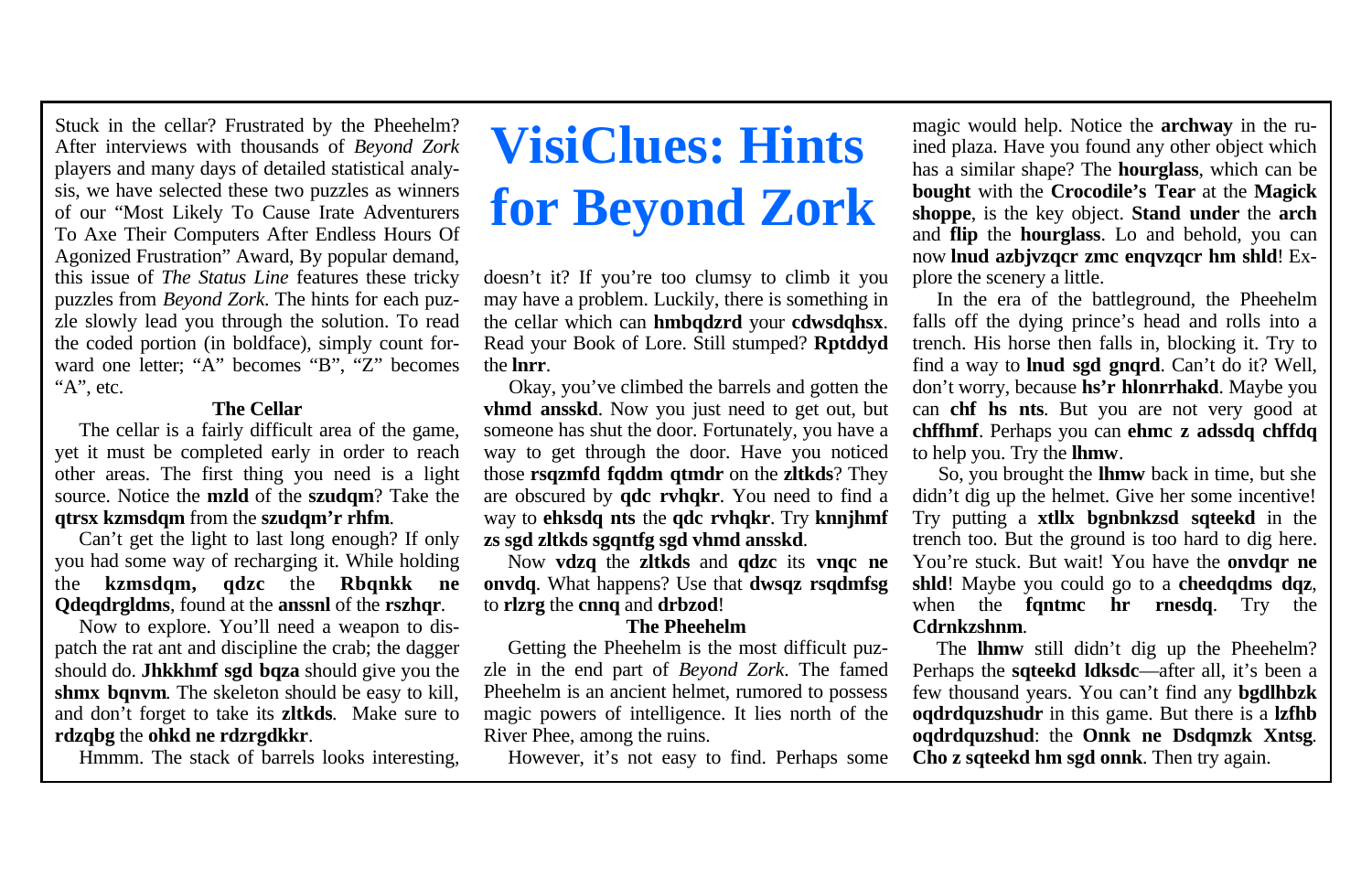#### **The Cellar**

 The cellar is a fairly difficult area of the game, yet it must be completed early in order to reach other areas. The first thing you need is a light source. Notice the **mzld** of the **szudqm**? Take the **qtrsx kzmsdqm** from the **szudqm'r rhfm**.

 Can't get the light to last long enough? If only you had some way of recharging it. While holding the **kzmsdqm, qdzc** the **Rbqnkk ne Qdeqdrgldms**, found at the **anssnl** of the **rszhqr**.

 Now to explore. You'll need a weapon to dispatch the rat ant and discipline the crab; the dagger should do. **Jhkkhmf sgd bqza** should give you the **shmx bqnvm**. The skeleton should be easy to kill, and don't forget to take its **zltkds**. Make sure to **rdzqbg** the **ohkd ne rdzrgdkkr**.

Hmmm. The stack of barrels looks interesting,

# **VisiClues: Hints for Beyond Zork**

doesn't it? If you're too clumsy to climb it you may have a problem. Luckily, there is something in the cellar which can **hmbqdzrd** your **cdwsdqhsx**. Read your Book of Lore. Still stumped? **Rptddyd** the **lnrr**.

 Okay, you've climbed the barrels and gotten the **vhmd ansskd**. Now you just need to get out, but someone has shut the door. Fortunately, you have a way to get through the door. Have you noticed those **rsqzmfd fqddm qtmdr** on the **zltkds**? They are obscured by **qdc rvhqkr**. You need to find a way to **ehksdq nts** the **qdc rvhqkr**. Try **knnjhmf zs sgd zltkds sgqntfg sgd vhmd ansskd**.

 Now **vdzq** the **zltkds** and **qdzc** its **vnqc ne onvdq**. What happens? Use that **dwsqz rsqdmfsg** to **rlzrg** the **cnnq** and **drbzod**!

#### **The Pheehelm**

 Getting the Pheehelm is the most difficult puzzle in the end part of *Beyond Zork*. The famed Pheehelm is an ancient helmet, rumored to possess magic powers of intelligence. It lies north of the River Phee, among the ruins.

However, it's not easy to find. Perhaps some

magic would help. Notice the **archway** in the ruined plaza. Have you found any other object which has a similar shape? The **hourglass**, which can be **bought** with the **Crocodile's Tear** at the **Magick shoppe**, is the key object. **Stand under** the **arch** and **flip** the **hourglass**. Lo and behold, you can now **move backwards and forwards in time**! Explore the scenery a little.

 In the era of the battleground, the Pheehelm falls off the dying prince's head and rolls into a trench. His horse then falls in, blocking it. Try to find a way to **lnud sgd gnqrd**. Can't do it? Well, don't worry, because **hs'r hlonrrhakd**. Maybe you can **chf hs nts**. But you are not very good at **chffhmf**. Perhaps you can **ehmc z adssdq chffdq** to help you. Try the **lhmw**.

 So, you brought the **lhmw** back in time, but she didn't dig up the helmet. Give her some incentive! Try putting a **xtllx bgnbnkzsd sqteekd** in the trench too. But the ground is too hard to dig here. You're stuck. But wait! You have the **onvdar ne shld**! Maybe you could go to a **cheedqdms dqz**, when the **fantmc hr rnesda**. Try the **Cdrnkzshnm**.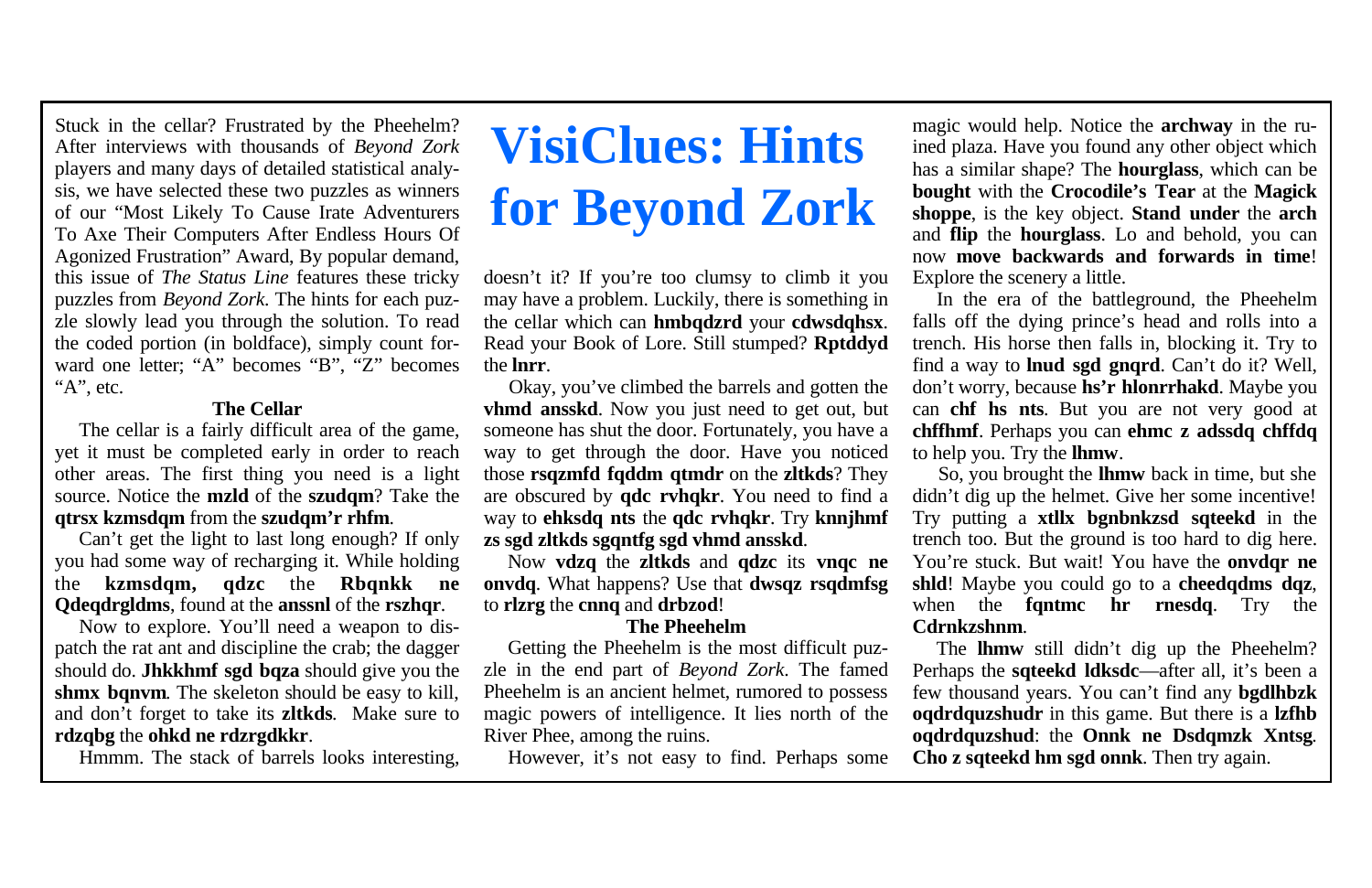#### **The Cellar**

 The cellar is a fairly difficult area of the game, yet it must be completed early in order to reach other areas. The first thing you need is a light source. Notice the **mzld** of the **szudqm**? Take the **qtrsx kzmsdqm** from the **szudqm'r rhfm**.

 Can't get the light to last long enough? If only you had some way of recharging it. While holding the **kzmsdqm, qdzc** the **Rbqnkk ne Qdeqdrgldms**, found at the **anssnl** of the **rszhqr**.

 Now to explore. You'll need a weapon to dispatch the rat ant and discipline the crab; the dagger should do. **Jhkkhmf sgd bqza** should give you the **shmx bqnvm**. The skeleton should be easy to kill, and don't forget to take its **zltkds**. Make sure to **rdzqbg** the **ohkd ne rdzrgdkkr**.

Hmmm. The stack of barrels looks interesting,

# **VisiClues: Hints for Beyond Zork**

doesn't it? If you're too clumsy to climb it you may have a problem. Luckily, there is something in the cellar which can **hmbqdzrd** your **cdwsdqhsx**. Read your Book of Lore. Still stumped? **Rptddyd** the **lnrr**.

 Okay, you've climbed the barrels and gotten the **vhmd ansskd**. Now you just need to get out, but someone has shut the door. Fortunately, you have a way to get through the door. Have you noticed those **rsqzmfd fqddm qtmdr** on the **zltkds**? They are obscured by **qdc rvhqkr**. You need to find a way to **ehksdq nts** the **qdc rvhqkr**. Try **knnjhmf zs sgd zltkds sgqntfg sgd vhmd ansskd**.

 Now **vdzq** the **zltkds** and **qdzc** its **vnqc ne onvdq**. What happens? Use that **dwsqz rsqdmfsg** to **rlzrg** the **cnnq** and **drbzod**!

#### **The Pheehelm**

 Getting the Pheehelm is the most difficult puzzle in the end part of *Beyond Zork*. The famed Pheehelm is an ancient helmet, rumored to possess magic powers of intelligence. It lies north of the River Phee, among the ruins.

However, it's not easy to find. Perhaps some

magic would help. Notice the **archway** in the ruined plaza. Have you found any other object which has a similar shape? The **hourglass**, which can be **bought** with the **Crocodile's Tear** at the **Magick shoppe**, is the key object. **Stand under** the **arch** and **flip** the **hourglass**. Lo and behold, you can now **move backwards and forwards in time**! Explore the scenery a little.

 In the era of the battleground, the Pheehelm falls off the dying prince's head and rolls into a trench. His horse then falls in, blocking it. Try to find a way to **move the horse**. Can't do it? Well, don't worry, because **hs'r hlonrrhakd**. Maybe you can **chf hs nts**. But you are not very good at **chffhmf**. Perhaps you can **ehmc z adssdq chffdq** to help you. Try the **lhmw**.

 So, you brought the **lhmw** back in time, but she didn't dig up the helmet. Give her some incentive! Try putting a **xtllx bgnbnkzsd sqteekd** in the trench too. But the ground is too hard to dig here. You're stuck. But wait! You have the **onvdar ne shld**! Maybe you could go to a **cheedqdms dqz**, when the **fantmc hr rnesda**. Try the **Cdrnkzshnm**.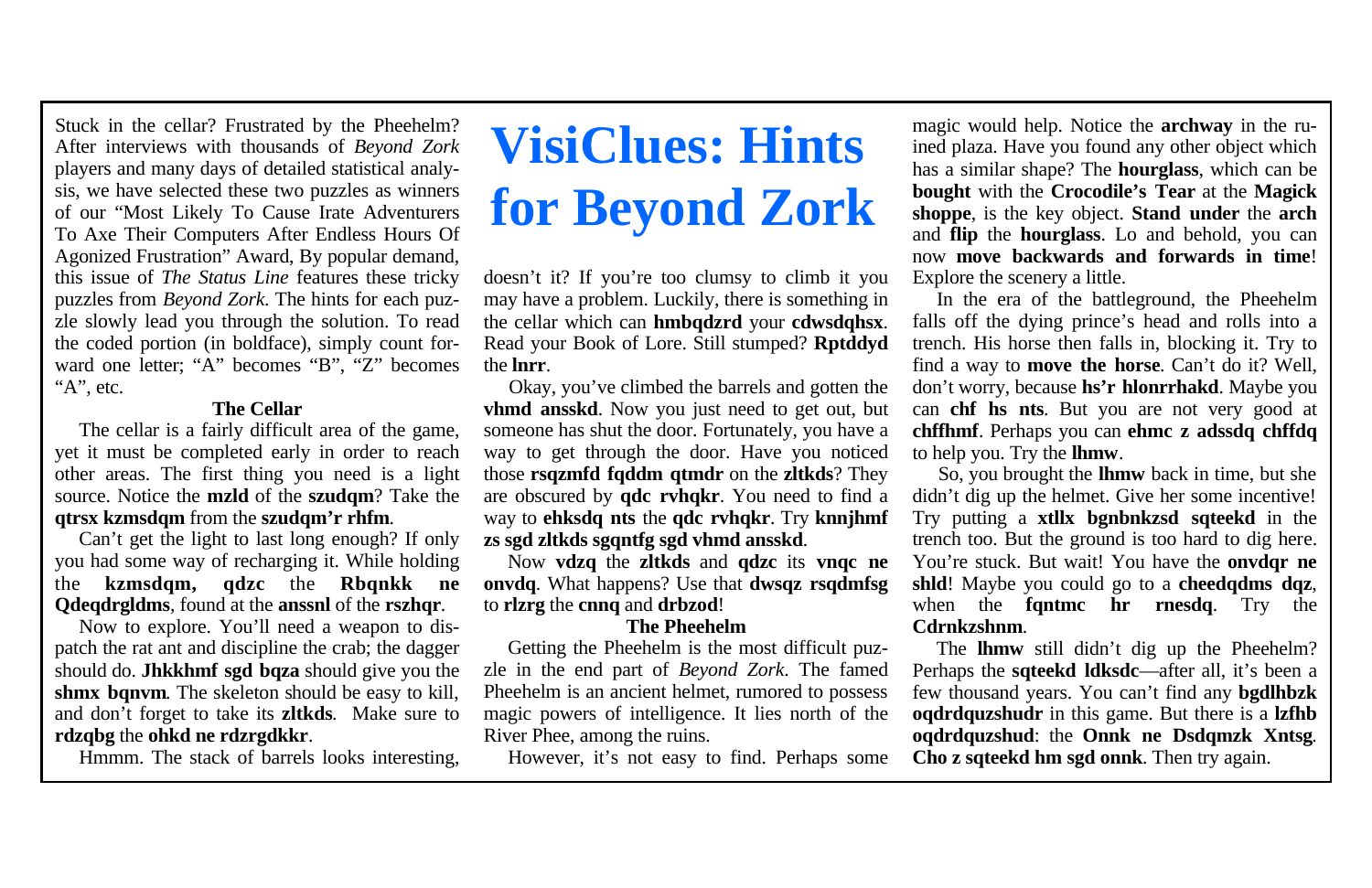#### **The Cellar**

 The cellar is a fairly difficult area of the game, yet it must be completed early in order to reach other areas. The first thing you need is a light source. Notice the **mzld** of the **szudqm**? Take the **qtrsx kzmsdqm** from the **szudqm'r rhfm**.

 Can't get the light to last long enough? If only you had some way of recharging it. While holding the **kzmsdqm, qdzc** the **Rbqnkk ne Qdeqdrgldms**, found at the **anssnl** of the **rszhqr**.

 Now to explore. You'll need a weapon to dispatch the rat ant and discipline the crab; the dagger should do. **Jhkkhmf sgd bqza** should give you the **shmx bqnvm**. The skeleton should be easy to kill, and don't forget to take its **zltkds**. Make sure to **rdzqbg** the **ohkd ne rdzrgdkkr**.

Hmmm. The stack of barrels looks interesting,

# **VisiClues: Hints for Beyond Zork**

doesn't it? If you're too clumsy to climb it you may have a problem. Luckily, there is something in the cellar which can **hmbqdzrd** your **cdwsdqhsx**. Read your Book of Lore. Still stumped? **Rptddyd** the **lnrr**.

 Okay, you've climbed the barrels and gotten the **vhmd ansskd**. Now you just need to get out, but someone has shut the door. Fortunately, you have a way to get through the door. Have you noticed those **rsqzmfd fqddm qtmdr** on the **zltkds**? They are obscured by **qdc rvhqkr**. You need to find a way to **ehksdq nts** the **qdc rvhqkr**. Try **knnjhmf zs sgd zltkds sgqntfg sgd vhmd ansskd**.

 Now **vdzq** the **zltkds** and **qdzc** its **vnqc ne onvdq**. What happens? Use that **dwsqz rsqdmfsg** to **rlzrg** the **cnnq** and **drbzod**!

#### **The Pheehelm**

 Getting the Pheehelm is the most difficult puzzle in the end part of *Beyond Zork*. The famed Pheehelm is an ancient helmet, rumored to possess magic powers of intelligence. It lies north of the River Phee, among the ruins.

However, it's not easy to find. Perhaps some

magic would help. Notice the **archway** in the ruined plaza. Have you found any other object which has a similar shape? The **hourglass**, which can be **bought** with the **Crocodile's Tear** at the **Magick shoppe**, is the key object. **Stand under** the **arch** and **flip** the **hourglass**. Lo and behold, you can now **move backwards and forwards in time**! Explore the scenery a little.

 In the era of the battleground, the Pheehelm falls off the dying prince's head and rolls into a trench. His horse then falls in, blocking it. Try to find a way to **move the horse**. Can't do it? Well, don't worry, because **it's impossible**. Maybe you can **chf hs nts**. But you are not very good at **chffhmf**. Perhaps you can **ehmc z adssdq chffdq** to help you. Try the **lhmw**.

 So, you brought the **lhmw** back in time, but she didn't dig up the helmet. Give her some incentive! Try putting a **xtllx bgnbnkzsd sqteekd** in the trench too. But the ground is too hard to dig here. You're stuck. But wait! You have the **onvdar ne shld**! Maybe you could go to a **cheedqdms dqz**, when the **fantmc hr rnesda**. Try the **Cdrnkzshnm**.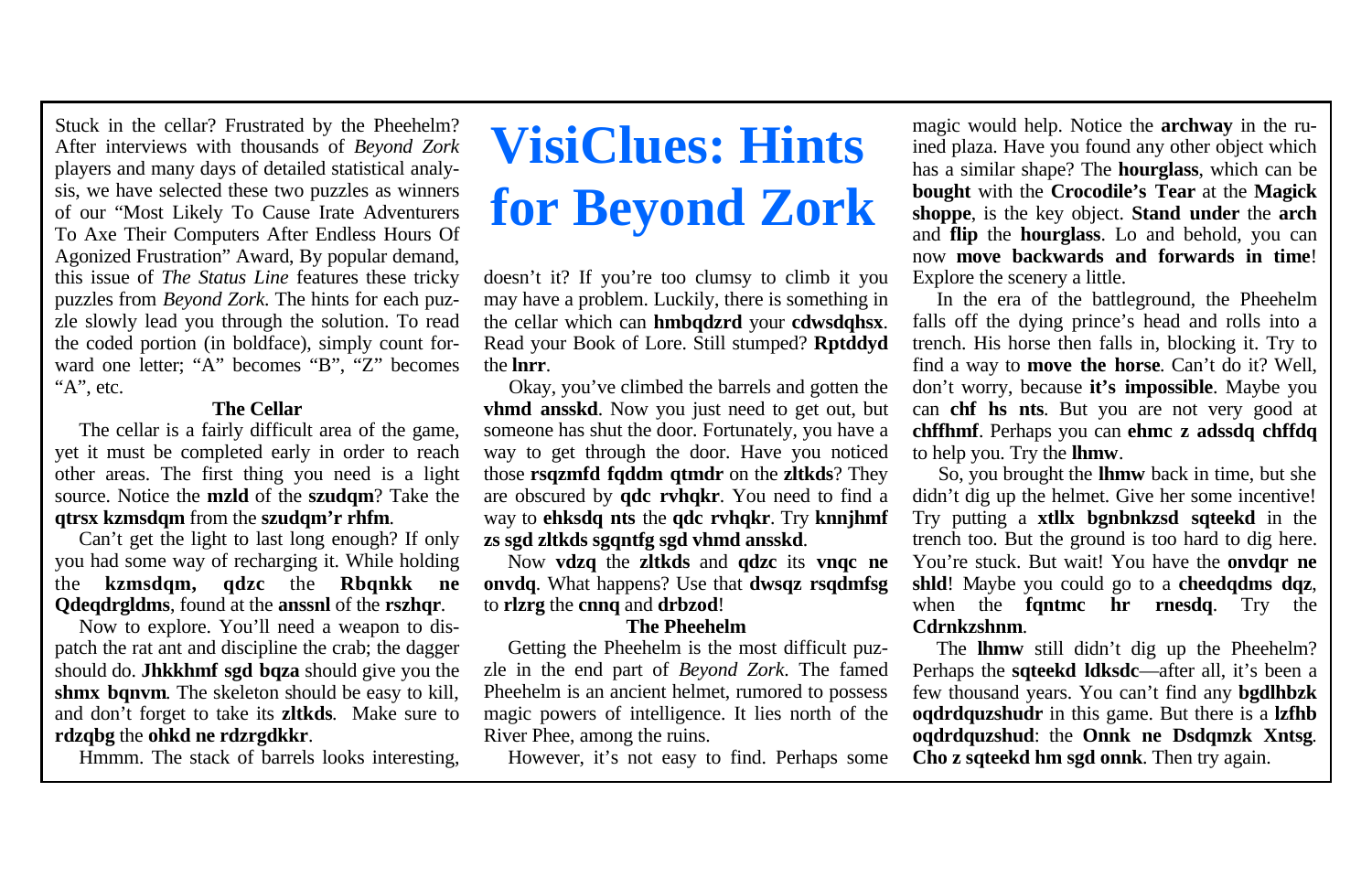#### **The Cellar**

 The cellar is a fairly difficult area of the game, yet it must be completed early in order to reach other areas. The first thing you need is a light source. Notice the **mzld** of the **szudqm**? Take the **qtrsx kzmsdqm** from the **szudqm'r rhfm**.

 Can't get the light to last long enough? If only you had some way of recharging it. While holding the **kzmsdqm, qdzc** the **Rbqnkk ne Qdeqdrgldms**, found at the **anssnl** of the **rszhqr**.

 Now to explore. You'll need a weapon to dispatch the rat ant and discipline the crab; the dagger should do. **Jhkkhmf sgd bqza** should give you the **shmx bqnvm**. The skeleton should be easy to kill, and don't forget to take its **zltkds**. Make sure to **rdzqbg** the **ohkd ne rdzrgdkkr**.

Hmmm. The stack of barrels looks interesting,

# **VisiClues: Hints for Beyond Zork**

doesn't it? If you're too clumsy to climb it you may have a problem. Luckily, there is something in the cellar which can **hmbqdzrd** your **cdwsdqhsx**. Read your Book of Lore. Still stumped? **Rptddyd** the **lnrr**.

 Okay, you've climbed the barrels and gotten the **vhmd ansskd**. Now you just need to get out, but someone has shut the door. Fortunately, you have a way to get through the door. Have you noticed those **rsqzmfd fqddm qtmdr** on the **zltkds**? They are obscured by **qdc rvhqkr**. You need to find a way to **ehksdq nts** the **qdc rvhqkr**. Try **knnjhmf zs sgd zltkds sgqntfg sgd vhmd ansskd**.

 Now **vdzq** the **zltkds** and **qdzc** its **vnqc ne onvdq**. What happens? Use that **dwsqz rsqdmfsg** to **rlzrg** the **cnnq** and **drbzod**!

#### **The Pheehelm**

 Getting the Pheehelm is the most difficult puzzle in the end part of *Beyond Zork*. The famed Pheehelm is an ancient helmet, rumored to possess magic powers of intelligence. It lies north of the River Phee, among the ruins.

However, it's not easy to find. Perhaps some

magic would help. Notice the **archway** in the ruined plaza. Have you found any other object which has a similar shape? The **hourglass**, which can be **bought** with the **Crocodile's Tear** at the **Magick shoppe**, is the key object. **Stand under** the **arch** and **flip** the **hourglass**. Lo and behold, you can now **move backwards and forwards in time**! Explore the scenery a little.

 In the era of the battleground, the Pheehelm falls off the dying prince's head and rolls into a trench. His horse then falls in, blocking it. Try to find a way to **move the horse**. Can't do it? Well, don't worry, because **it's impossible**. Maybe you can **dig it out**. But you are not very good at **chffhmf**. Perhaps you can **ehmc z adssdq chffdq** to help you. Try the **lhmw**.

 So, you brought the **lhmw** back in time, but she didn't dig up the helmet. Give her some incentive! Try putting a **xtllx bgnbnkzsd sqteekd** in the trench too. But the ground is too hard to dig here. You're stuck. But wait! You have the **onvdar ne shld**! Maybe you could go to a **cheedqdms dqz**, when the **fantmc hr rnesda**. Try the **Cdrnkzshnm**.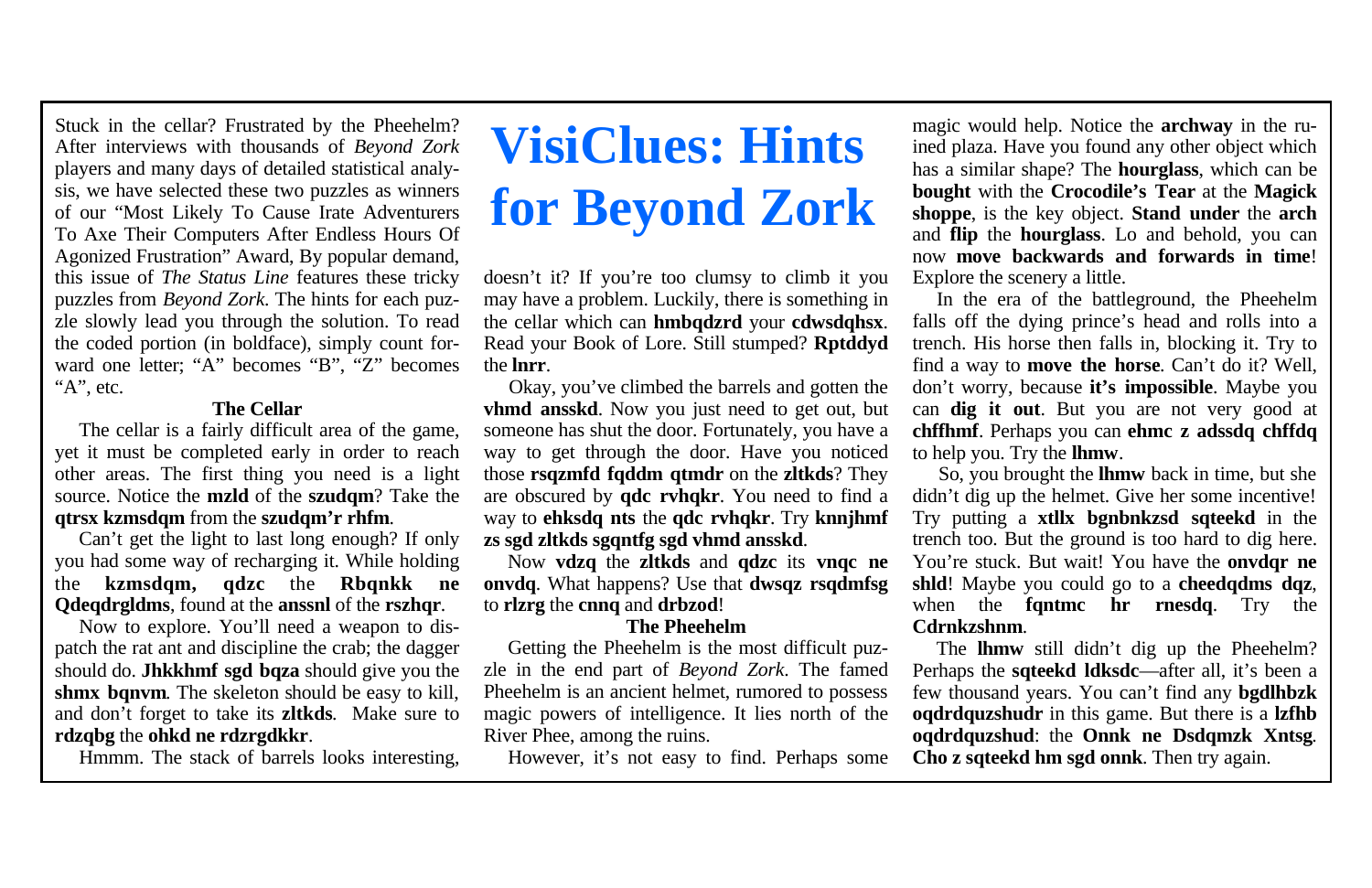#### **The Cellar**

 The cellar is a fairly difficult area of the game, yet it must be completed early in order to reach other areas. The first thing you need is a light source. Notice the **mzld** of the **szudqm**? Take the **qtrsx kzmsdqm** from the **szudqm'r rhfm**.

 Can't get the light to last long enough? If only you had some way of recharging it. While holding the **kzmsdqm, qdzc** the **Rbqnkk ne Qdeqdrgldms**, found at the **anssnl** of the **rszhqr**.

 Now to explore. You'll need a weapon to dispatch the rat ant and discipline the crab; the dagger should do. **Jhkkhmf sgd bqza** should give you the **shmx bqnvm**. The skeleton should be easy to kill, and don't forget to take its **zltkds**. Make sure to **rdzqbg** the **ohkd ne rdzrgdkkr**.

Hmmm. The stack of barrels looks interesting,

# **VisiClues: Hints for Beyond Zork**

doesn't it? If you're too clumsy to climb it you may have a problem. Luckily, there is something in the cellar which can **hmbqdzrd** your **cdwsdqhsx**. Read your Book of Lore. Still stumped? **Rptddyd** the **lnrr**.

 Okay, you've climbed the barrels and gotten the **vhmd ansskd**. Now you just need to get out, but someone has shut the door. Fortunately, you have a way to get through the door. Have you noticed those **rsqzmfd fqddm qtmdr** on the **zltkds**? They are obscured by **qdc rvhqkr**. You need to find a way to **ehksdq nts** the **qdc rvhqkr**. Try **knnjhmf zs sgd zltkds sgqntfg sgd vhmd ansskd**.

 Now **vdzq** the **zltkds** and **qdzc** its **vnqc ne onvdq**. What happens? Use that **dwsqz rsqdmfsg** to **rlzrg** the **cnnq** and **drbzod**!

#### **The Pheehelm**

 Getting the Pheehelm is the most difficult puzzle in the end part of *Beyond Zork*. The famed Pheehelm is an ancient helmet, rumored to possess magic powers of intelligence. It lies north of the River Phee, among the ruins.

However, it's not easy to find. Perhaps some

magic would help. Notice the **archway** in the ruined plaza. Have you found any other object which has a similar shape? The **hourglass**, which can be **bought** with the **Crocodile's Tear** at the **Magick shoppe**, is the key object. **Stand under** the **arch** and **flip** the **hourglass**. Lo and behold, you can now **move backwards and forwards in time**! Explore the scenery a little.

 In the era of the battleground, the Pheehelm falls off the dying prince's head and rolls into a trench. His horse then falls in, blocking it. Try to find a way to **move the horse**. Can't do it? Well, don't worry, because **it's impossible**. Maybe you can **dig it out**. But you are not very good at **digging**. Perhaps you can **ehmc z adssdq chffdq** to help you. Try the **lhmw**.

 So, you brought the **lhmw** back in time, but she didn't dig up the helmet. Give her some incentive! Try putting a **xtllx bgnbnkzsd sqteekd** in the trench too. But the ground is too hard to dig here. You're stuck. But wait! You have the **onvdar ne shld**! Maybe you could go to a **cheedqdms dqz**, when the **fantmc hr rnesda**. Try the **Cdrnkzshnm**.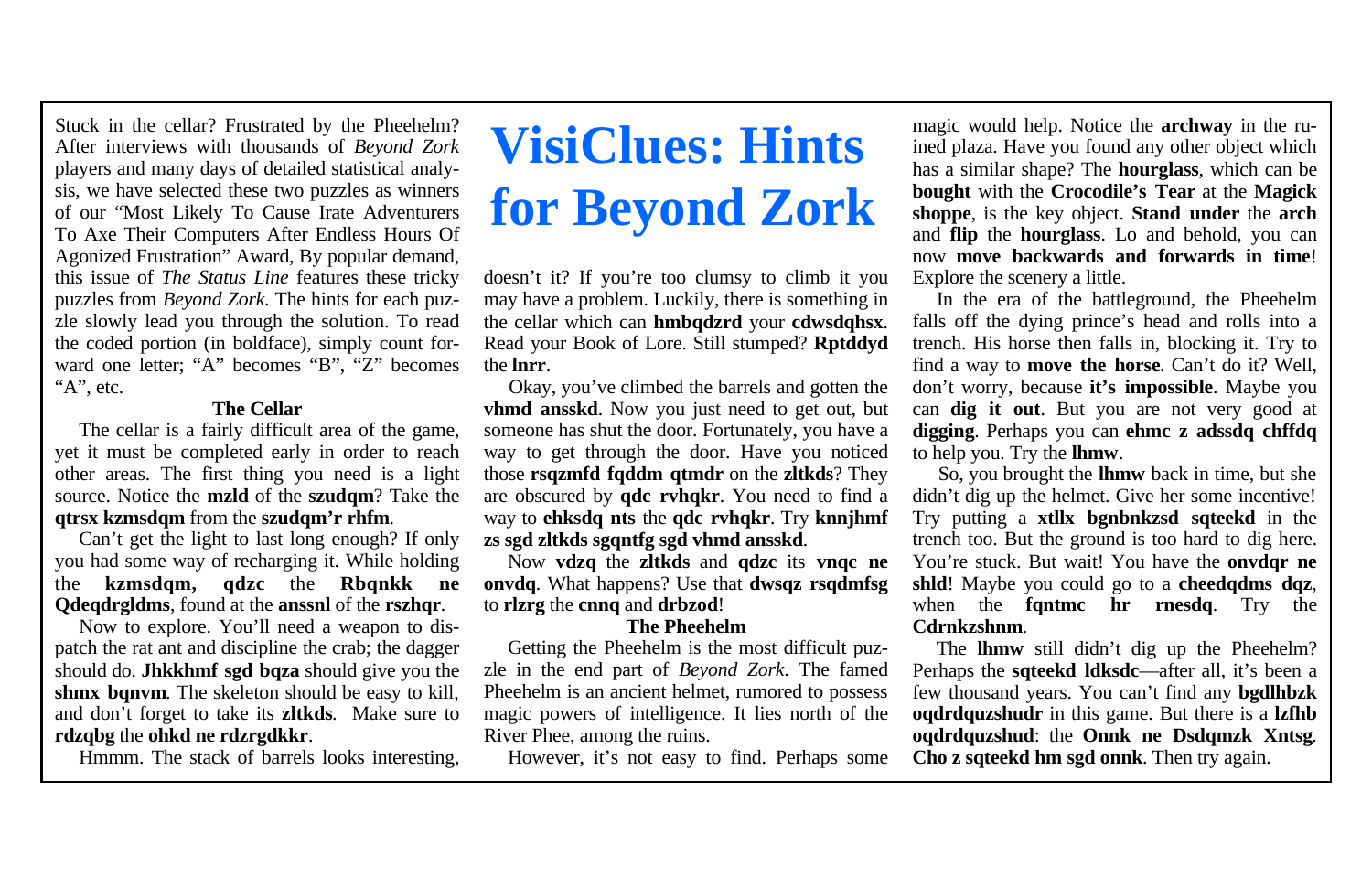#### **The Cellar**

 The cellar is a fairly difficult area of the game, yet it must be completed early in order to reach other areas. The first thing you need is a light source. Notice the **mzld** of the **szudqm**? Take the **qtrsx kzmsdqm** from the **szudqm'r rhfm**.

 Can't get the light to last long enough? If only you had some way of recharging it. While holding the **kzmsdqm, qdzc** the **Rbqnkk ne Qdeqdrgldms**, found at the **anssnl** of the **rszhqr**.

 Now to explore. You'll need a weapon to dispatch the rat ant and discipline the crab; the dagger should do. **Jhkkhmf sgd bqza** should give you the **shmx bqnvm**. The skeleton should be easy to kill, and don't forget to take its **zltkds**. Make sure to **rdzqbg** the **ohkd ne rdzrgdkkr**.

Hmmm. The stack of barrels looks interesting,

# **VisiClues: Hints for Beyond Zork**

doesn't it? If you're too clumsy to climb it you may have a problem. Luckily, there is something in the cellar which can **hmbqdzrd** your **cdwsdqhsx**. Read your Book of Lore. Still stumped? **Rptddyd** the **lnrr**.

 Okay, you've climbed the barrels and gotten the **vhmd ansskd**. Now you just need to get out, but someone has shut the door. Fortunately, you have a way to get through the door. Have you noticed those **rsqzmfd fqddm qtmdr** on the **zltkds**? They are obscured by **qdc rvhqkr**. You need to find a way to **ehksdq nts** the **qdc rvhqkr**. Try **knnjhmf zs sgd zltkds sgqntfg sgd vhmd ansskd**.

 Now **vdzq** the **zltkds** and **qdzc** its **vnqc ne onvdq**. What happens? Use that **dwsqz rsqdmfsg** to **rlzrg** the **cnnq** and **drbzod**!

#### **The Pheehelm**

 Getting the Pheehelm is the most difficult puzzle in the end part of *Beyond Zork*. The famed Pheehelm is an ancient helmet, rumored to possess magic powers of intelligence. It lies north of the River Phee, among the ruins.

However, it's not easy to find. Perhaps some

magic would help. Notice the **archway** in the ruined plaza. Have you found any other object which has a similar shape? The **hourglass**, which can be **bought** with the **Crocodile's Tear** at the **Magick shoppe**, is the key object. **Stand under** the **arch** and **flip** the **hourglass**. Lo and behold, you can now **move backwards and forwards in time**! Explore the scenery a little.

 In the era of the battleground, the Pheehelm falls off the dying prince's head and rolls into a trench. His horse then falls in, blocking it. Try to find a way to **move the horse**. Can't do it? Well, don't worry, because **it's impossible**. Maybe you can **dig it out**. But you are not very good at **digging**. Perhaps you can **find a better digger** to help you. Try the **lhmw**.

 So, you brought the **lhmw** back in time, but she didn't dig up the helmet. Give her some incentive! Try putting a **xtllx bgnbnkzsd sqteekd** in the trench too. But the ground is too hard to dig here. You're stuck. But wait! You have the **onvdar ne shld**! Maybe you could go to a **cheedqdms dqz**, when the **fantmc hr rnesda**. Try the **Cdrnkzshnm**.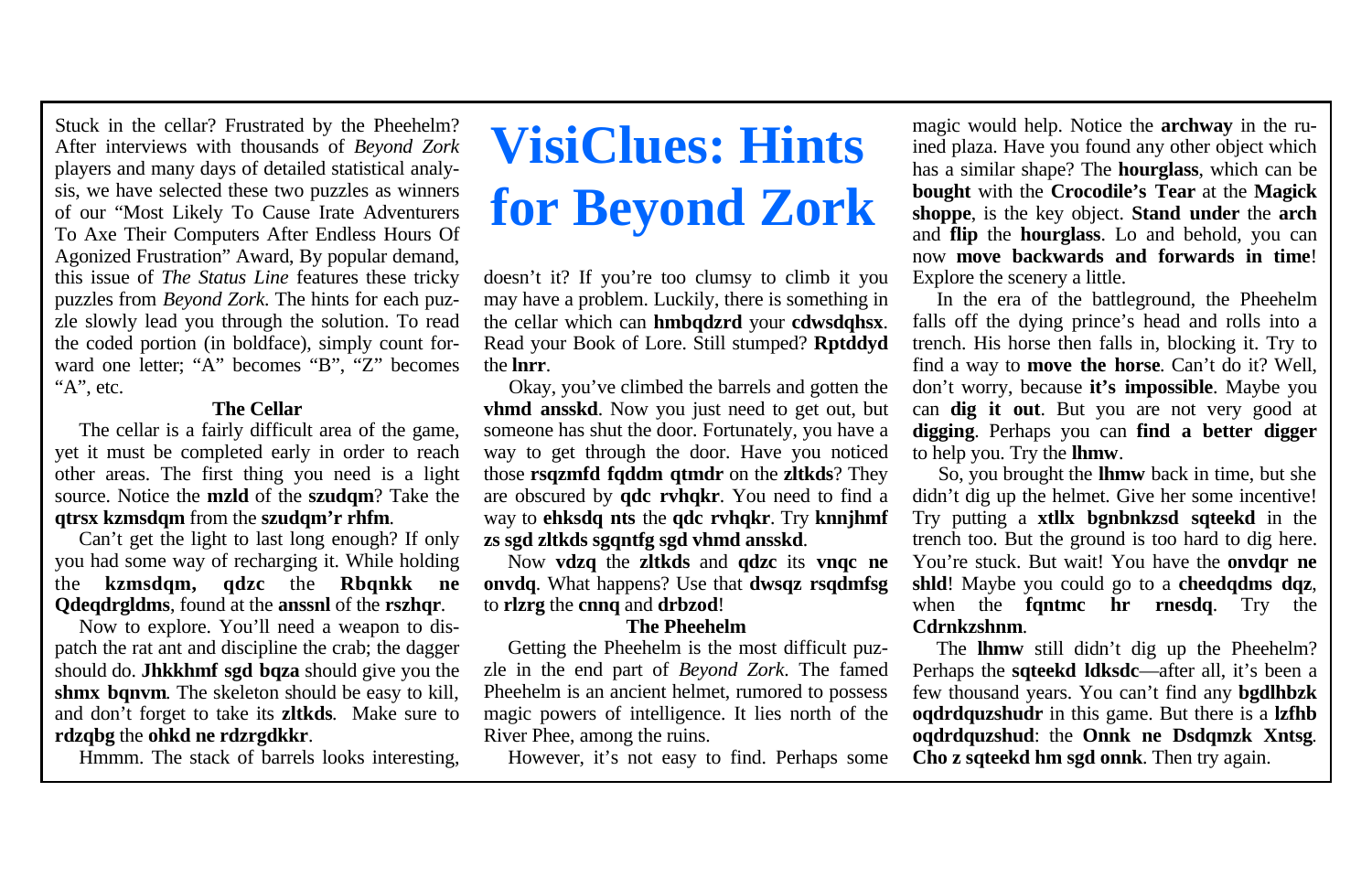#### **The Cellar**

 The cellar is a fairly difficult area of the game, yet it must be completed early in order to reach other areas. The first thing you need is a light source. Notice the **mzld** of the **szudqm**? Take the **qtrsx kzmsdqm** from the **szudqm'r rhfm**.

 Can't get the light to last long enough? If only you had some way of recharging it. While holding the **kzmsdqm, qdzc** the **Rbqnkk ne Qdeqdrgldms**, found at the **anssnl** of the **rszhqr**.

 Now to explore. You'll need a weapon to dispatch the rat ant and discipline the crab; the dagger should do. **Jhkkhmf sgd bqza** should give you the **shmx bqnvm**. The skeleton should be easy to kill, and don't forget to take its **zltkds**. Make sure to **rdzqbg** the **ohkd ne rdzrgdkkr**.

Hmmm. The stack of barrels looks interesting,

# **VisiClues: Hints for Beyond Zork**

doesn't it? If you're too clumsy to climb it you may have a problem. Luckily, there is something in the cellar which can **hmbqdzrd** your **cdwsdqhsx**. Read your Book of Lore. Still stumped? **Rptddyd** the **lnrr**.

 Okay, you've climbed the barrels and gotten the **vhmd ansskd**. Now you just need to get out, but someone has shut the door. Fortunately, you have a way to get through the door. Have you noticed those **rsqzmfd fqddm qtmdr** on the **zltkds**? They are obscured by **qdc rvhqkr**. You need to find a way to **ehksdq nts** the **qdc rvhqkr**. Try **knnjhmf zs sgd zltkds sgqntfg sgd vhmd ansskd**.

 Now **vdzq** the **zltkds** and **qdzc** its **vnqc ne onvdq**. What happens? Use that **dwsqz rsqdmfsg** to **rlzrg** the **cnnq** and **drbzod**!

#### **The Pheehelm**

 Getting the Pheehelm is the most difficult puzzle in the end part of *Beyond Zork*. The famed Pheehelm is an ancient helmet, rumored to possess magic powers of intelligence. It lies north of the River Phee, among the ruins.

However, it's not easy to find. Perhaps some

magic would help. Notice the **archway** in the ruined plaza. Have you found any other object which has a similar shape? The **hourglass**, which can be **bought** with the **Crocodile's Tear** at the **Magick shoppe**, is the key object. **Stand under** the **arch** and **flip** the **hourglass**. Lo and behold, you can now **move backwards and forwards in time**! Explore the scenery a little.

 In the era of the battleground, the Pheehelm falls off the dying prince's head and rolls into a trench. His horse then falls in, blocking it. Try to find a way to **move the horse**. Can't do it? Well, don't worry, because **it's impossible**. Maybe you can **dig it out**. But you are not very good at **digging**. Perhaps you can **find a better digger** to help you. Try the **minx**.

 So, you brought the **lhmw** back in time, but she didn't dig up the helmet. Give her some incentive! Try putting a **xtllx bgnbnkzsd sqteekd** in the trench too. But the ground is too hard to dig here. You're stuck. But wait! You have the **onvdar ne shld**! Maybe you could go to a **cheedqdms dqz**, when the **fantmc hr rnesda**. Try the **Cdrnkzshnm**.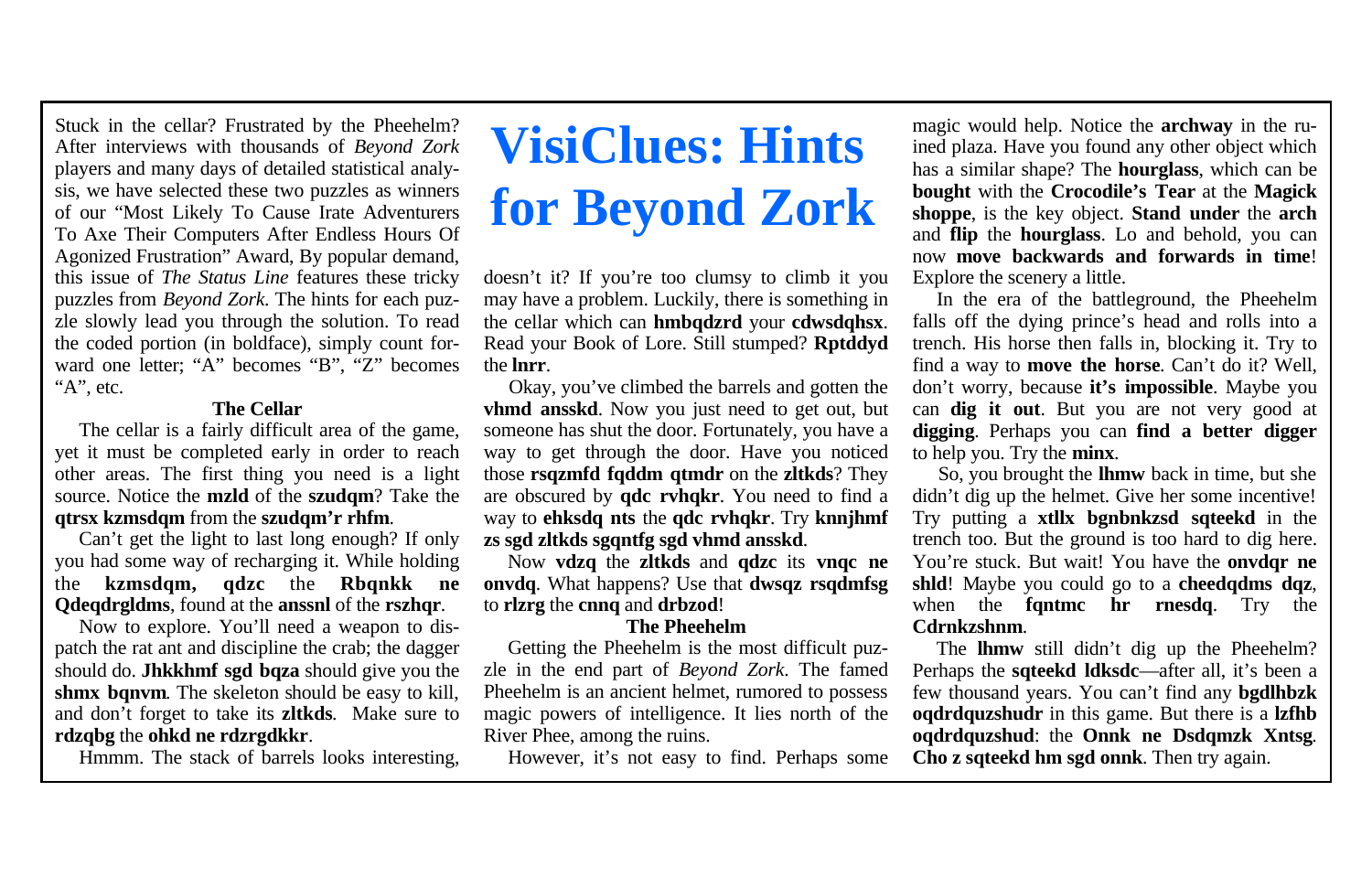#### **The Cellar**

 The cellar is a fairly difficult area of the game, yet it must be completed early in order to reach other areas. The first thing you need is a light source. Notice the **mzld** of the **szudqm**? Take the **qtrsx kzmsdqm** from the **szudqm'r rhfm**.

 Can't get the light to last long enough? If only you had some way of recharging it. While holding the **kzmsdqm, qdzc** the **Rbqnkk ne Qdeqdrgldms**, found at the **anssnl** of the **rszhqr**.

 Now to explore. You'll need a weapon to dispatch the rat ant and discipline the crab; the dagger should do. **Jhkkhmf sgd bqza** should give you the **shmx bqnvm**. The skeleton should be easy to kill, and don't forget to take its **zltkds**. Make sure to **rdzqbg** the **ohkd ne rdzrgdkkr**.

Hmmm. The stack of barrels looks interesting,

# **VisiClues: Hints for Beyond Zork**

doesn't it? If you're too clumsy to climb it you may have a problem. Luckily, there is something in the cellar which can **hmbqdzrd** your **cdwsdqhsx**. Read your Book of Lore. Still stumped? **Rptddyd** the **lnrr**.

 Okay, you've climbed the barrels and gotten the **vhmd ansskd**. Now you just need to get out, but someone has shut the door. Fortunately, you have a way to get through the door. Have you noticed those **rsqzmfd fqddm qtmdr** on the **zltkds**? They are obscured by **qdc rvhqkr**. You need to find a way to **ehksdq nts** the **qdc rvhqkr**. Try **knnjhmf zs sgd zltkds sgqntfg sgd vhmd ansskd**.

 Now **vdzq** the **zltkds** and **qdzc** its **vnqc ne onvdq**. What happens? Use that **dwsqz rsqdmfsg** to **rlzrg** the **cnnq** and **drbzod**!

#### **The Pheehelm**

 Getting the Pheehelm is the most difficult puzzle in the end part of *Beyond Zork*. The famed Pheehelm is an ancient helmet, rumored to possess magic powers of intelligence. It lies north of the River Phee, among the ruins.

However, it's not easy to find. Perhaps some

magic would help. Notice the **archway** in the ruined plaza. Have you found any other object which has a similar shape? The **hourglass**, which can be **bought** with the **Crocodile's Tear** at the **Magick shoppe**, is the key object. **Stand under** the **arch** and **flip** the **hourglass**. Lo and behold, you can now **move backwards and forwards in time**! Explore the scenery a little.

 In the era of the battleground, the Pheehelm falls off the dying prince's head and rolls into a trench. His horse then falls in, blocking it. Try to find a way to **move the horse**. Can't do it? Well, don't worry, because **it's impossible**. Maybe you can **dig it out**. But you are not very good at **digging**. Perhaps you can **find a better digger** to help you. Try the **minx**.

 So, you brought the **minx** back in time, but she didn't dig up the helmet. Give her some incentive! Try putting a **xtllx bgnbnkzsd sqteekd** in the trench too. But the ground is too hard to dig here. You're stuck. But wait! You have the **onvdar ne shld**! Maybe you could go to a **cheedqdms dqz**, when the **fantmc hr rnesda**. Try the **Cdrnkzshnm**.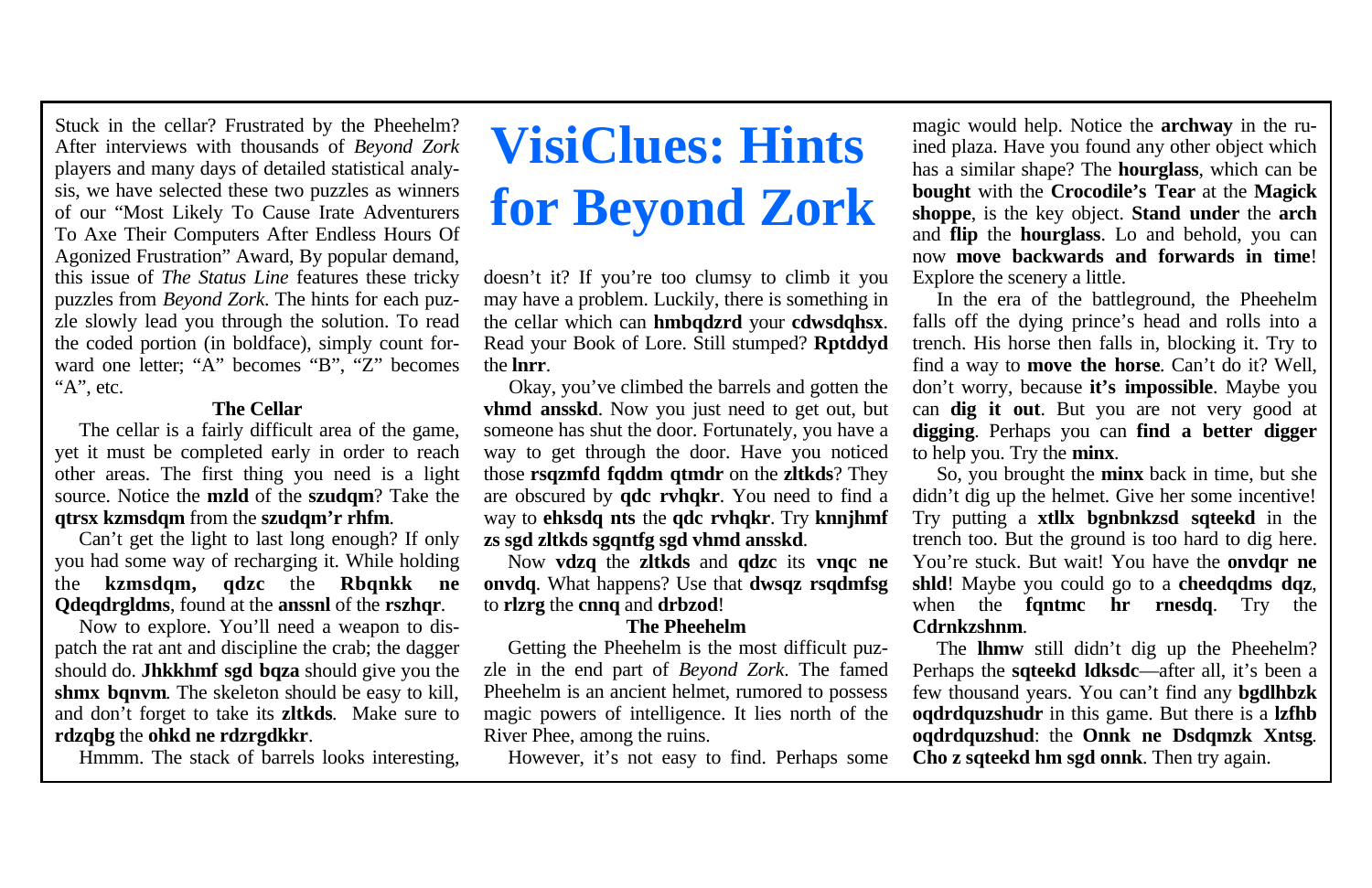#### **The Cellar**

 The cellar is a fairly difficult area of the game, yet it must be completed early in order to reach other areas. The first thing you need is a light source. Notice the **mzld** of the **szudqm**? Take the **qtrsx kzmsdqm** from the **szudqm'r rhfm**.

 Can't get the light to last long enough? If only you had some way of recharging it. While holding the **kzmsdqm, qdzc** the **Rbqnkk ne Qdeqdrgldms**, found at the **anssnl** of the **rszhqr**.

 Now to explore. You'll need a weapon to dispatch the rat ant and discipline the crab; the dagger should do. **Jhkkhmf sgd bqza** should give you the **shmx bqnvm**. The skeleton should be easy to kill, and don't forget to take its **zltkds**. Make sure to **rdzqbg** the **ohkd ne rdzrgdkkr**.

Hmmm. The stack of barrels looks interesting,

# **VisiClues: Hints for Beyond Zork**

doesn't it? If you're too clumsy to climb it you may have a problem. Luckily, there is something in the cellar which can **hmbqdzrd** your **cdwsdqhsx**. Read your Book of Lore. Still stumped? **Rptddyd** the **lnrr**.

 Okay, you've climbed the barrels and gotten the **vhmd ansskd**. Now you just need to get out, but someone has shut the door. Fortunately, you have a way to get through the door. Have you noticed those **rsqzmfd fqddm qtmdr** on the **zltkds**? They are obscured by **qdc rvhqkr**. You need to find a way to **ehksdq nts** the **qdc rvhqkr**. Try **knnjhmf zs sgd zltkds sgqntfg sgd vhmd ansskd**.

 Now **vdzq** the **zltkds** and **qdzc** its **vnqc ne onvdq**. What happens? Use that **dwsqz rsqdmfsg** to **rlzrg** the **cnnq** and **drbzod**!

#### **The Pheehelm**

 Getting the Pheehelm is the most difficult puzzle in the end part of *Beyond Zork*. The famed Pheehelm is an ancient helmet, rumored to possess magic powers of intelligence. It lies north of the River Phee, among the ruins.

However, it's not easy to find. Perhaps some

magic would help. Notice the **archway** in the ruined plaza. Have you found any other object which has a similar shape? The **hourglass**, which can be **bought** with the **Crocodile's Tear** at the **Magick shoppe**, is the key object. **Stand under** the **arch** and **flip** the **hourglass**. Lo and behold, you can now **move backwards and forwards in time**! Explore the scenery a little.

 In the era of the battleground, the Pheehelm falls off the dying prince's head and rolls into a trench. His horse then falls in, blocking it. Try to find a way to **move the horse**. Can't do it? Well, don't worry, because **it's impossible**. Maybe you can **dig it out**. But you are not very good at **digging**. Perhaps you can **find a better digger** to help you. Try the **minx**.

 So, you brought the **minx** back in time, but she didn't dig up the helmet. Give her some incentive! Try putting a **yummy chocolate truffle** in the trench too. But the ground is too hard to dig here. You're stuck. But wait! You have the **onvdar ne shld**! Maybe you could go to a **cheedqdms dqz**, when the **fantmc hr rnesda**. Try the **Cdrnkzshnm**.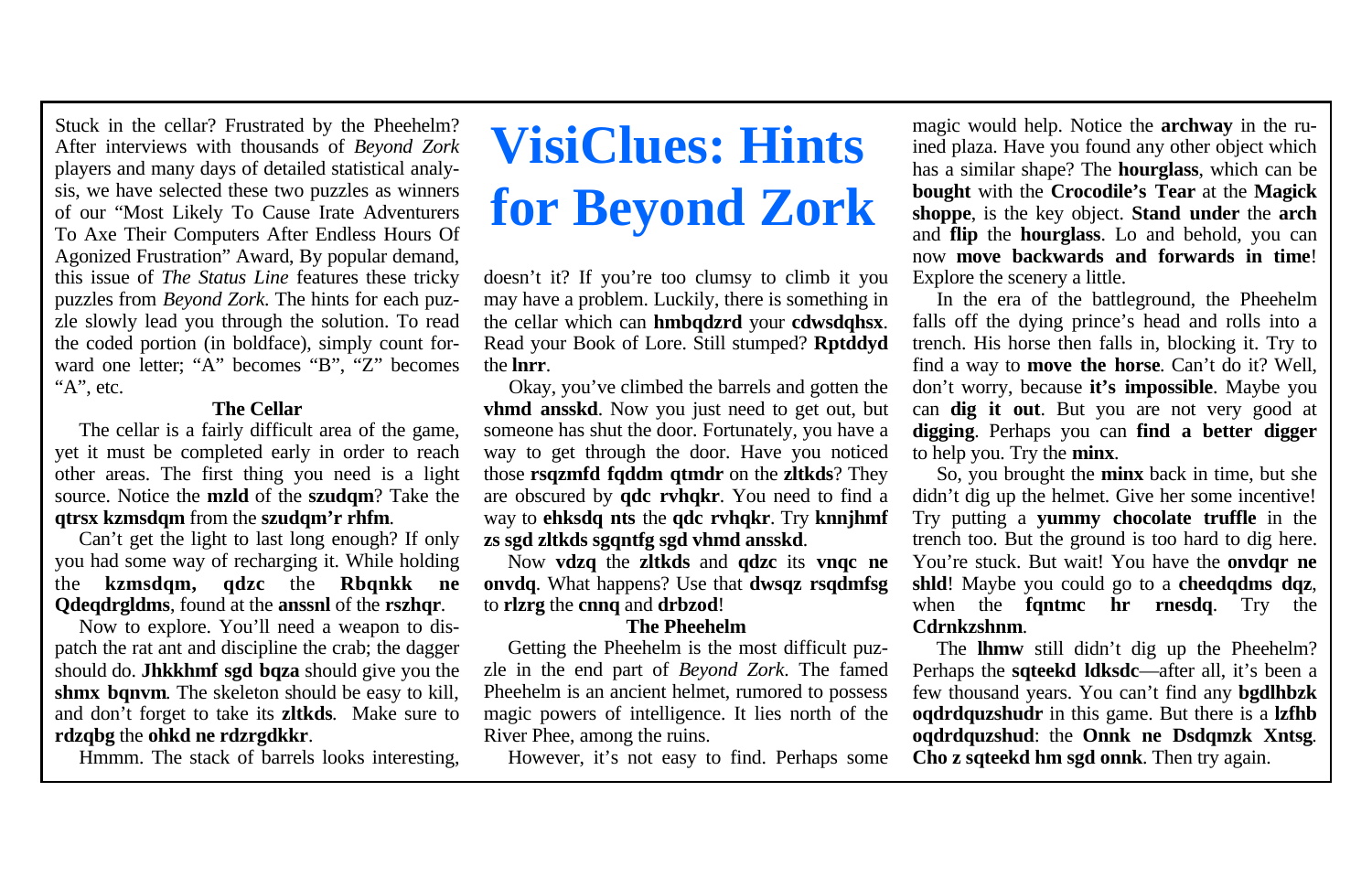#### **The Cellar**

 The cellar is a fairly difficult area of the game, yet it must be completed early in order to reach other areas. The first thing you need is a light source. Notice the **mzld** of the **szudqm**? Take the **qtrsx kzmsdqm** from the **szudqm'r rhfm**.

 Can't get the light to last long enough? If only you had some way of recharging it. While holding the **kzmsdqm, qdzc** the **Rbqnkk ne Qdeqdrgldms**, found at the **anssnl** of the **rszhqr**.

 Now to explore. You'll need a weapon to dispatch the rat ant and discipline the crab; the dagger should do. **Jhkkhmf sgd bqza** should give you the **shmx bqnvm**. The skeleton should be easy to kill, and don't forget to take its **zltkds**. Make sure to **rdzqbg** the **ohkd ne rdzrgdkkr**.

Hmmm. The stack of barrels looks interesting,

# **VisiClues: Hints for Beyond Zork**

doesn't it? If you're too clumsy to climb it you may have a problem. Luckily, there is something in the cellar which can **hmbqdzrd** your **cdwsdqhsx**. Read your Book of Lore. Still stumped? **Rptddyd** the **lnrr**.

 Okay, you've climbed the barrels and gotten the **vhmd ansskd**. Now you just need to get out, but someone has shut the door. Fortunately, you have a way to get through the door. Have you noticed those **rsqzmfd fqddm qtmdr** on the **zltkds**? They are obscured by **qdc rvhqkr**. You need to find a way to **ehksdq nts** the **qdc rvhqkr**. Try **knnjhmf zs sgd zltkds sgqntfg sgd vhmd ansskd**.

 Now **vdzq** the **zltkds** and **qdzc** its **vnqc ne onvdq**. What happens? Use that **dwsqz rsqdmfsg** to **rlzrg** the **cnnq** and **drbzod**!

#### **The Pheehelm**

 Getting the Pheehelm is the most difficult puzzle in the end part of *Beyond Zork*. The famed Pheehelm is an ancient helmet, rumored to possess magic powers of intelligence. It lies north of the River Phee, among the ruins.

However, it's not easy to find. Perhaps some

magic would help. Notice the **archway** in the ruined plaza. Have you found any other object which has a similar shape? The **hourglass**, which can be **bought** with the **Crocodile's Tear** at the **Magick shoppe**, is the key object. **Stand under** the **arch** and **flip** the **hourglass**. Lo and behold, you can now **move backwards and forwards in time**! Explore the scenery a little.

 In the era of the battleground, the Pheehelm falls off the dying prince's head and rolls into a trench. His horse then falls in, blocking it. Try to find a way to **move the horse**. Can't do it? Well, don't worry, because **it's impossible**. Maybe you can **dig it out**. But you are not very good at **digging**. Perhaps you can **find a better digger** to help you. Try the **minx**.

 So, you brought the **minx** back in time, but she didn't dig up the helmet. Give her some incentive! Try putting a **yummy chocolate truffle** in the trench too. But the ground is too hard to dig here. You're stuck. But wait! You have the **powers of time**! Maybe you could go to a **cheedqdms dqz**, when the **fantmc hr rnesda**. Try the **Cdrnkzshnm**.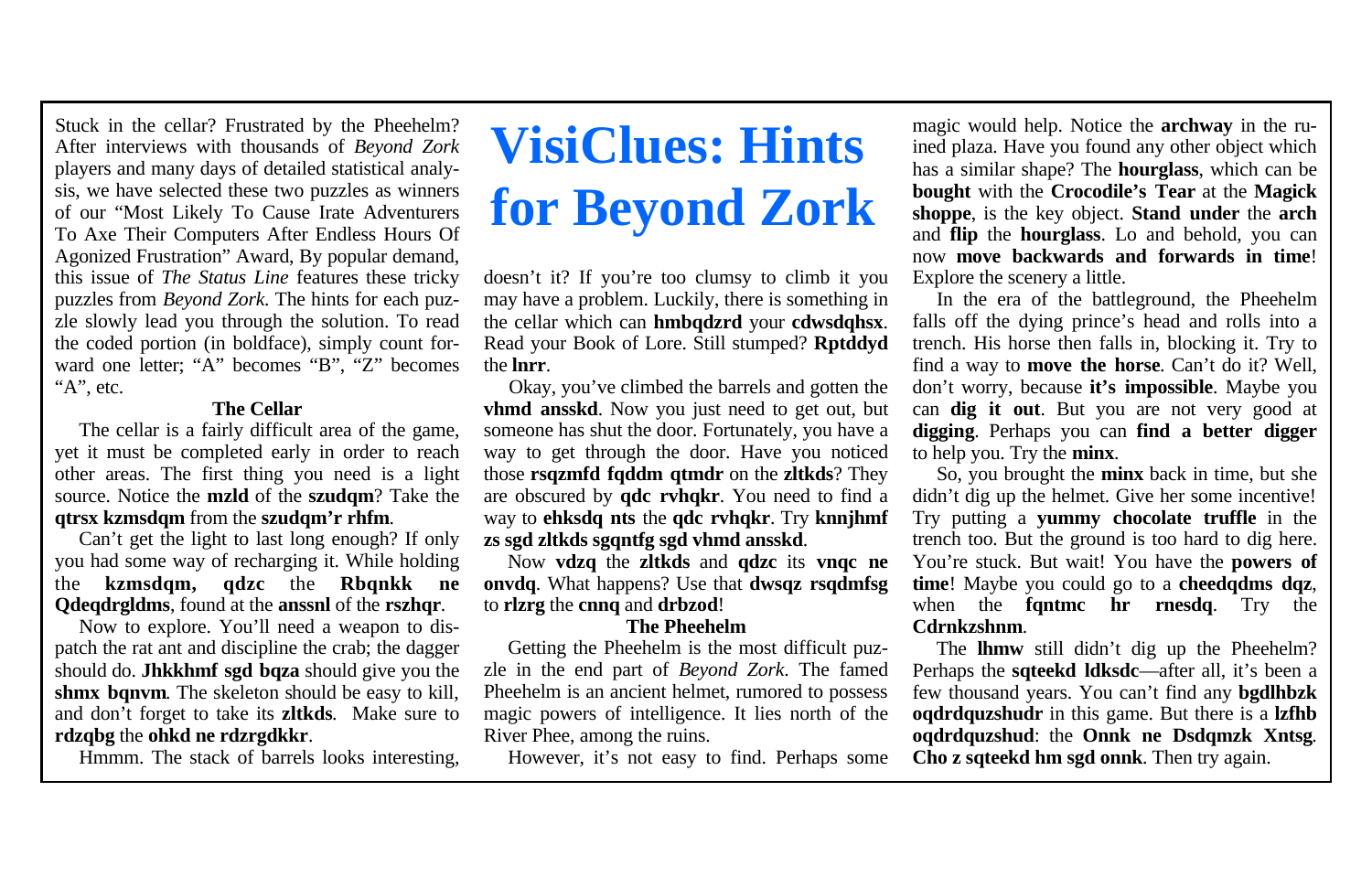#### **The Cellar**

 The cellar is a fairly difficult area of the game, yet it must be completed early in order to reach other areas. The first thing you need is a light source. Notice the **mzld** of the **szudqm**? Take the **qtrsx kzmsdqm** from the **szudqm'r rhfm**.

 Can't get the light to last long enough? If only you had some way of recharging it. While holding the **kzmsdqm, qdzc** the **Rbqnkk ne Qdeqdrgldms**, found at the **anssnl** of the **rszhqr**.

 Now to explore. You'll need a weapon to dispatch the rat ant and discipline the crab; the dagger should do. **Jhkkhmf sgd bqza** should give you the **shmx bqnvm**. The skeleton should be easy to kill, and don't forget to take its **zltkds**. Make sure to **rdzqbg** the **ohkd ne rdzrgdkkr**.

Hmmm. The stack of barrels looks interesting,

# **VisiClues: Hints for Beyond Zork**

doesn't it? If you're too clumsy to climb it you may have a problem. Luckily, there is something in the cellar which can **hmbqdzrd** your **cdwsdqhsx**. Read your Book of Lore. Still stumped? **Rptddyd** the **lnrr**.

 Okay, you've climbed the barrels and gotten the **vhmd ansskd**. Now you just need to get out, but someone has shut the door. Fortunately, you have a way to get through the door. Have you noticed those **rsqzmfd fqddm qtmdr** on the **zltkds**? They are obscured by **qdc rvhqkr**. You need to find a way to **ehksdq nts** the **qdc rvhqkr**. Try **knnjhmf zs sgd zltkds sgqntfg sgd vhmd ansskd**.

 Now **vdzq** the **zltkds** and **qdzc** its **vnqc ne onvdq**. What happens? Use that **dwsqz rsqdmfsg** to **rlzrg** the **cnnq** and **drbzod**!

#### **The Pheehelm**

 Getting the Pheehelm is the most difficult puzzle in the end part of *Beyond Zork*. The famed Pheehelm is an ancient helmet, rumored to possess magic powers of intelligence. It lies north of the River Phee, among the ruins.

However, it's not easy to find. Perhaps some

magic would help. Notice the **archway** in the ruined plaza. Have you found any other object which has a similar shape? The **hourglass**, which can be **bought** with the **Crocodile's Tear** at the **Magick shoppe**, is the key object. **Stand under** the **arch** and **flip** the **hourglass**. Lo and behold, you can now **move backwards and forwards in time**! Explore the scenery a little.

 In the era of the battleground, the Pheehelm falls off the dying prince's head and rolls into a trench. His horse then falls in, blocking it. Try to find a way to **move the horse**. Can't do it? Well, don't worry, because **it's impossible**. Maybe you can **dig it out**. But you are not very good at **digging**. Perhaps you can **find a better digger** to help you. Try the **minx**.

 So, you brought the **minx** back in time, but she didn't dig up the helmet. Give her some incentive! Try putting a **yummy chocolate truffle** in the trench too. But the ground is too hard to dig here. You're stuck. But wait! You have the **powers of time**! Maybe you could go to a **different era**, when the **ground is softer**. Try the **Cdrnkzshnm**.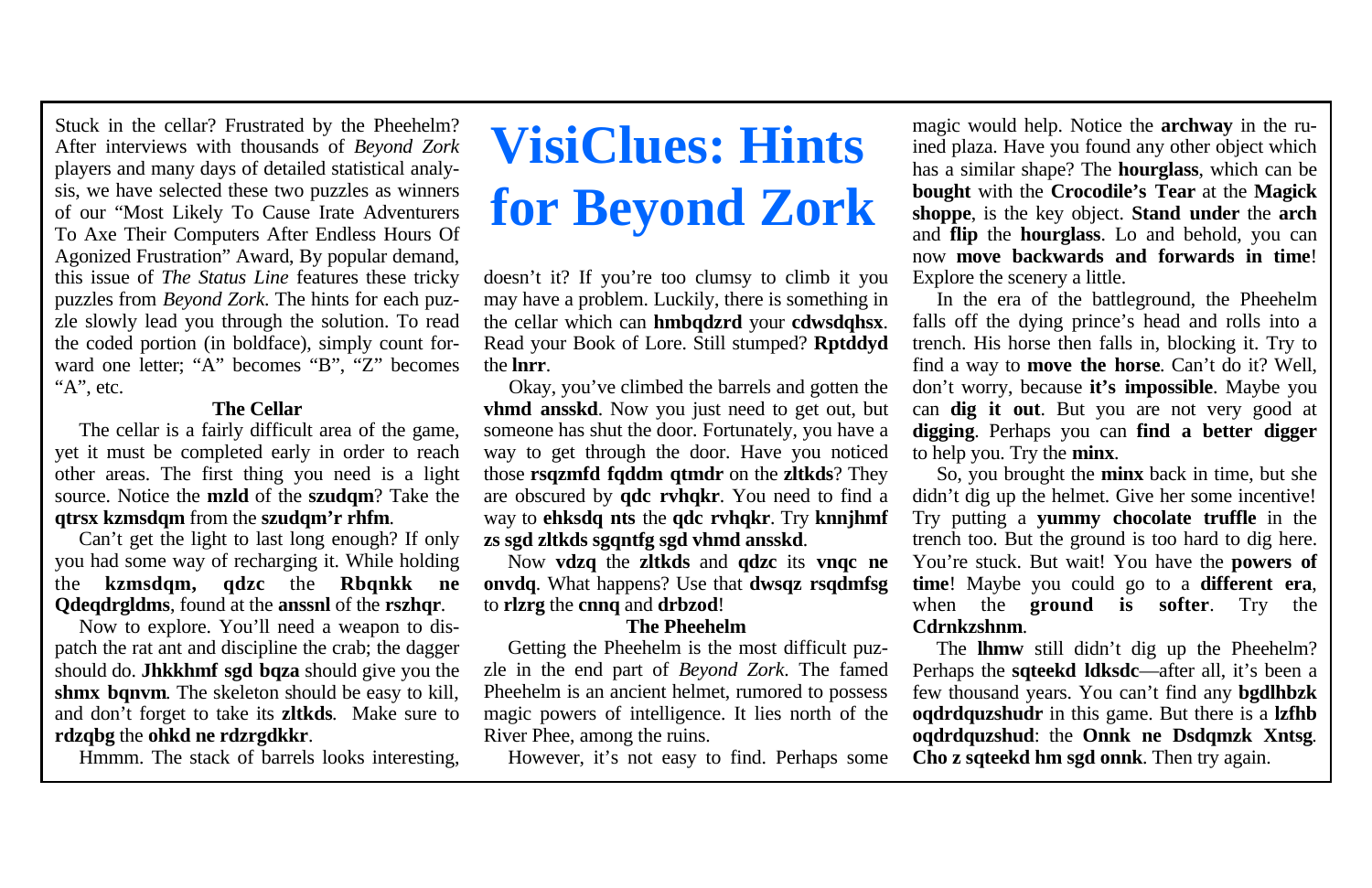#### **The Cellar**

 The cellar is a fairly difficult area of the game, yet it must be completed early in order to reach other areas. The first thing you need is a light source. Notice the **mzld** of the **szudqm**? Take the **qtrsx kzmsdqm** from the **szudqm'r rhfm**.

 Can't get the light to last long enough? If only you had some way of recharging it. While holding the **kzmsdqm, qdzc** the **Rbqnkk ne Qdeqdrgldms**, found at the **anssnl** of the **rszhqr**.

 Now to explore. You'll need a weapon to dispatch the rat ant and discipline the crab; the dagger should do. **Jhkkhmf sgd bqza** should give you the **shmx bqnvm**. The skeleton should be easy to kill, and don't forget to take its **zltkds**. Make sure to **rdzqbg** the **ohkd ne rdzrgdkkr**.

Hmmm. The stack of barrels looks interesting,

# **VisiClues: Hints for Beyond Zork**

doesn't it? If you're too clumsy to climb it you may have a problem. Luckily, there is something in the cellar which can **hmbqdzrd** your **cdwsdqhsx**. Read your Book of Lore. Still stumped? **Rptddyd** the **lnrr**.

 Okay, you've climbed the barrels and gotten the **vhmd ansskd**. Now you just need to get out, but someone has shut the door. Fortunately, you have a way to get through the door. Have you noticed those **rsqzmfd fqddm qtmdr** on the **zltkds**? They are obscured by **qdc rvhqkr**. You need to find a way to **ehksdq nts** the **qdc rvhqkr**. Try **knnjhmf zs sgd zltkds sgqntfg sgd vhmd ansskd**.

 Now **vdzq** the **zltkds** and **qdzc** its **vnqc ne onvdq**. What happens? Use that **dwsqz rsqdmfsg** to **rlzrg** the **cnnq** and **drbzod**!

#### **The Pheehelm**

 Getting the Pheehelm is the most difficult puzzle in the end part of *Beyond Zork*. The famed Pheehelm is an ancient helmet, rumored to possess magic powers of intelligence. It lies north of the River Phee, among the ruins.

However, it's not easy to find. Perhaps some

magic would help. Notice the **archway** in the ruined plaza. Have you found any other object which has a similar shape? The **hourglass**, which can be **bought** with the **Crocodile's Tear** at the **Magick shoppe**, is the key object. **Stand under** the **arch** and **flip** the **hourglass**. Lo and behold, you can now **move backwards and forwards in time**! Explore the scenery a little.

 In the era of the battleground, the Pheehelm falls off the dying prince's head and rolls into a trench. His horse then falls in, blocking it. Try to find a way to **move the horse**. Can't do it? Well, don't worry, because **it's impossible**. Maybe you can **dig it out**. But you are not very good at **digging**. Perhaps you can **find a better digger** to help you. Try the **minx**.

 So, you brought the **minx** back in time, but she didn't dig up the helmet. Give her some incentive! Try putting a **yummy chocolate truffle** in the trench too. But the ground is too hard to dig here. You're stuck. But wait! You have the **powers of time**! Maybe you could go to a **different era**, when the **ground is softer**. Try the **Desolation**.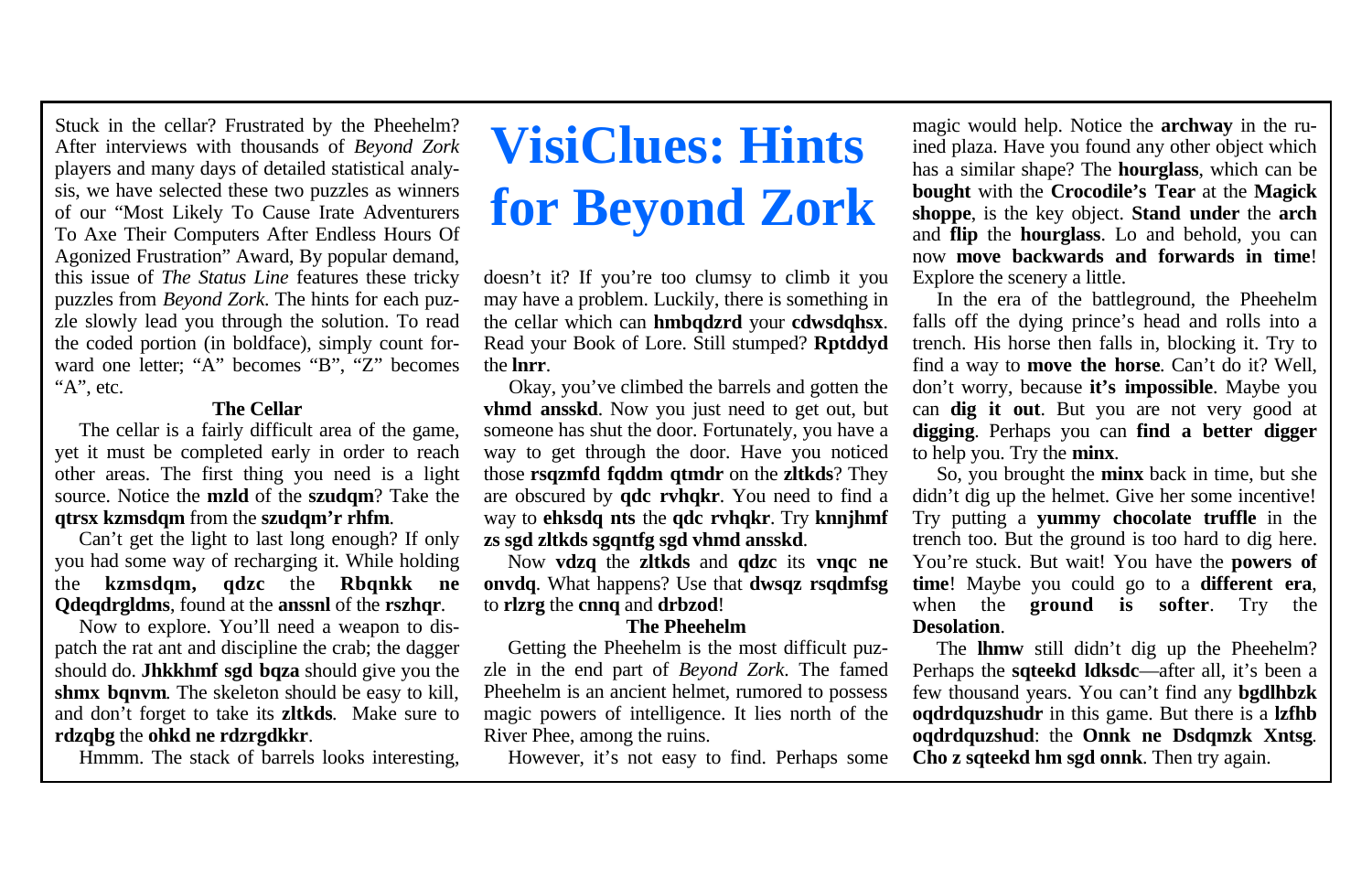#### **The Cellar**

 The cellar is a fairly difficult area of the game, yet it must be completed early in order to reach other areas. The first thing you need is a light source. Notice the **mzld** of the **szudqm**? Take the **qtrsx kzmsdqm** from the **szudqm'r rhfm**.

 Can't get the light to last long enough? If only you had some way of recharging it. While holding the **kzmsdqm, qdzc** the **Rbqnkk ne Qdeqdrgldms**, found at the **anssnl** of the **rszhqr**.

 Now to explore. You'll need a weapon to dispatch the rat ant and discipline the crab; the dagger should do. **Jhkkhmf sgd bqza** should give you the **shmx bqnvm**. The skeleton should be easy to kill, and don't forget to take its **zltkds**. Make sure to **rdzqbg** the **ohkd ne rdzrgdkkr**.

Hmmm. The stack of barrels looks interesting,

# **VisiClues: Hints for Beyond Zork**

doesn't it? If you're too clumsy to climb it you may have a problem. Luckily, there is something in the cellar which can **hmbqdzrd** your **cdwsdqhsx**. Read your Book of Lore. Still stumped? **Rptddyd** the **lnrr**.

 Okay, you've climbed the barrels and gotten the **vhmd ansskd**. Now you just need to get out, but someone has shut the door. Fortunately, you have a way to get through the door. Have you noticed those **rsqzmfd fqddm qtmdr** on the **zltkds**? They are obscured by **qdc rvhqkr**. You need to find a way to **ehksdq nts** the **qdc rvhqkr**. Try **knnjhmf zs sgd zltkds sgqntfg sgd vhmd ansskd**.

 Now **vdzq** the **zltkds** and **qdzc** its **vnqc ne onvdq**. What happens? Use that **dwsqz rsqdmfsg** to **rlzrg** the **cnnq** and **drbzod**!

#### **The Pheehelm**

 Getting the Pheehelm is the most difficult puzzle in the end part of *Beyond Zork*. The famed Pheehelm is an ancient helmet, rumored to possess magic powers of intelligence. It lies north of the River Phee, among the ruins.

However, it's not easy to find. Perhaps some

magic would help. Notice the **archway** in the ruined plaza. Have you found any other object which has a similar shape? The **hourglass**, which can be **bought** with the **Crocodile's Tear** at the **Magick shoppe**, is the key object. **Stand under** the **arch** and **flip** the **hourglass**. Lo and behold, you can now **move backwards and forwards in time**! Explore the scenery a little.

 In the era of the battleground, the Pheehelm falls off the dying prince's head and rolls into a trench. His horse then falls in, blocking it. Try to find a way to **move the horse**. Can't do it? Well, don't worry, because **it's impossible**. Maybe you can **dig it out**. But you are not very good at **digging**. Perhaps you can **find a better digger** to help you. Try the **minx**.

 So, you brought the **minx** back in time, but she didn't dig up the helmet. Give her some incentive! Try putting a **yummy chocolate truffle** in the trench too. But the ground is too hard to dig here. You're stuck. But wait! You have the **powers of time**! Maybe you could go to a **different era**, when the **ground is softer**. Try the **Desolation**.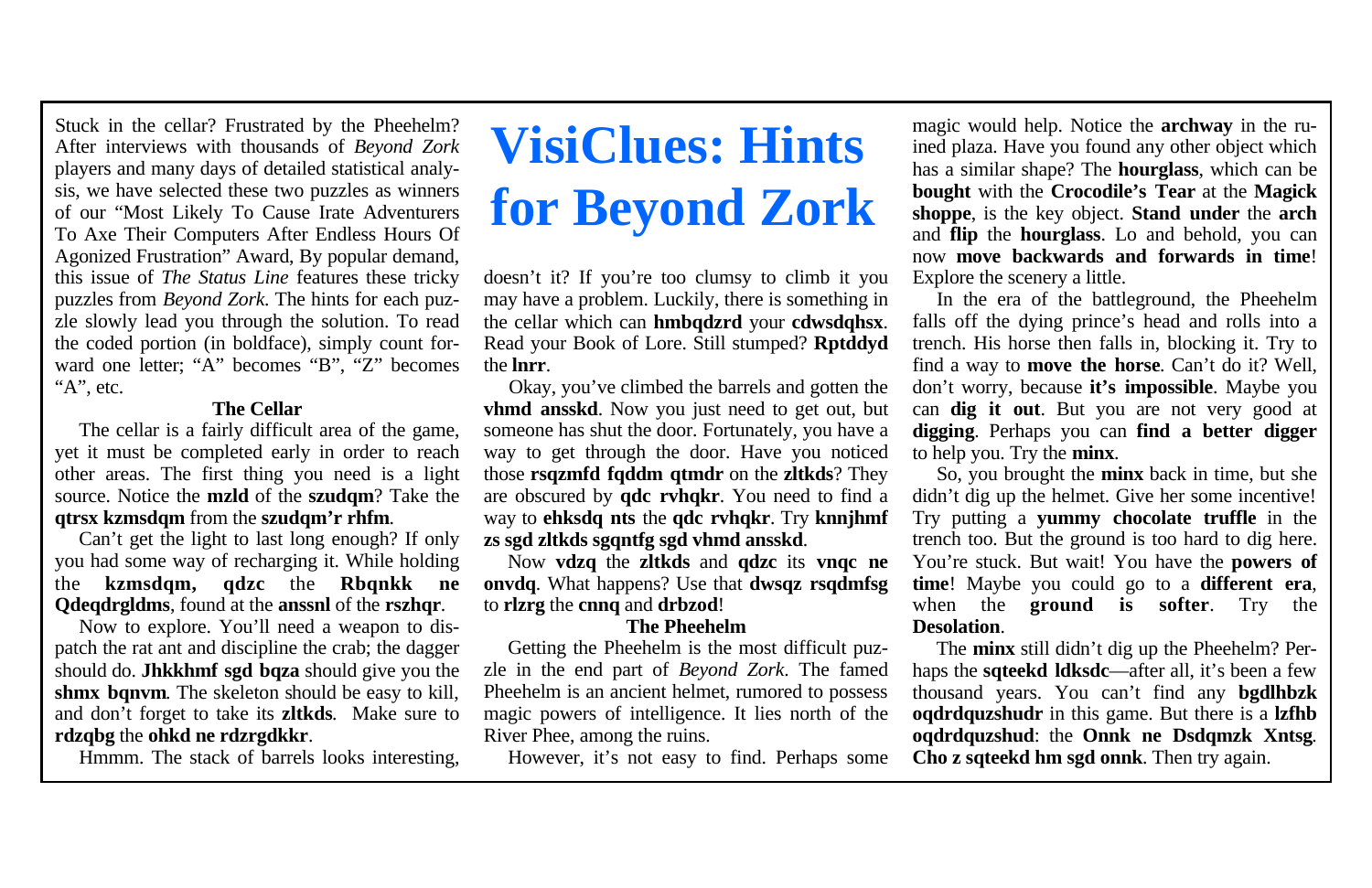#### **The Cellar**

 The cellar is a fairly difficult area of the game, yet it must be completed early in order to reach other areas. The first thing you need is a light source. Notice the **mzld** of the **szudqm**? Take the **qtrsx kzmsdqm** from the **szudqm'r rhfm**.

 Can't get the light to last long enough? If only you had some way of recharging it. While holding the **kzmsdqm, qdzc** the **Rbqnkk ne Qdeqdrgldms**, found at the **anssnl** of the **rszhqr**.

 Now to explore. You'll need a weapon to dispatch the rat ant and discipline the crab; the dagger should do. **Jhkkhmf sgd bqza** should give you the **shmx bqnvm**. The skeleton should be easy to kill, and don't forget to take its **zltkds**. Make sure to **rdzqbg** the **ohkd ne rdzrgdkkr**.

Hmmm. The stack of barrels looks interesting,

# **VisiClues: Hints for Beyond Zork**

doesn't it? If you're too clumsy to climb it you may have a problem. Luckily, there is something in the cellar which can **hmbqdzrd** your **cdwsdqhsx**. Read your Book of Lore. Still stumped? **Rptddyd** the **lnrr**.

 Okay, you've climbed the barrels and gotten the **vhmd ansskd**. Now you just need to get out, but someone has shut the door. Fortunately, you have a way to get through the door. Have you noticed those **rsqzmfd fqddm qtmdr** on the **zltkds**? They are obscured by **qdc rvhqkr**. You need to find a way to **ehksdq nts** the **qdc rvhqkr**. Try **knnjhmf zs sgd zltkds sgqntfg sgd vhmd ansskd**.

 Now **vdzq** the **zltkds** and **qdzc** its **vnqc ne onvdq**. What happens? Use that **dwsqz rsqdmfsg** to **rlzrg** the **cnnq** and **drbzod**!

#### **The Pheehelm**

 Getting the Pheehelm is the most difficult puzzle in the end part of *Beyond Zork*. The famed Pheehelm is an ancient helmet, rumored to possess magic powers of intelligence. It lies north of the River Phee, among the ruins.

However, it's not easy to find. Perhaps some

magic would help. Notice the **archway** in the ruined plaza. Have you found any other object which has a similar shape? The **hourglass**, which can be **bought** with the **Crocodile's Tear** at the **Magick shoppe**, is the key object. **Stand under** the **arch** and **flip** the **hourglass**. Lo and behold, you can now **move backwards and forwards in time**! Explore the scenery a little.

 In the era of the battleground, the Pheehelm falls off the dying prince's head and rolls into a trench. His horse then falls in, blocking it. Try to find a way to **move the horse**. Can't do it? Well, don't worry, because **it's impossible**. Maybe you can **dig it out**. But you are not very good at **digging**. Perhaps you can **find a better digger** to help you. Try the **minx**.

 So, you brought the **minx** back in time, but she didn't dig up the helmet. Give her some incentive! Try putting a **yummy chocolate truffle** in the trench too. But the ground is too hard to dig here. You're stuck. But wait! You have the **powers of time**! Maybe you could go to a **different era**, when the **ground is softer**. Try the **Desolation**.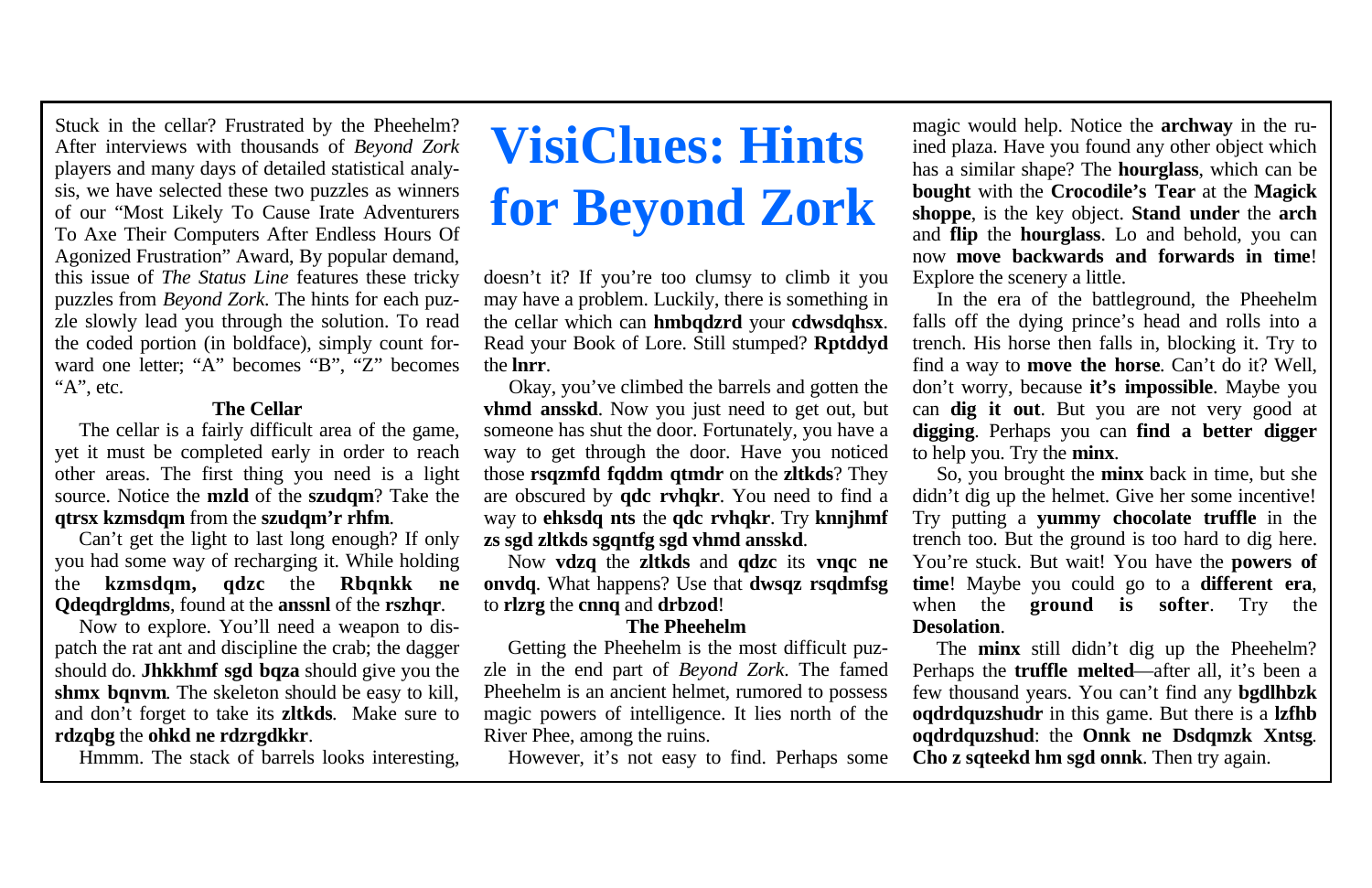#### **The Cellar**

 The cellar is a fairly difficult area of the game, yet it must be completed early in order to reach other areas. The first thing you need is a light source. Notice the **mzld** of the **szudqm**? Take the **qtrsx kzmsdqm** from the **szudqm'r rhfm**.

 Can't get the light to last long enough? If only you had some way of recharging it. While holding the **kzmsdqm, qdzc** the **Rbqnkk ne Qdeqdrgldms**, found at the **anssnl** of the **rszhqr**.

 Now to explore. You'll need a weapon to dispatch the rat ant and discipline the crab; the dagger should do. **Jhkkhmf sgd bqza** should give you the **shmx bqnvm**. The skeleton should be easy to kill, and don't forget to take its **zltkds**. Make sure to **rdzqbg** the **ohkd ne rdzrgdkkr**.

Hmmm. The stack of barrels looks interesting,

# **VisiClues: Hints for Beyond Zork**

doesn't it? If you're too clumsy to climb it you may have a problem. Luckily, there is something in the cellar which can **hmbqdzrd** your **cdwsdqhsx**. Read your Book of Lore. Still stumped? **Rptddyd** the **lnrr**.

 Okay, you've climbed the barrels and gotten the **vhmd ansskd**. Now you just need to get out, but someone has shut the door. Fortunately, you have a way to get through the door. Have you noticed those **rsqzmfd fqddm qtmdr** on the **zltkds**? They are obscured by **qdc rvhqkr**. You need to find a way to **ehksdq nts** the **qdc rvhqkr**. Try **knnjhmf zs sgd zltkds sgqntfg sgd vhmd ansskd**.

 Now **vdzq** the **zltkds** and **qdzc** its **vnqc ne onvdq**. What happens? Use that **dwsqz rsqdmfsg** to **rlzrg** the **cnnq** and **drbzod**!

#### **The Pheehelm**

 Getting the Pheehelm is the most difficult puzzle in the end part of *Beyond Zork*. The famed Pheehelm is an ancient helmet, rumored to possess magic powers of intelligence. It lies north of the River Phee, among the ruins.

However, it's not easy to find. Perhaps some

magic would help. Notice the **archway** in the ruined plaza. Have you found any other object which has a similar shape? The **hourglass**, which can be **bought** with the **Crocodile's Tear** at the **Magick shoppe**, is the key object. **Stand under** the **arch** and **flip** the **hourglass**. Lo and behold, you can now **move backwards and forwards in time**! Explore the scenery a little.

 In the era of the battleground, the Pheehelm falls off the dying prince's head and rolls into a trench. His horse then falls in, blocking it. Try to find a way to **move the horse**. Can't do it? Well, don't worry, because **it's impossible**. Maybe you can **dig it out**. But you are not very good at **digging**. Perhaps you can **find a better digger** to help you. Try the **minx**.

 So, you brought the **minx** back in time, but she didn't dig up the helmet. Give her some incentive! Try putting a **yummy chocolate truffle** in the trench too. But the ground is too hard to dig here. You're stuck. But wait! You have the **powers of time**! Maybe you could go to a **different era**, when the **ground is softer**. Try the **Desolation**.

 The **minx** still didn't dig up the Pheehelm? Perhaps the **truffle melted**—after all, it's been a few thousand years. You can't find any **chemical preservatives** in this game. But there is a **lzfhb oqdrdquzshud**: the **Onnk ne Dsdqmzk Xntsg**. **Cho z sqteekd hm sgd onnk**. Then try again.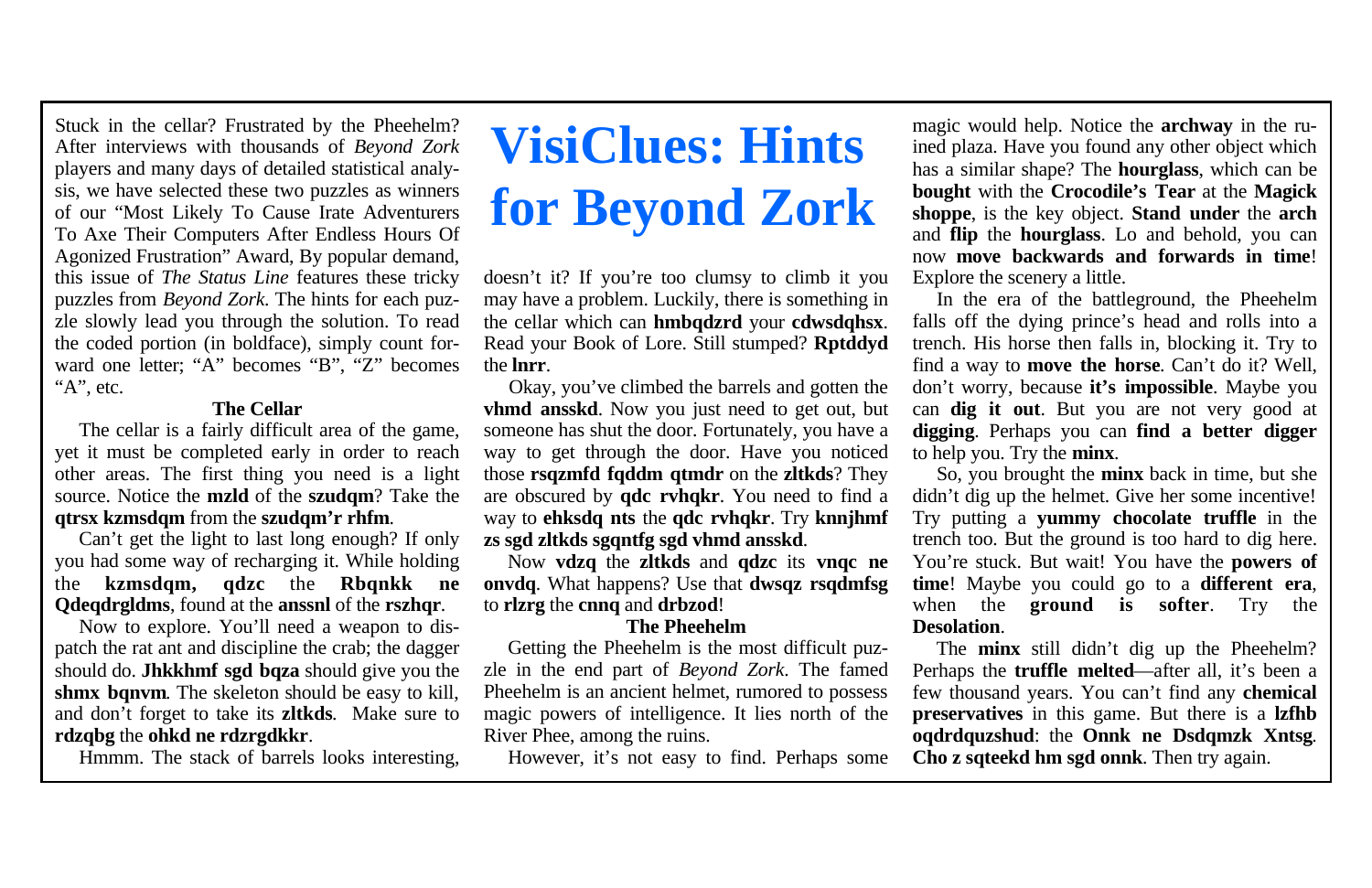#### **The Cellar**

 The cellar is a fairly difficult area of the game, yet it must be completed early in order to reach other areas. The first thing you need is a light source. Notice the **mzld** of the **szudqm**? Take the **qtrsx kzmsdqm** from the **szudqm'r rhfm**.

 Can't get the light to last long enough? If only you had some way of recharging it. While holding the **kzmsdqm, qdzc** the **Rbqnkk ne Qdeqdrgldms**, found at the **anssnl** of the **rszhqr**.

 Now to explore. You'll need a weapon to dispatch the rat ant and discipline the crab; the dagger should do. **Jhkkhmf sgd bqza** should give you the **shmx bqnvm**. The skeleton should be easy to kill, and don't forget to take its **zltkds**. Make sure to **rdzqbg** the **ohkd ne rdzrgdkkr**.

Hmmm. The stack of barrels looks interesting,

# **VisiClues: Hints for Beyond Zork**

doesn't it? If you're too clumsy to climb it you may have a problem. Luckily, there is something in the cellar which can **hmbqdzrd** your **cdwsdqhsx**. Read your Book of Lore. Still stumped? **Rptddyd** the **lnrr**.

 Okay, you've climbed the barrels and gotten the **vhmd ansskd**. Now you just need to get out, but someone has shut the door. Fortunately, you have a way to get through the door. Have you noticed those **rsqzmfd fqddm qtmdr** on the **zltkds**? They are obscured by **qdc rvhqkr**. You need to find a way to **ehksdq nts** the **qdc rvhqkr**. Try **knnjhmf zs sgd zltkds sgqntfg sgd vhmd ansskd**.

 Now **vdzq** the **zltkds** and **qdzc** its **vnqc ne onvdq**. What happens? Use that **dwsqz rsqdmfsg** to **rlzrg** the **cnnq** and **drbzod**!

#### **The Pheehelm**

 Getting the Pheehelm is the most difficult puzzle in the end part of *Beyond Zork*. The famed Pheehelm is an ancient helmet, rumored to possess magic powers of intelligence. It lies north of the River Phee, among the ruins.

However, it's not easy to find. Perhaps some

magic would help. Notice the **archway** in the ruined plaza. Have you found any other object which has a similar shape? The **hourglass**, which can be **bought** with the **Crocodile's Tear** at the **Magick shoppe**, is the key object. **Stand under** the **arch** and **flip** the **hourglass**. Lo and behold, you can now **move backwards and forwards in time**! Explore the scenery a little.

 In the era of the battleground, the Pheehelm falls off the dying prince's head and rolls into a trench. His horse then falls in, blocking it. Try to find a way to **move the horse**. Can't do it? Well, don't worry, because **it's impossible**. Maybe you can **dig it out**. But you are not very good at **digging**. Perhaps you can **find a better digger** to help you. Try the **minx**.

 So, you brought the **minx** back in time, but she didn't dig up the helmet. Give her some incentive! Try putting a **yummy chocolate truffle** in the trench too. But the ground is too hard to dig here. You're stuck. But wait! You have the **powers of time**! Maybe you could go to a **different era**, when the **ground is softer**. Try the **Desolation**.

 The **minx** still didn't dig up the Pheehelm? Perhaps the **truffle melted**—after all, it's been a few thousand years. You can't find any **chemical preservatives** in this game. But there is a **magic preservative**: the **Pool of Eternal Youth**. **Cho z sqteekd hm sgd onnk**. Then try again.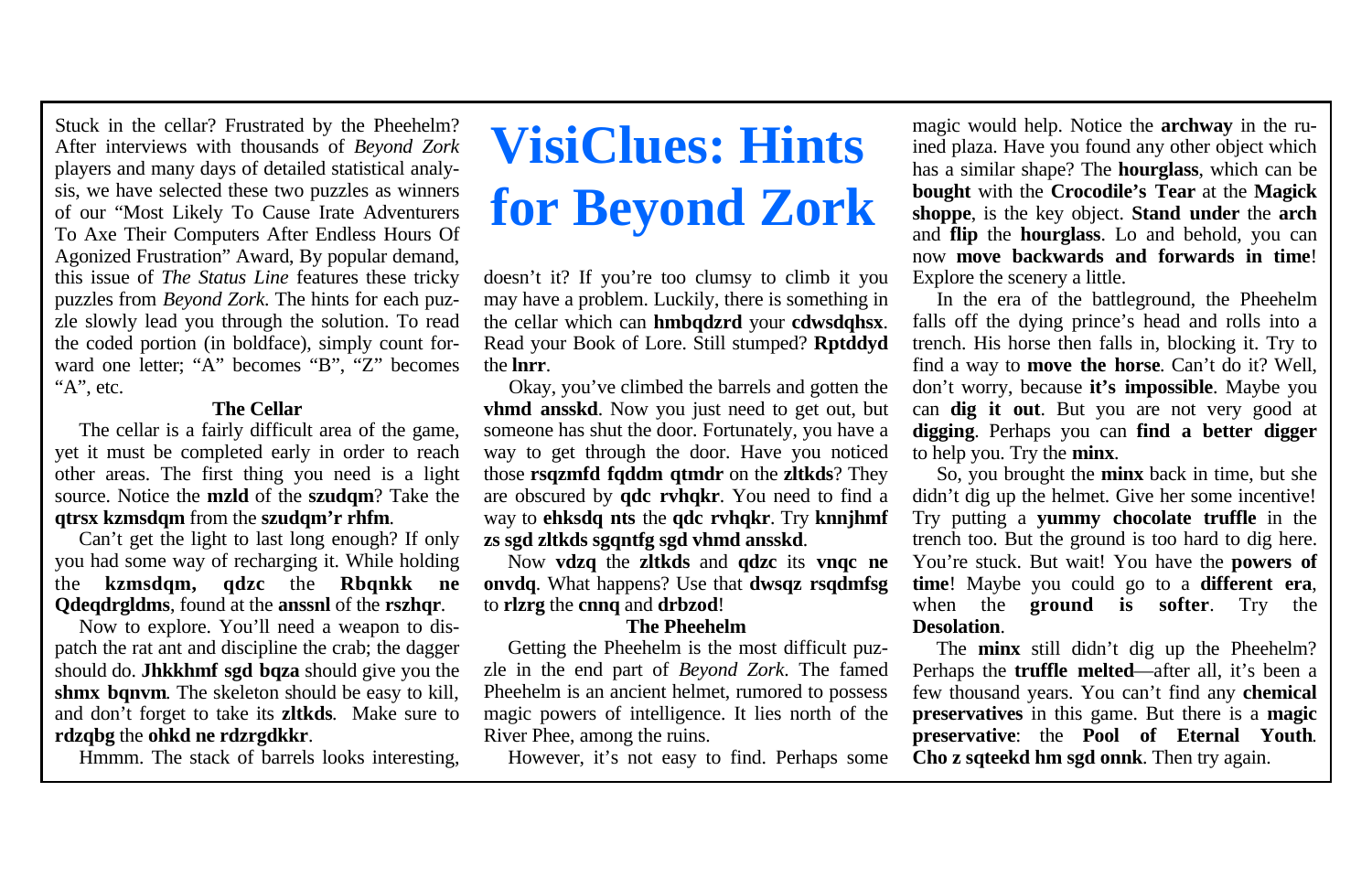#### **The Cellar**

 The cellar is a fairly difficult area of the game, yet it must be completed early in order to reach other areas. The first thing you need is a light source. Notice the **mzld** of the **szudqm**? Take the **qtrsx kzmsdqm** from the **szudqm'r rhfm**.

 Can't get the light to last long enough? If only you had some way of recharging it. While holding the **kzmsdqm, qdzc** the **Rbqnkk ne Qdeqdrgldms**, found at the **anssnl** of the **rszhqr**.

 Now to explore. You'll need a weapon to dispatch the rat ant and discipline the crab; the dagger should do. **Jhkkhmf sgd bqza** should give you the **shmx bqnvm**. The skeleton should be easy to kill, and don't forget to take its **zltkds**. Make sure to **rdzqbg** the **ohkd ne rdzrgdkkr**.

Hmmm. The stack of barrels looks interesting,

## **VisiClues: Hints for Beyond Zork**

doesn't it? If you're too clumsy to climb it you may have a problem. Luckily, there is something in the cellar which can **hmbqdzrd** your **cdwsdqhsx**. Read your Book of Lore. Still stumped? **Rptddyd** the **lnrr**.

 Okay, you've climbed the barrels and gotten the **vhmd ansskd**. Now you just need to get out, but someone has shut the door. Fortunately, you have a way to get through the door. Have you noticed those **rsqzmfd fqddm qtmdr** on the **zltkds**? They are obscured by **qdc rvhqkr**. You need to find a way to **ehksdq nts** the **qdc rvhqkr**. Try **knnjhmf zs sgd zltkds sgqntfg sgd vhmd ansskd**.

 Now **vdzq** the **zltkds** and **qdzc** its **vnqc ne onvdq**. What happens? Use that **dwsqz rsqdmfsg** to **rlzrg** the **cnnq** and **drbzod**!

### **The Pheehelm**

 Getting the Pheehelm is the most difficult puzzle in the end part of *Beyond Zork*. The famed Pheehelm is an ancient helmet, rumored to possess magic powers of intelligence. It lies north of the River Phee, among the ruins.

However, it's not easy to find. Perhaps some

magic would help. Notice the **archway** in the ruined plaza. Have you found any other object which has a similar shape? The **hourglass**, which can be **bought** with the **Crocodile's Tear** at the **Magick shoppe**, is the key object. **Stand under** the **arch** and **flip** the **hourglass**. Lo and behold, you can now **move backwards and forwards in time**! Explore the scenery a little.

 In the era of the battleground, the Pheehelm falls off the dying prince's head and rolls into a trench. His horse then falls in, blocking it. Try to find a way to **move the horse**. Can't do it? Well, don't worry, because **it's impossible**. Maybe you can **dig it out**. But you are not very good at **digging**. Perhaps you can **find a better digger** to help you. Try the **minx**.

 So, you brought the **minx** back in time, but she didn't dig up the helmet. Give her some incentive! Try putting a **yummy chocolate truffle** in the trench too. But the ground is too hard to dig here. You're stuck. But wait! You have the **powers of time**! Maybe you could go to a **different era**, when the **ground is softer**. Try the **Desolation**.

 The **minx** still didn't dig up the Pheehelm? Perhaps the **truffle melted**—after all, it's been a few thousand years. You can't find any **chemical preservatives** in this game. But there is a **magic preservative**: the **Pool of Eternal Youth**. **Dip a truffle in the pool**. Then try again.